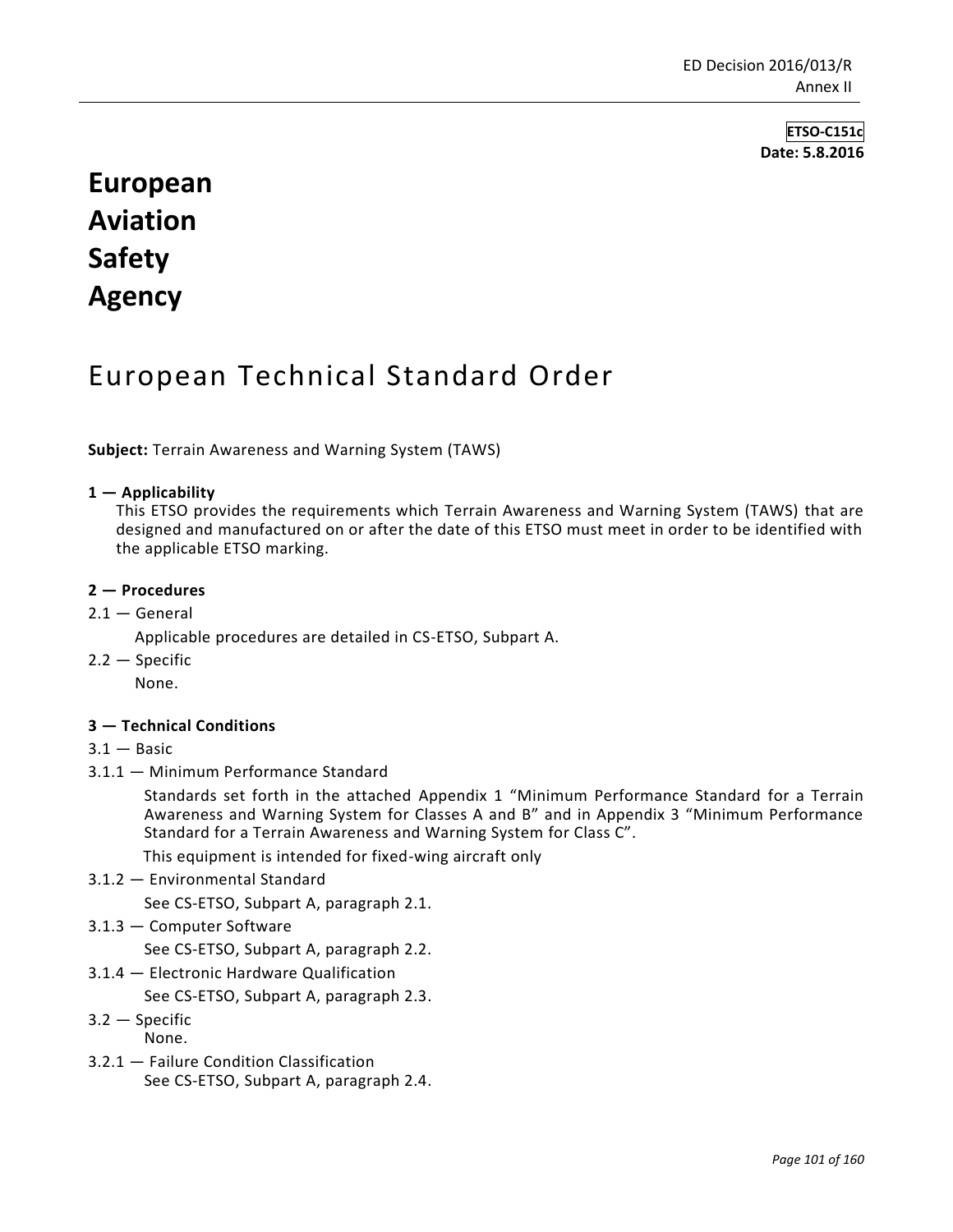# **ETSO-C151c**

Failure of the function defined in paragraph 3.1.1 due to a TAWS computer malfunction resulting in false terrain warnings, un-annunciated loss of function, or presentation of hazardously misleading information as defined in paragraph 2.12 of Appendix 1 is a major failure condition. Loss of the function defined in paragraph 3.1.1 is a minor failure condition.

## 3.2.2 — Functional Qualifications

The required performance shall be demonstrated under the test conditions specified in Appendix 2 of this ETSO for Class A and B equipment, or Appendix 3 of this ETSO for Class C equipment.

#### **4 — Marking**

4.1 — General

Marking as detailed in CS-ETSO, Subpart A, paragraph 1.2.

4.2 — Specific

None.

**5 — Availability of Referenced Document**

See CS-ETSO, Subpart A, paragraph 3.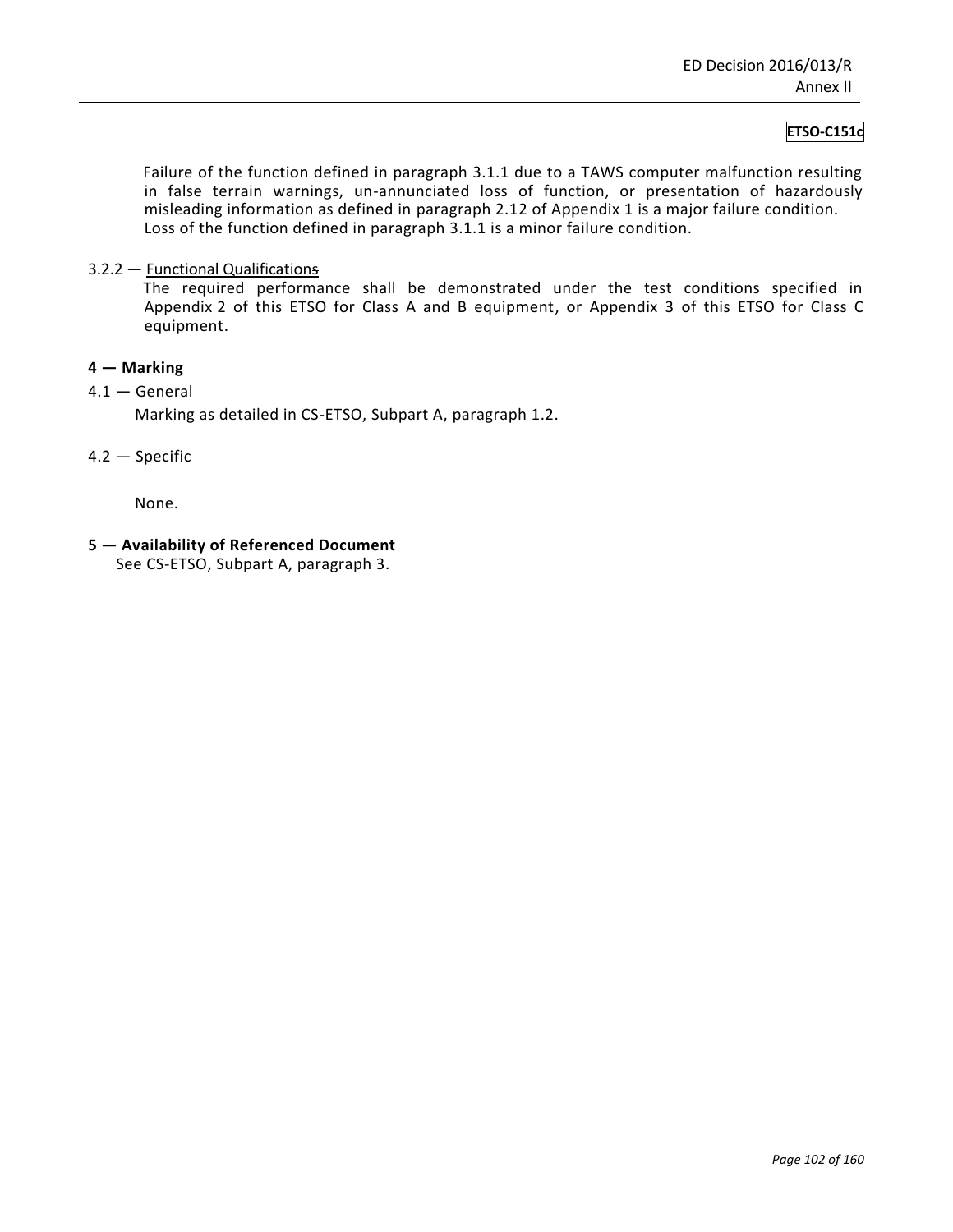# **APPENDIX 1**

# **MINIMUM PERFORMANCE STANDARD FOR A TERRAIN AWARENESS AND WARNING SYSTEM FOR CLASSES A AND B**

#### **1.0 INTRODUCTION**

**1.1 PURPOSE.** This standard provides the MPS for a Terrain Awareness and Warning System (TAWS).

**1.2 SCOPE.** This Appendix sets forth the standard for two classes of TAWS equipment: Class A and Class B.

**1.3 SYSTEM FUNCTION AND OVERVIEW.** The system must provide the flight crew with sufficient information and appropriate alerts to detect a potentially hazardous terrain situation that, in turn, prevents a CFIT event. The basic TAWS functions for all TAWS systems approved under this ETSO include the following:

- **a.** A forward looking terrain avoidance (FLTA) function. The FLTA function looks ahead of the aeroplane along and below the aeroplane's lateral and vertical flight path and provides suitable alerts if a potential CFIT threat exists.
- **b.** A premature descent alert (PDA) function. The PDA function of the TAWS uses the aeroplane's current position and flight path information, as determined from a suitable navigation source and airport database, to determine if the aeroplane is hazardously below the normal (typically three-degree) approach path for the nearest runway as defined by the alerting algorithm.
- **c.** An appropriate visual and aural discrete signal for both caution and warning alerts.
- **d.** Class A TAWS equipment must provide terrain information, which is presented on a display system.
- **e.** Class A TAWS equipment must provide indications of imminent contact with the ground for the following conditions as further defined in RCTA/DO-161A, Minimum Performance Standards *-*Airborne Ground Proximity Warning Equipment, dated May 27, 1976, and section 3.3 of this Appendix. Deviations from RTCA/DO-161A are acceptable providing the nuisance alert rate is minimised, the deviation is approved under the provision of Part-21, 21.A.610, and an equivalent level of safety for the following conditions is provided.
	- Mode 1: Excessive rates of descent
	- **Mode 2:** Excessive closure rate to terrain
	- **Mode 3:** Negative climb rate or altitude loss after takeoff
	- **Mode 4:** Flight into terrain when not in landing configuration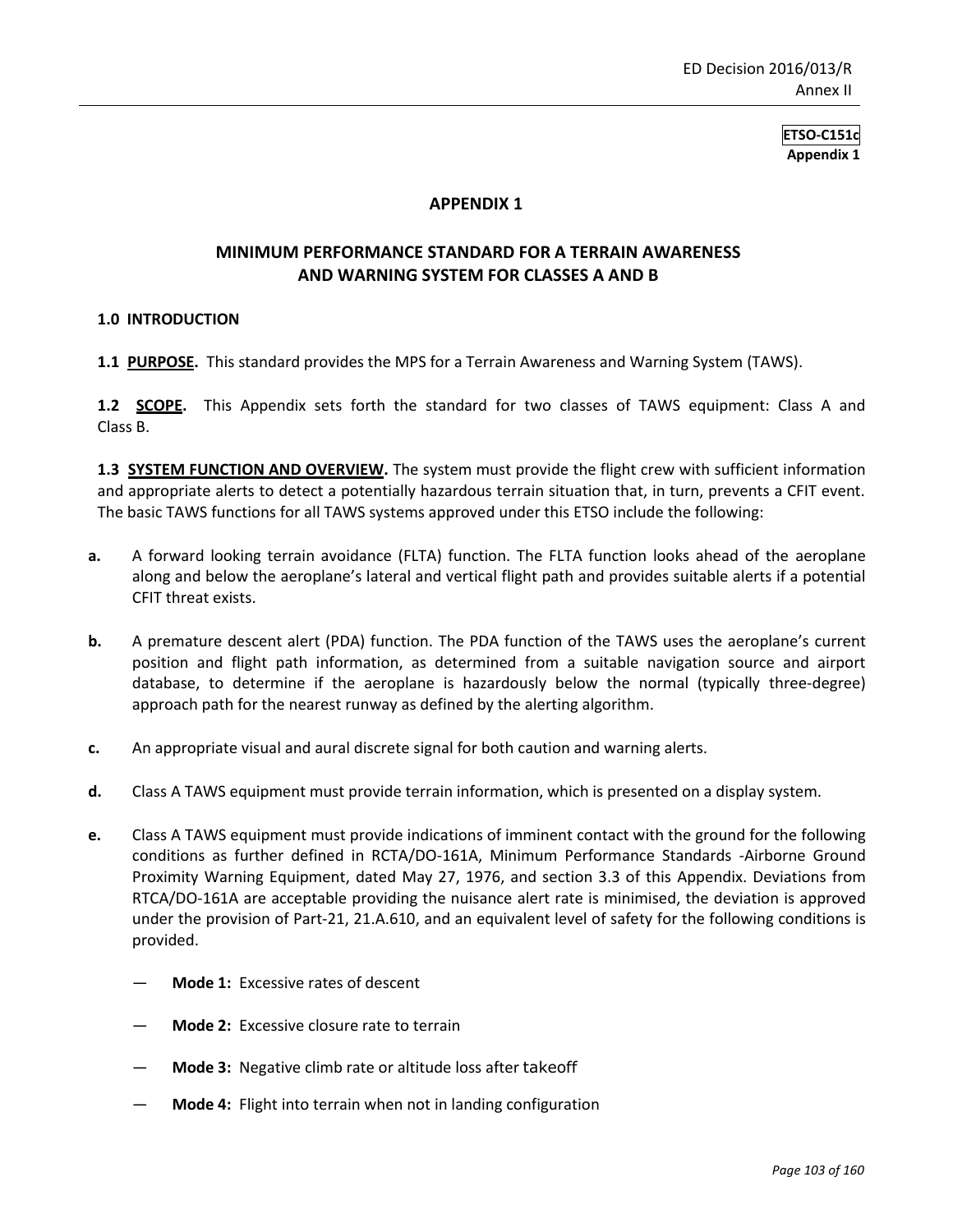- **Mode 5:** Excessive downward deviation from an Instrument Landing System (ILS) glideslope, Localizer Performance and Vertical Guidance (LPV), or Global Navigation Satellite System (GNSS) Landing System (GLS) glidepath.
	- **Note:** RTCA/DO-161A glideslope requirements are incorporated for GLS and LPV glidepaths for TAWS Class A systems, reference paragraph 3.3f. It is desirable to provide a glidepath/glideslope warning function on any approach with vertical guidance.
- **Altitude Callout:** A voice callout ('Five Hundred') when the aeroplane descends to 500 feet above terrain or nearest runway elevation. All TAWS equipment must provide a 500 foot voice call out.
	- **Note:** The altitude callout is not defined in RTCA/DO-161A but is a requirement for the TAWS system. The altitude callout requirements are defined in paragraph **3.3.c.** of this Appendix.
- **f.** Class B equipment basic TAWS functions include functions listed in paragraphs 1.3.a through 1.3.c and it must provide indications of imminent contact with the ground during the following aeroplane operations as defined in paragraph **3.4** of this Appendix:
	- **Mode 1:** Excessive rates of descent
	- **Mode 3:** Negative climb rate or altitude loss after takeoff
	- **Altitude Callout:** A voice callout ('Five Hundred') when the aeroplane descends to 500 feet above the nearest runway elevation. All TAWS equipment must provide the 500 foot voice call out.

**1.4 ADDED FEATURES.** If the manufacturer elects to add features to the TAWS equipment, those features must at least meet the same qualification testing, software verification, and validation requirements as provided under this ETSO. Additional information, such as human-made obstacles, may be added as long as they do not adversely alter the terrain functions.

**1.5 OTHER TECHNOLOGIES.** Although this ETSO envisions a TAWS based on the use of on-board terrain and airport databases, other technologies such as the use of radar are not excluded. Other concepts and technologies may be approved under this ETSO's provisions for non-ETSO functionality.

## **2.0 DEFINITIONS**

**2.1 Advisory Alerts.** The level or category of alert for conditions that require flight crew awareness and may require subsequent flight crew response.

**2.2 Alert.** A visual, aural, or tactile stimulus presented to attract attention and convey information regarding system status or condition.

**2.3 Aural Alert.** A discrete sound, tone, or verbal statement used to annunciate a condition, situation, or event.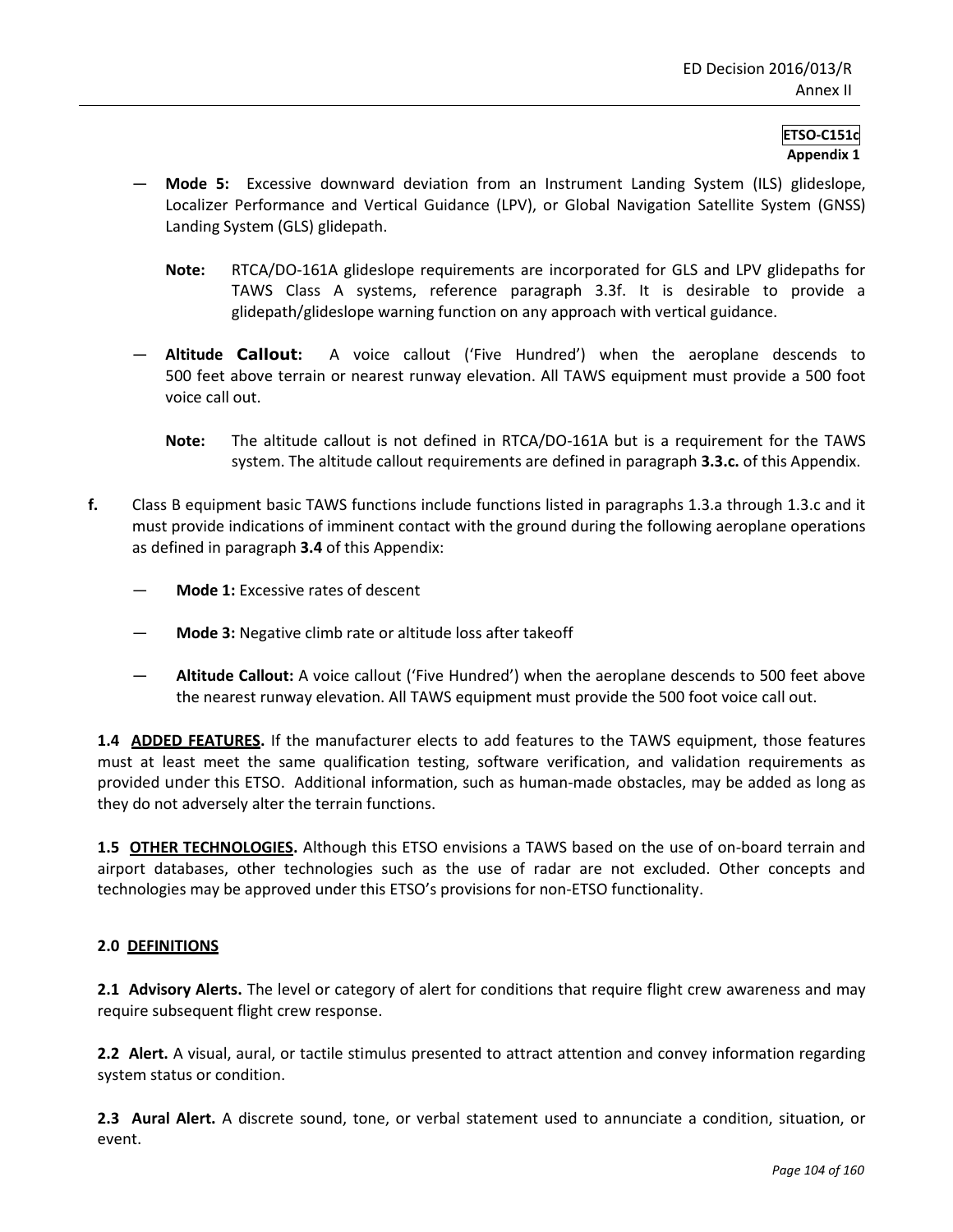**2.4 Caution Alert**. The level or category of alert for conditions that require immediate flight crew awareness and subsequent flight crew response.

**2.5 Controlled Flight Into Terrain (CFIT).** An accident or incident in which an aircraft, under the full control of the pilot, is flown into terrain, obstacles, or water.

**2.6 Failure.** The inability of the equipment or any sub-part of that equipment to perform within previously specified limits.

**2.7 False Alert.** An inappropriate alert that occurs as result of a failure within the TAWS or when the design alerting thresholds of the TAWS are not exceeded.

**2.8 Forward-Looking Terrain Avoidance (FLTA).** Looks ahead of the aeroplane along and below the aeroplane's lateral and vertical flight path and provides suitable alerts if a potential CFIT exists.

**2.9 Global Navigation Satellite System (GNSS).** A world-wide position, velocity, and time determination system that includes one or more satellite constellations, receivers, and system integrity monitoring, augmented as necessary to support the required navigation performance for the actual phase of operation.

**2.10 Ground Based Augmentation System (GBAS) Landing System (GLS).** GLS provides precision navigation guidance for exact alignment and descent of aircraft on approach to a runway. GLS uses the Ground Based Augmentation System (GBAS) to augment the Global Navigation Satellite System(s) and to provide locally relevant information to the aircraft, including the definition of the approach path.

**2.11 Hazard.** A state or set of conditions that together with other conditions in the environment can lead to an accident.

**2.12 Hazardously Misleading Information (HMI).** An incorrect depiction of the terrain threat relative to the aeroplane during an alert condition (excluding source data).

**2.13 Localizer Performance with Vertical Guidance (LPV).** A wide area augmentation system (WAAS) approach that provides vertical guidance to as low as 200 feet above ground level (AGL).

**2.14 Nuisance Alert.** An inappropriate alert, occurring during normal safe procedures, which is the result of a design performance limitation of TAWS.

**2.15 Required Obstacle Clearance (ROC).** Required vertical clearance expressed in feet between an aircraft and an obstruction. (Per Order 8260.3B, Change 20)

**2.16 Search Volume.** A volume of airspace around the aeroplane's current and projected path that is used to define a TAWS alert condition.

**2.17 Terrain Cell.** A grid of terrain provided by the TAWS database which identifies the highest terrain elevation within a defined geographical area. Terrain cell dimensions and resolution can vary depending on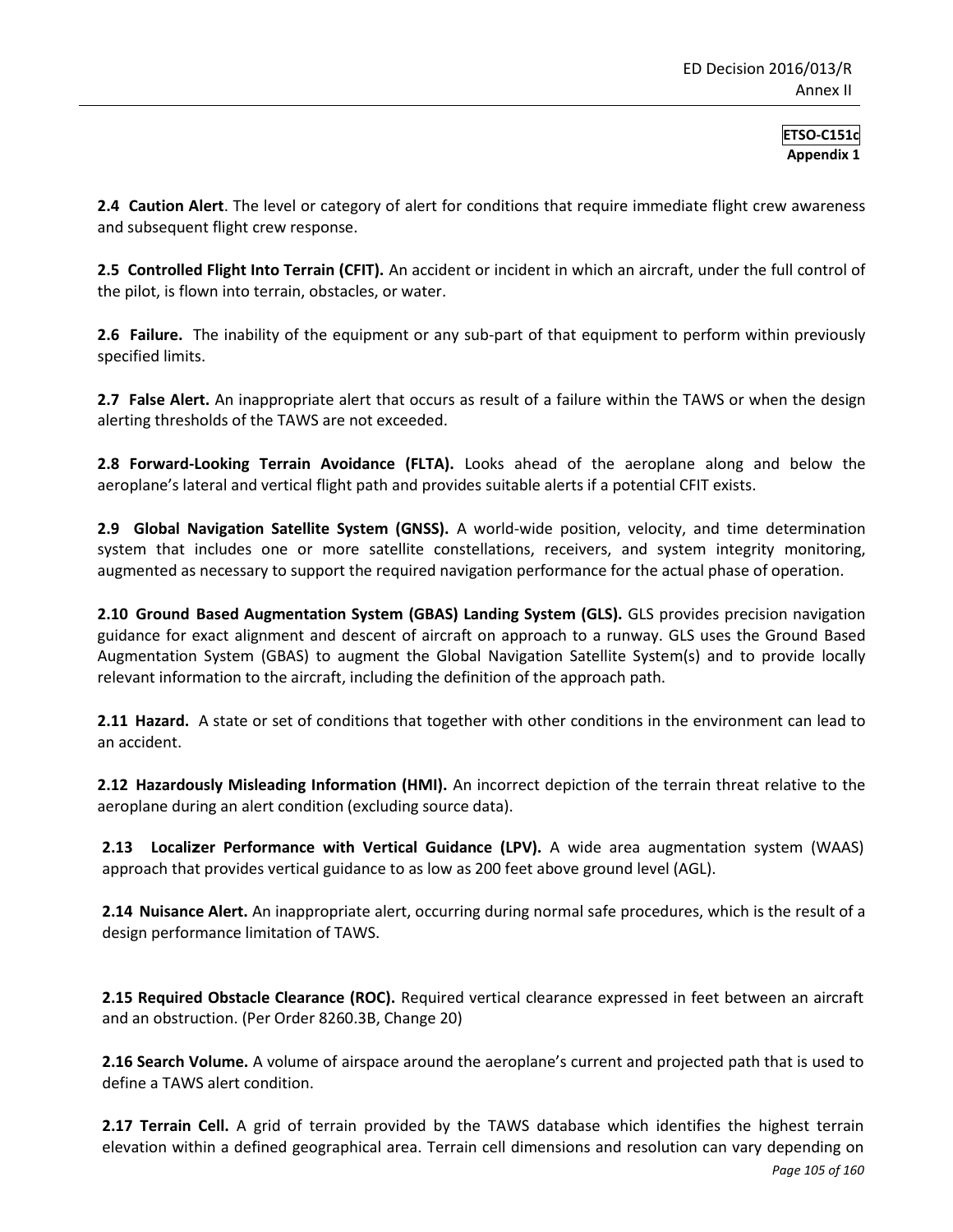the needs of the TAWS system and availability of data. If a supplier desires, obstacle height can be included in the terrain elevation.

**2.18 Visual Alert.** The use of projected or displayed information to present a condition, situation, or event.

**2.19 Warning Alert.** The level or category of alert for conditions that require immediate flight crew awareness and immediate flight crew response.

#### **3.0 REQUIRED TAWS FUNCTIONS**

**3.1 Class A and Class B Requirements for FLTA.** The majority of CFIT accidents occur because flight crews do not have adequate situational information regarding the terrain in the vicinity of the aeroplane and its projected flight path. Class A and Class B equipment is required to look ahead of the aeroplane, within the design search volume, and provide timely alerts in the event terrain is predicted to penetrate the search volume. The FLTA function should be available during all airborne phases of flight including turning flight. The search volume consists of a computed look ahead distance, a lateral distance on both sides of the aeroplane's flight path, and a specified look down distance based upon the aeroplane's vertical flight path. This search volume should vary as a function of phase flight, distance from runway, and the required obstacle clearance (ROC) in order to perform its intended function and to minimise nuisance alerts. The lateral search volume should expand as necessary to accommodate turning flight. The TAWS search volumes should consider the accuracy of the TAWS navigation source. The TAWS lateral search area should be less than the protected area defined by the United States Standard for Terminal Instrument Procedures (TERPS), FAA Order 8260.3B and International Civil Aviation Organization (ICAO) Procedures for Air Navigation Services — Aircraft Operations (PAN-OPS) 8168, volume 2, in order to prevent nuisance alerts.

**3.1.1 Reduced Required Terrain Clearance (RTC).** Class A and Class B equipment must provide suitable alerts when the aeroplane is above the terrain in the aeroplane's projected flight path, but the projected amount of terrain clearance is considered unsafe for the particular phase of flight. The required obstacle (terrain) clearance (ROC), as specified in TERPS and the Aeronautical Information Manual (AIM), has been used to define the minimum requirements for obstacle/terrain clearance (ROC) appropriate to the FLTA function. These requirements are specified in Table **3.1.1.** The FLTA function must be tested to verify that the alerting algorithms meet the test conditions specified in Appendix 2, Tables **A, B, C, D, E, and F.**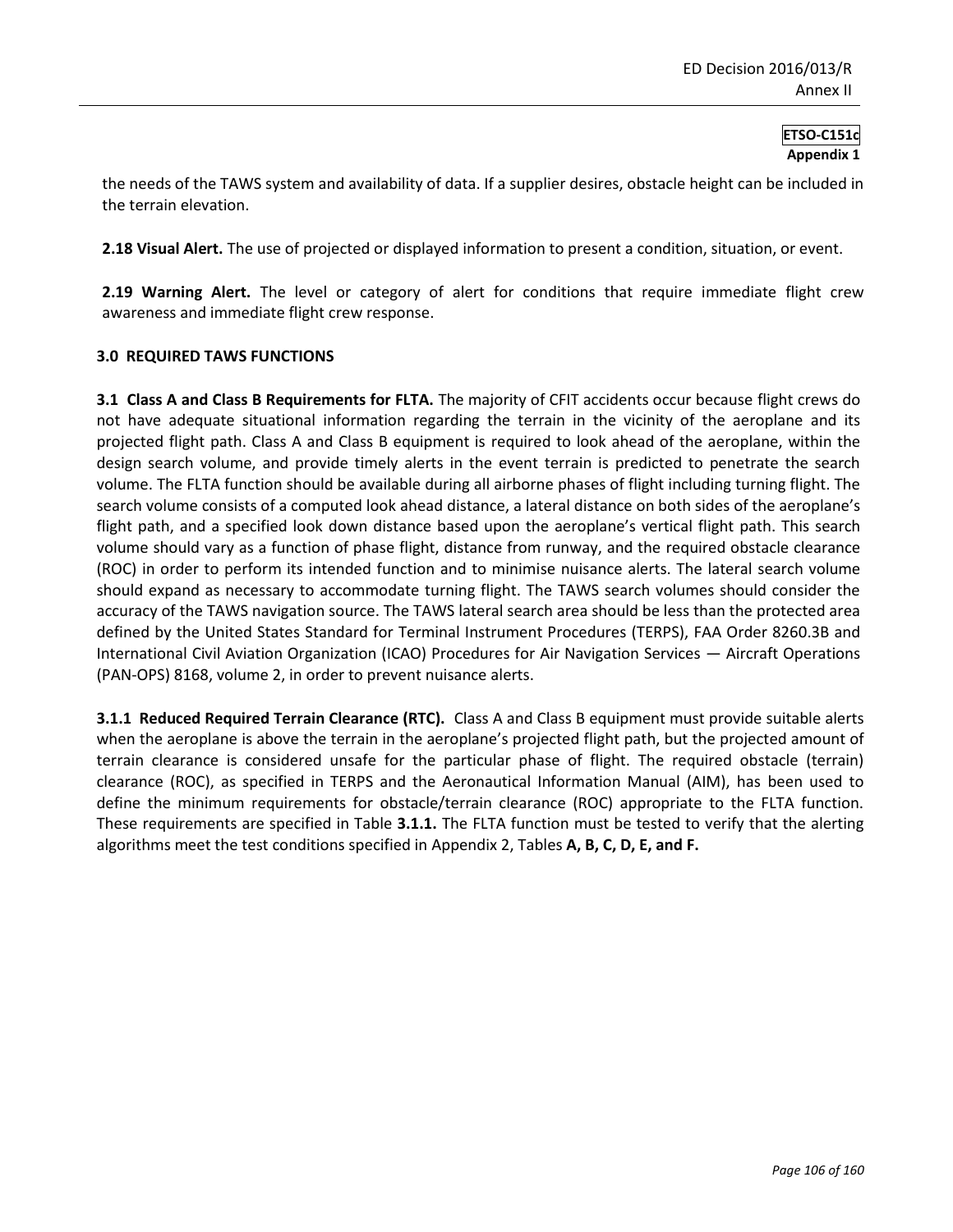| <b>Phase of Flight</b>                | <b>TERPS (ROC)</b>            | <b>TAWS (RTC) Level Flight</b> | <b>TAWS (RTC) Descending</b> |
|---------------------------------------|-------------------------------|--------------------------------|------------------------------|
| Enroute                               | 1 000 feet                    | 700 feet                       | 500 feet                     |
| Terminal<br>(Intermediate<br>Segment) | 500 feet                      | 350 feet                       | 300 feet                     |
| Approach                              | 250 feet                      | 150 feet                       | 100 feet                     |
| Departure<br>(See Note 1)             | 48 feet/nautical<br>mile (NM) | 100 feet                       | $100$ feet                   |

# **Table 3.1.1 — TAWS REQUIRED TERRAIN CLEARANCE (RTC) BY PHASE OF FLIGHT**

- **Note 1:** During the departure phase of flight, the FLTA function of Class A and B equipment must alert if the aeroplane is projected to be within 100 feet vertically of terrain. However, Class A and Class B equipment should not alert if the aeroplane is projected to be more than 400 feet above the terrain.
- **Note 2:** As an alternate to the stepped down reduction from the terminal to approach phase as shown in Table 3.1.1, a linear reduction of the RTC as the aircraft comes closer to the nearest runway is allowed, provided the requirements of Table 3.1.1 are met.
- **Note 3:** During the visual segment of a normal instrument approach (typically about 1 NM from the runway threshold), the RTC should be defined/reduced to minimise nuisance alerts. Below a certain altitude or distance from the runway threshold, logic may be incorporated in order to inhibit the FLTA function. Typical operations below minimum descent altitude (MDA), decision altitude (DA), decision height (DH), or the visual descent point (VDP) should not generate nuisance alerts.
- **Note 4:** The specific RTC values are reduced slightly for descending flight conditions to accommodate the dynamic conditions and pilot response times.

**3.1.2 Imminent Terrain Impact.** Class A and Class B equipment must provide suitable alerts when the aeroplane is below the elevation of a terrain cell along the aeroplane's lateral projected flight path and, based upon the vertical projected flight path, the equipment predicts that the terrain clearance will be less than the value given in the RTC column of Table 3.1.1. See **Appendix 2** for test conditions that must be conducted (Table G).

**3.1.3 FLTA Turning Flight.** Class A and Class B equipment must provide suitable alerts for the functions specified in paragraphs 3.1.1 and 3.1.2 when the aeroplane is in turning flight.

**3.2 Class A and Class B Equipment Requirements for Detection and Alerting for Premature Descent Along the Final Approach Segment.** Class A and Class B equipment must provide a suitable alert when it determines that the aeroplane is significantly below the normal approach flight path to a runway. Approximately one-third of all CFIT accidents occur during the final approach phase of flight, when the aeroplane is properly configured for landing and descending at a normal rate. For a variety of reasons, which include poor visibility, night time operations, loss of situational awareness, operating below minimums without adequate visual references, and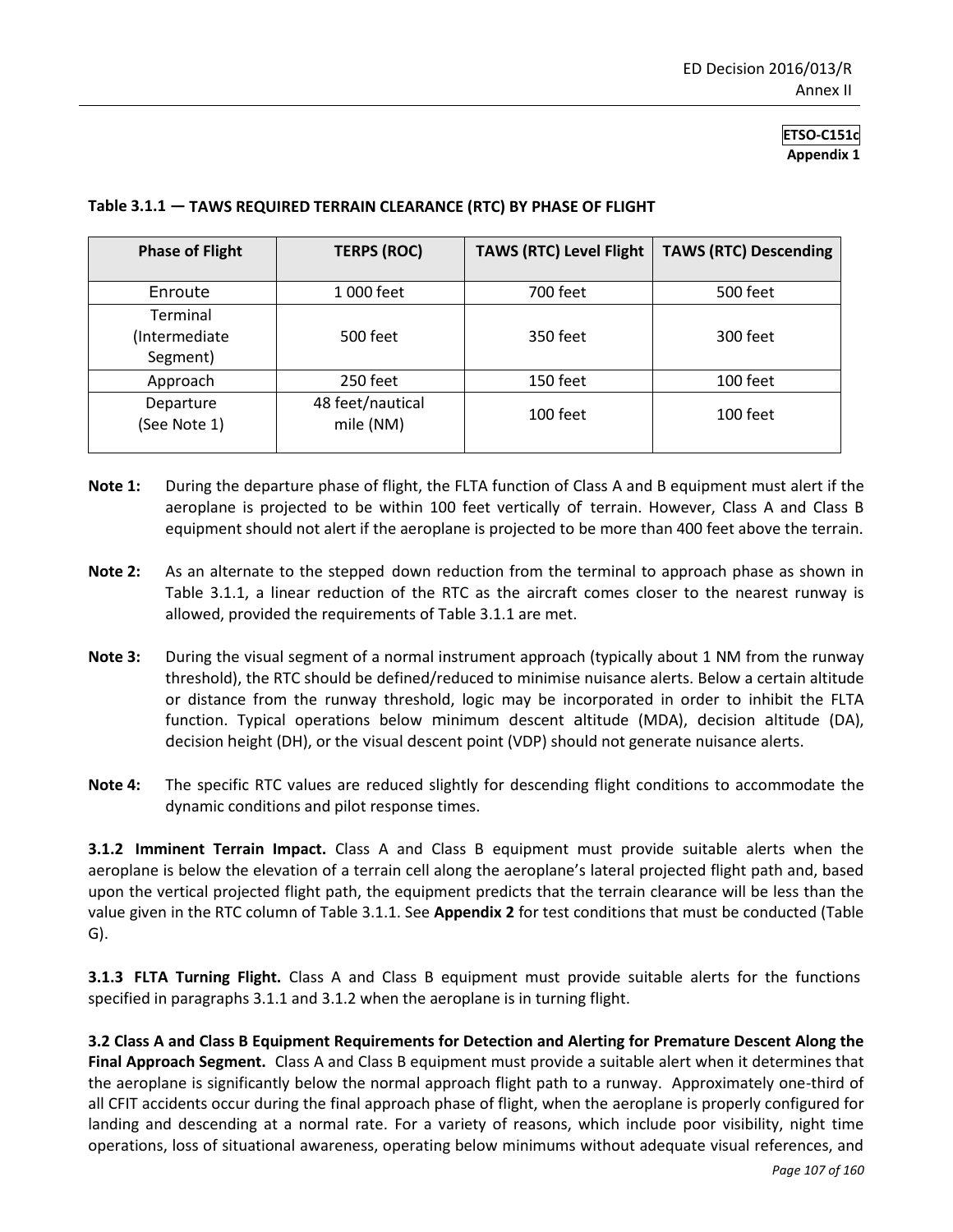deviations from the published approach procedures, many aeroplanes have crashed into the ground short of the runway. Detection of this condition and alerting the flight crew is an essential safety requirement of this ETSO, and there are numerous ways to accomplish these overall objectives. Alerting criteria may be based upon height above runway elevation and distance to runway. It may be based upon height above the terrain and distance to runway or other suitable means. This ETSO will not define the surfaces for which alerting is required. Instead, it specifies some general requirements for alerting and some cases when alerting is inappropriate. See Appendix 2, Table **H**, for test requirements.

- **a.** The PDA function must be available for all types of instrument approaches. This includes both straight-in approaches and circling approaches.
- **b.** The TAWS equipment must not generate PDA alerts for normal visual flight rules (VFR) operations in the airport area. Aeroplanes routinely operate at traffic pattern altitudes of 800 feet above field/runway elevation when within 5 NM of the airport.
- **c.** Aeroplanes routinely operate in VFR conditions at 1 000 feet above ground level (AGL) within 10–15 NM of the nearest airport, and these operations must not generate alerts.
- **d.** Aeroplanes routinely operate in the visual segment of a circling approach within 2 NM of the airport/runway of intended landing, with 300 feet of obstacle clearance. Operations at circling minimums must not cause PDA or FLTA alerts.

**3.3 Class A Requirements for Ground Proximity Warning System (GPWS) Alerting.** In addition to the TAWS FLTA and PDA functions, the equipment must provide the Mode 1 through Mode 5 GPWS functions listed below in accordance with ETSO-C92c and the altitude callout function in accordance with paragraph **3.3.c.** of this Appendix. However, it is essential to retain the independent protective features provided by both the GPWS and FLTA functions. In each case, all of the following modes must be covered. Some GPWS alerting thresholds may be adjusted or modified to be more compatible with the FLTA alerting function and to minimise GPWS nuisance alerts. Modifications to the GPWS requirements require an approved deviation in accordance with Part-21, 21.A.610. The failure of the ETSO-C92c equipment functions, except for power supply failure, input sensor failure, or failure of other common portions of the equipment, must not cause a loss of the FLTA, PDA, or terrain display.

- **Mode 1: Excessive rate of descent**
- **Mode 2:** Excessive closure rate to terrain
- **Mode 3:** Negative climb rate or altitude loss after takeoff
- **Mode 4:** Flight into terrain when not in landing configuration
- **Mode 5:** Excessive downward deviation from an ILS glideslope, LPV, and/or GLS glidepath
- **Altitude Callout:** Five Hundred Foot Voice Callout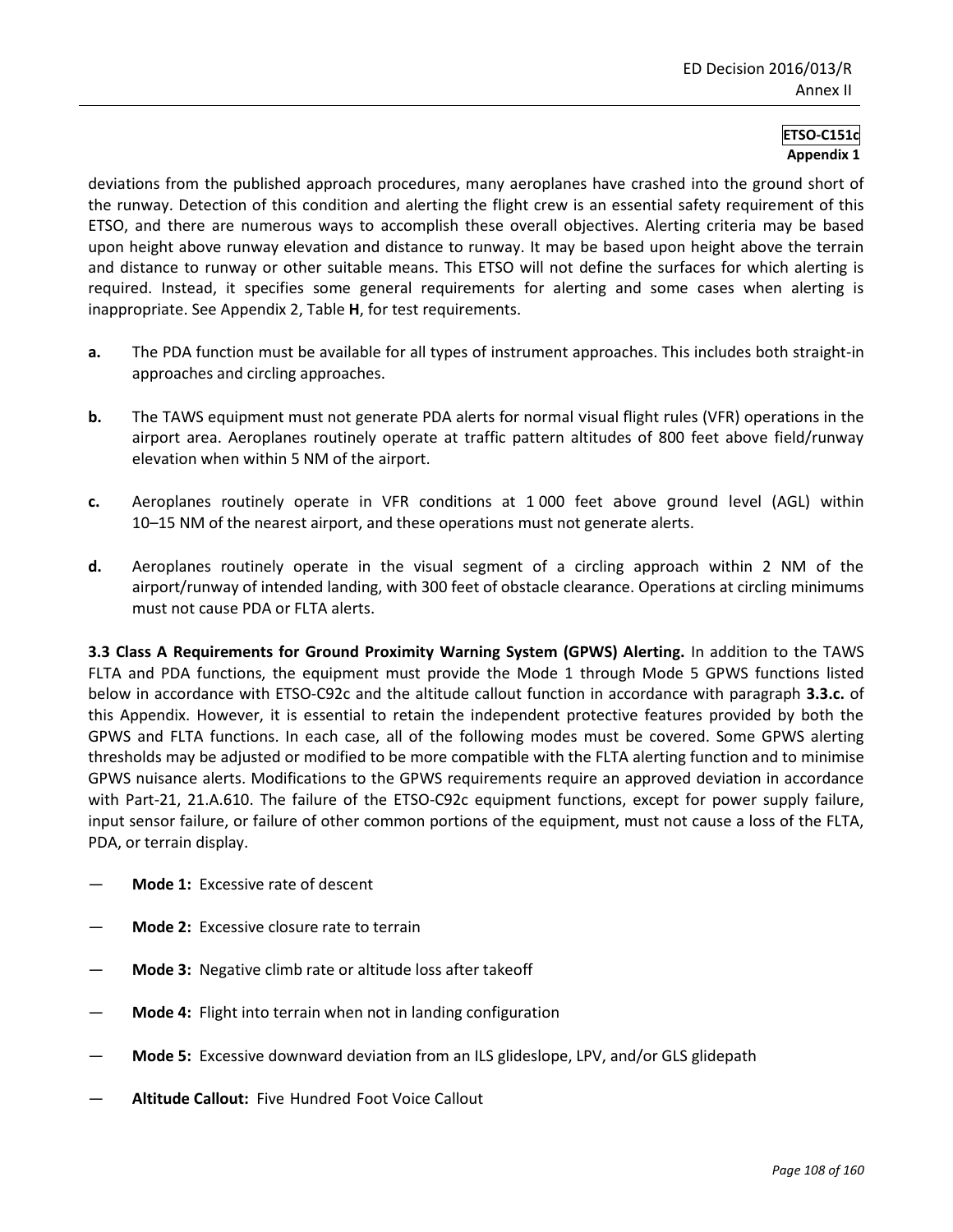- **a. Flap Alerting Inhibition.** A separate, guarded control may be provided to inhibit Mode 4 alerts based on flaps being other than landing configuration.
- **b. Speed.** Airspeed or groundspeed must be included in the logic that determines basic GPWS alerting time for 'excessive closure rate to terrain' and 'flight into terrain when not in landing configuration' to allow maximum time for the flight crew to react and take corrective action.
- **c. Altitude Callouts.** Class A equipment must provide a voice callout of 'five hundred' or equivalent when descending through 500 feet above terrain or 500 feet above the nearest runway elevation during nonprecision approaches, but are recommended for all approaches. Additional altitude callouts, such as 'one hundred' or 'two hundred' are acceptable, but not required. This voice callout will not be made at ascent, for example on a missed approach or departure.
- **d. Sweep Tones 'Whoop-Whoop'.** If a two-tone sweep is used to comply with RTCA/DO-161A, paragraph 2.3, the complete cycle of two-tone sweeps plus annunciation may be extended from '1.4' to '2' seconds.
- **e. Mode 5 Glidepath Deviation Alerting.** Class A TAWS equipment must provide Mode 5 alerting for localizer performance with vertical guidance (LPV) glidepath and GNSS landing system (GLS) glidepath, as well as the ILS glideslope. The LPV and GLS envelope, deactivation, reactivation, arming, disarming, alert requirements must follow the Mode 5 requirements in RTCA/DO-161A. The FAA recommends that the glidepath aural alert for LPV and GLS approaches say 'glidepath' or equivalent, but the use of "glideslope" is also acceptable. Follow test guidance in RTCA/DO-161A.

## **3.4 Class B Requirements for GPWS Alerting**

- **a.** Class B equipment must provide alerts for excessive descent rates. The Mode 1 alerting envelope of RTCA/DO-161A was modified to accommodate a larger envelope for both caution and warning alerts. Height above terrain may be determined by using the terrain database elevation and subtracting it from the QNH (corrected) barometric altitude, or GNSS altitude (or equivalent). In addition, since the envelopes are not limited by a radio altitude measurement to a maximum of 2 500 feet AGL, the envelopes are expanded to include higher vertical speeds. The equipment must meet either the requirements set forth in Appendix **2**, paragraph **7.0**, or those specified in RTCA/DO-161A.
- **b.** Class B equipment must provide alerts for 'negative climb rate after takeoff or missed approach' or 'altitude loss after takeoff,' as specified in RTCA/DO-161A. The alerting envelopes are identical to the Mode 3 alerting envelopes in RTCA/DO-161A. Height above terrain may be determined by comparison of aircraft altitude (GNSS or barometric) with runway threshold elevation or by radio altimeter.
- **c.** This feature also has an important CFIT protection function. In the event the aeroplane is operated unintentionally close to terrain when not in the airport area or the area for which PDA protection is provided, this voice callout will alert the flight crew to hazardous conditions. The equipment must meet the requirements specified in Appendix **2**, section **9.0**. Class B TAWS equipment must provide a 500 foot voice call out when descending through 500 feet above the runway threshold elevation for landing. This feature is primarily intended to provide situational awareness to the flight crew when the aeroplane is being operated properly, per normal procedures. During a normal approach, it is useful to provide the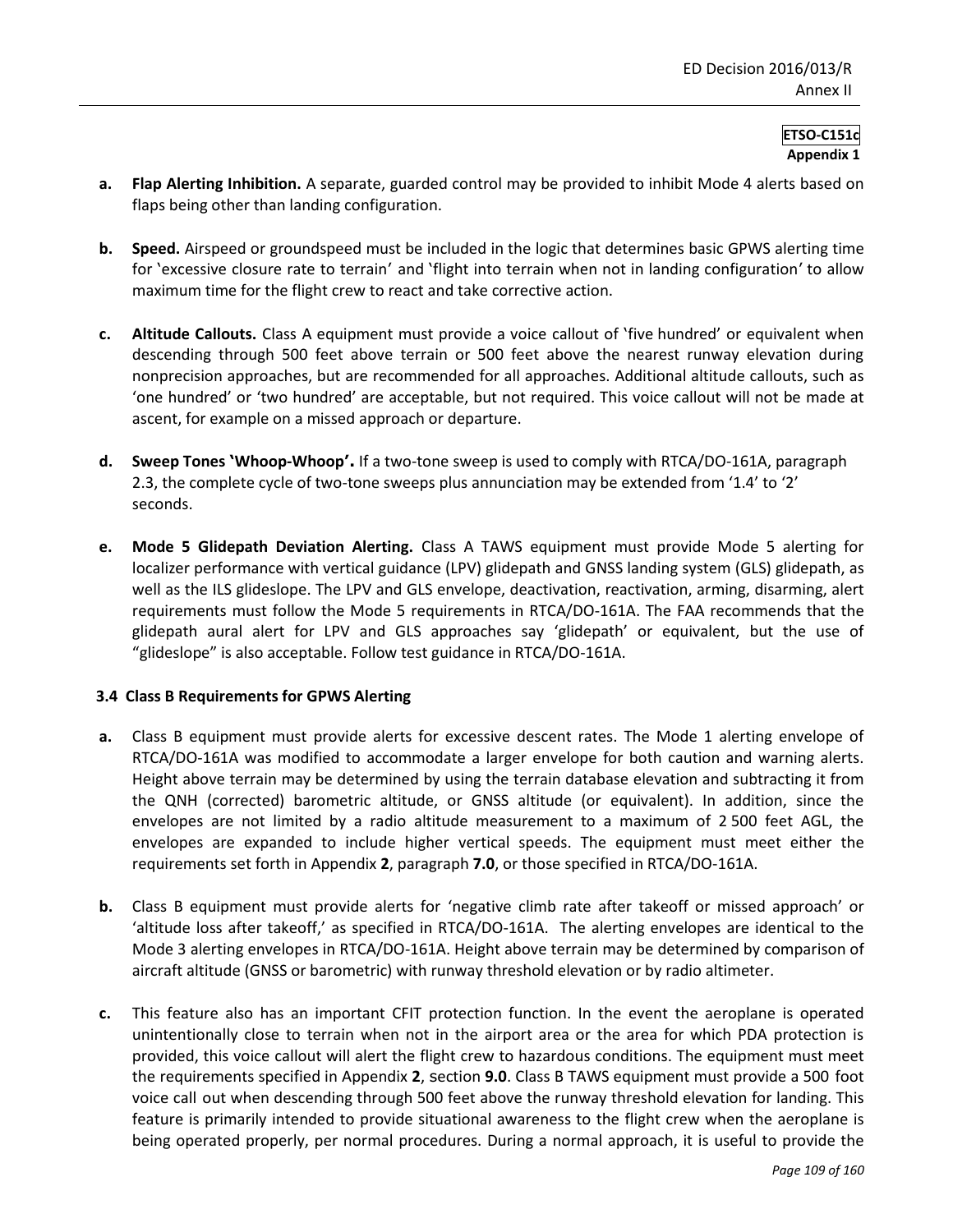flight crew with a voice callout at 500 feet, relative to the runway threshold elevation for the runway of intended landing. The Class B TAWS equipment must also provide a 500 foot voice call out above terrain when not landing. This 500 foot voice call out above terrain when not landing is an important CFIT protection function. In the event the aeroplane is operated unintentionally close to terrain when not in the airport area or the area for which PDA protection is provided, this voice callout will indicate hazardous conditions to the flight crew.

**3.5 Class A Equipment Requirements for a Terrain Display.** Class A equipment must be designed to interface with a colour terrain display, and may be designed to also interface to a monochromatic terrain display. Class A equipment for TAWS must also be capable of providing the following terrain-related information to a display system:

- **a.** The terrain must be depicted relative to the aeroplane's position such that the pilot can estimate the relative bearing to the terrain of interest.
- **b.** The terrain must be depicted relative to the aeroplane's position such that the pilot may estimate the distance to the terrain of interest.
- **c.** The terrain depicted must be oriented to either the heading or the track of the aeroplane. In addition, a north-up orientation may be added as a selectable format.
- **d.** Variations in terrain elevation must be depicted relative to the aeroplane's current or projected elevation (above and below) and be visually distinct. Terrain that is more than 2 000 feet below the aeroplane's elevation can be excluded.
- **e.** Terrain that generates alerts must be displayed in a manner to distinguish it from non-hazardous terrain, consistent with the caution and warning alert level.

**3.6 Class B Equipment Requirements for a Terrain Display.** Operators required to install Class B equipment are not required to include a terrain display. However, Class B TAWS equipment must be capable of driving a terrain display function in the event the installer wants to include the terrain display function.

## **4.0 AURAL AND VISUAL ALERTS**

**4.1** The TAWS is required to provide aural and visual alerts for each of the functions described in section **3.0**  of this Appendix.

**4.2** The TAWS must provide the required aural and visual alerts in a manner that clearly indicates to the flight crew that they represent a single event. The TAWS may accomplish the entire alerting function, or provide alert inputs to an external aircraft alerting system. Exceptions to this requirement are allowed when suppression of aural alerts is necessary to protect pilots from nuisance aural alerting, but a visual alert is still appropriate.

**4.3** Each aural alert must identify the reason for the alert, such as 'too low terrain',- 'glideslope', or another acceptable annunciation.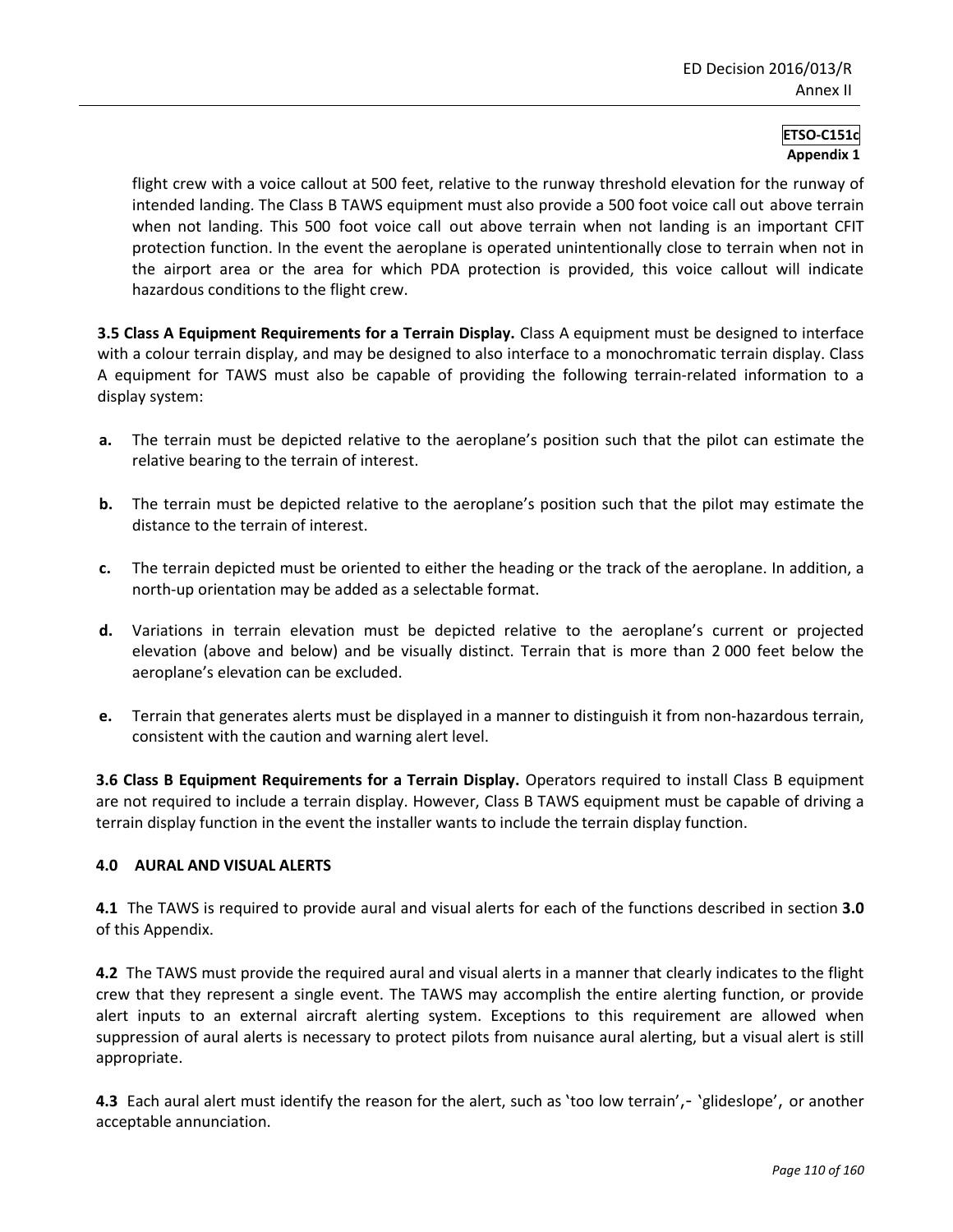**4.4** The system must remove the visual and aural alert once the situation has been resolved.

**4.5** The system must be capable of accepting and processing aeroplane performance-related data or aeroplane dynamic data and providing the capability to update aural and visual alerts at least once per second.

**4.6** The aural and visual outputs as defined in Table **4-1** must be compatible with the standard cockpit displays and auditory systems.

**4.7** The aural and visual alerts should be selectable to accommodate operational commonality among aeroplane fleets.

**4.8** The visual display of alerting information must be immediately and continuously displayed until the situation is resolved or no longer valid.

**4.9** At a minimum, the TAWS must be capable of providing aural alert messages described in Table **4-1**. In addition to this minimum set, other voice alerts may be provided.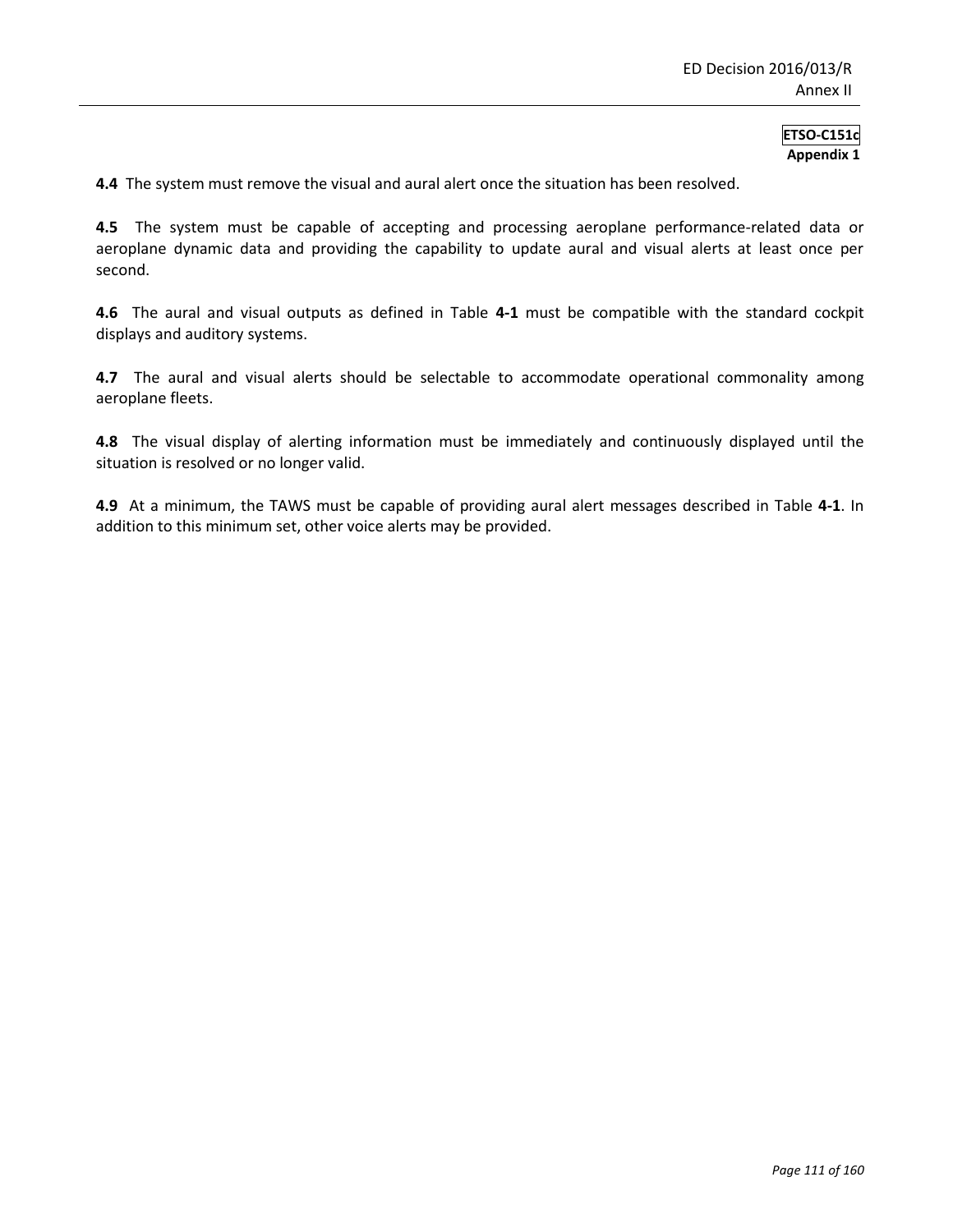# **Table 4-1**

| STANDARD SET OF VISUAL AND AURAL ALERTS |                                      |                                      |  |  |
|-----------------------------------------|--------------------------------------|--------------------------------------|--|--|
| <b>Alert Condition</b>                  | <b>Warning</b>                       |                                      |  |  |
| <b>FLTA Functions</b>                   | <b>Visual Alert</b>                  | <b>Visual Alert</b>                  |  |  |
|                                         | Amber text message that is           | Red text message that is obvious,    |  |  |
| <b>Reduced Required</b>                 | obvious, concise, and must be        | concise and must be consistent       |  |  |
| <b>Terrain Clearance and</b>            | the<br>consistent<br>with<br>aural   | with the aural message.              |  |  |
| Imminent Impact with                    | message.                             |                                      |  |  |
| Terrain                                 |                                      |                                      |  |  |
|                                         | <b>Aural Alerts</b>                  | <b>Aural Alerts</b>                  |  |  |
| Class A & Class B                       | Minimum selectable voice alerts:     | Minimum selectable voice alerts:     |  |  |
|                                         | 'Caution, Terrain; Caution, Terrain' | 'Terrain, Terrain; Pull-Up, Pull-Up' |  |  |
|                                         | and 'Terrain Ahead; Terrain          | and 'Terrain Ahead, Pull-Up;         |  |  |
|                                         | Ahead'                               | Terrain Ahead, Pull-Up'              |  |  |
|                                         | <b>Visual Alert</b>                  | <b>Visual Alert</b>                  |  |  |
| <b>Premature Descent Alert</b>          | Amber text message that is           | None Required                        |  |  |
| (PDA)                                   | obvious, concise, and must be        |                                      |  |  |
|                                         | with<br>the<br>consistent<br>aural   |                                      |  |  |
| Class A & Class B                       | message.                             |                                      |  |  |
|                                         |                                      |                                      |  |  |
|                                         | <b>Aural Alert</b>                   | <b>Aural Alert</b>                   |  |  |
|                                         | 'Too Low Terrain'                    | None Required                        |  |  |
| <b>Ground Proximity</b>                 | <b>Visual Alert</b>                  | <b>Visual Alert</b>                  |  |  |
| Envelope 1, 2, or 3                     | Amber text message that is           | Red text message that is obvious,    |  |  |
|                                         | obvious, concise, and must be        | concise, and must be consistent      |  |  |
| <b>Excessive Descent Rate</b>           | with<br>the<br>consistent<br>aural   | with the Aural message.              |  |  |
| Mode 1                                  | message.                             |                                      |  |  |
|                                         |                                      |                                      |  |  |
| Class A & Class B                       | <b>Aural Alert</b>                   | <b>Aural Alert</b>                   |  |  |
|                                         | 'Sink Rate'                          | 'Pull-Up'                            |  |  |
| <b>Ground Proximity</b>                 | <b>Visual Alert</b>                  | <b>Visual Alert</b>                  |  |  |
| <b>Excessive Closure Rate</b>           | Amber text<br>message<br>that<br>is. | Red text message that is obvious,    |  |  |
| (Flaps not in Landing                   | obvious, concise, and must be        | concise, and must be consistent      |  |  |
| Configuration)                          | consistent with the aural message.   | with the aural message.              |  |  |
|                                         |                                      |                                      |  |  |
| Mode 2A                                 | <b>Aural Alert</b>                   | <b>Aural Alert</b>                   |  |  |
| Class A                                 | 'Terrain, Terrain'                   | 'Pull-Up'                            |  |  |
|                                         |                                      |                                      |  |  |
|                                         |                                      |                                      |  |  |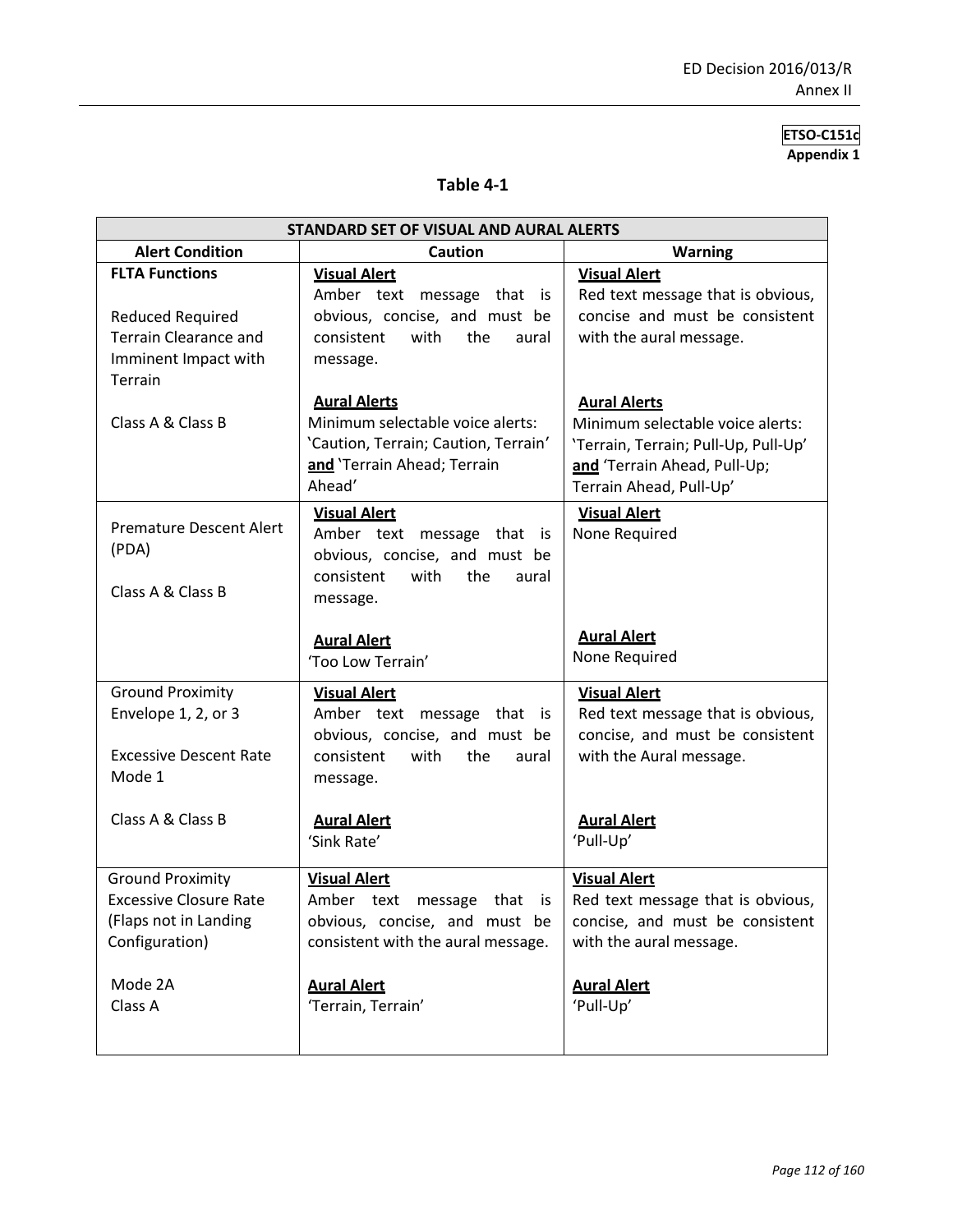| STANDARD SET OF VISUAL AND AURAL ALERTS                                                                                            |                                                                                                                                   |                                                                                                                                       |  |  |
|------------------------------------------------------------------------------------------------------------------------------------|-----------------------------------------------------------------------------------------------------------------------------------|---------------------------------------------------------------------------------------------------------------------------------------|--|--|
| <b>Alert Condition</b>                                                                                                             | <b>Warning</b>                                                                                                                    |                                                                                                                                       |  |  |
| <b>Ground Proximity</b><br><b>Excessive Closure Rate</b><br>(Landing Configuration)<br>Mode 2B<br>Class A                          | <b>Visual Alert</b><br>Amber text<br>message<br>that<br>is<br>obvious, concise, and must be<br>consistent with the aural message. | <b>Visual Alert</b><br>Red text message that is obvious,<br>concise, and must be consistent<br>with the aural message for gear<br>up. |  |  |
|                                                                                                                                    | <b>Aural Alert</b><br>'Terrain, Terrain'                                                                                          | <b>Aural Alert</b><br>'Pull-Up'-for gear up<br>None Required-for gear down                                                            |  |  |
| <b>Ground Proximity</b><br>Altitude Loss after<br><b>Takeoff</b><br>Mode 3                                                         | <b>Visual Alert</b><br>Amber text message that<br>is is<br>obvious, concise, and must be<br>consistent with the aural message.    | <b>Visual Alert</b><br>None Required                                                                                                  |  |  |
| Class A & Class B                                                                                                                  | <b>Aural Alerts</b><br>'Don't Sink' and 'Too Low Terrain'                                                                         | <b>Aural Alert</b><br>None Required                                                                                                   |  |  |
| <b>Ground Proximity</b><br>Envelope 1 (Gear and/or<br>flaps other than landing<br>configuration)<br>Mode 4                         | <b>Visual Alert</b><br>Amber text message that<br>is is<br>obvious, concise, and must be<br>consistent with the aural message.    | <b>Visual Alert</b><br>None Required                                                                                                  |  |  |
| Class A                                                                                                                            | <b>Aural Alerts</b><br>'Too Low Terrain' and 'Too Low<br>Gear'                                                                    | <b>Aural Alert</b><br>None Required                                                                                                   |  |  |
| <b>Ground Proximity</b><br>Envelope 2 Insufficient<br>Terrain Clearance (Gear<br>and/or flaps other than<br>landing configuration) | <b>Visual Alert</b><br>Amber text message that<br>is is<br>obvious, concise, and must be<br>consistent with the aural message.    | <b>Visual Alert</b><br>None Required                                                                                                  |  |  |
| Mode 4<br>Class A                                                                                                                  | <b>Aural Alerts</b><br>'Too Low Terrain' and 'Too Low<br>Flaps'                                                                   | <b>Aural Alert</b><br>None Required                                                                                                   |  |  |
| <b>Ground Proximity</b><br>Envelope 3 Insufficient<br>Terrain Clearance (Gear<br>and/or flaps other than<br>landing configuration) | <b>Visual Alert</b><br>Amber text<br>message that<br>is is<br>obvious, concise, and must be<br>consistent with the aural message. | <b>Visual Alert</b><br>None Required                                                                                                  |  |  |
| Mode 4<br>Class A                                                                                                                  | <b>Aural Alert</b><br>'Too Low Terrain'                                                                                           | <b>Aural Alert</b><br>None Required                                                                                                   |  |  |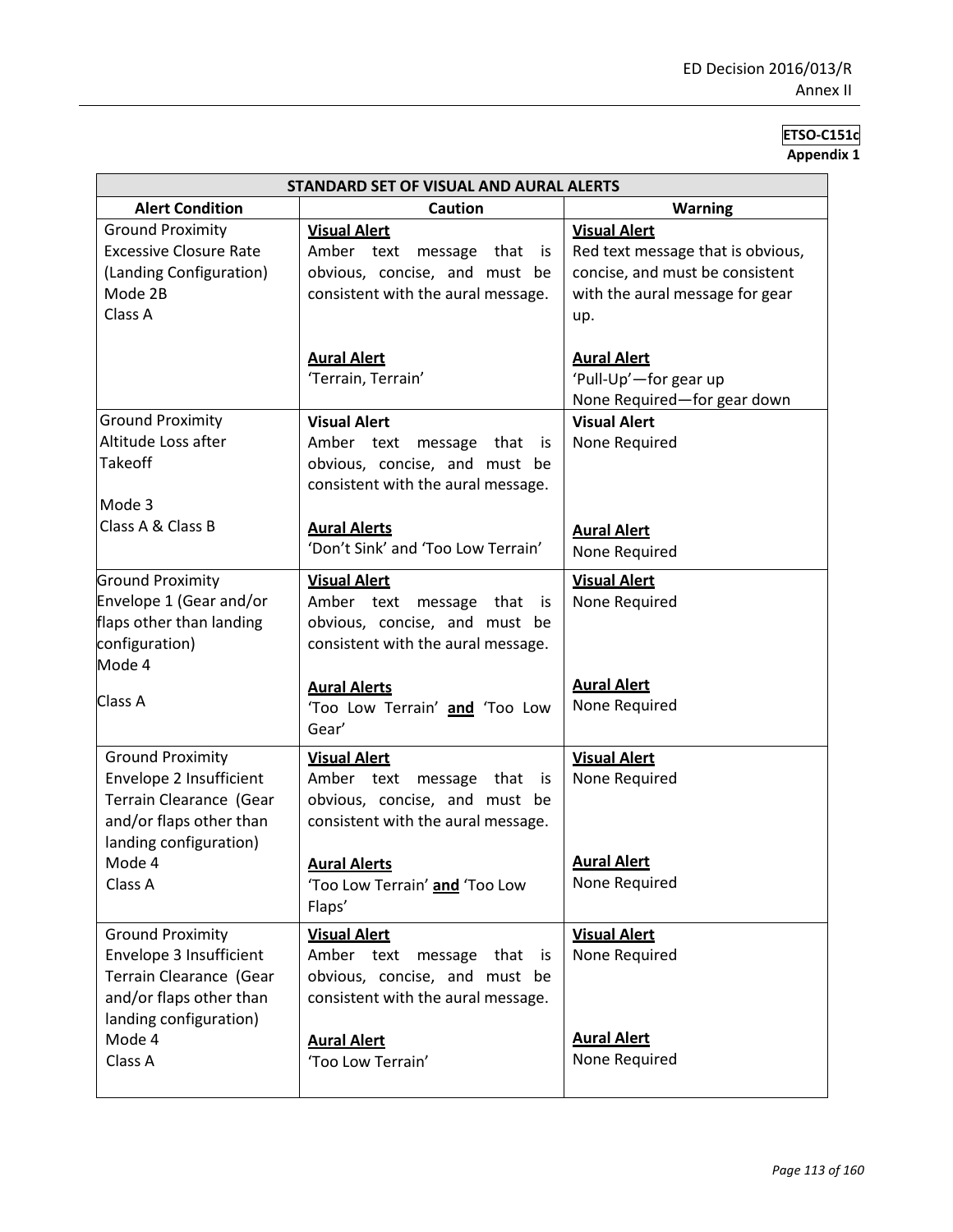| STANDARD SET OF VISUAL AND AURAL ALERTS |                                    |                     |  |  |
|-----------------------------------------|------------------------------------|---------------------|--|--|
| <b>Alert Condition</b>                  | <b>Caution</b>                     | <b>Warning</b>      |  |  |
| <b>Ground Proximity</b>                 | <b>Visual Alert</b>                | <b>Visual Alert</b> |  |  |
| Excessive Glideslope or                 | Amber text<br>that is<br>message   | None Required       |  |  |
| <b>Glidepath Deviation</b>              | obvious, concise, and must be      |                     |  |  |
| Mode 5                                  | consistent with the aural message. |                     |  |  |
|                                         |                                    |                     |  |  |
| Class A                                 | <b>Aural Alert</b>                 | <b>Aural Alert</b>  |  |  |
|                                         | 'Glideslope' or 'Glidepath'        | None Required       |  |  |
|                                         |                                    |                     |  |  |
| <b>Ground Proximity</b>                 | <b>Visual Alert</b>                | <b>Visual Alert</b> |  |  |
| Altitude Callout                        | None Required                      | None Required       |  |  |
| (See Note 1)                            |                                    |                     |  |  |
|                                         |                                    |                     |  |  |
| Class A & Class B                       | <b>Aural Alert</b>                 | <b>Aural Alert</b>  |  |  |
| (See Note 3)                            | 'Five Hundred'                     | None Required       |  |  |
|                                         |                                    |                     |  |  |

**Note 1:** The call out for ground proximity altitude is considered advisory.

- **Note 2:** Visual alerts may be put on the terrain situational awareness display, if doing so fits with the overall human factors alerting scheme for the flight deck. This does not eliminate the visual alert color requirements, even in the case of a monochromatic display. Typically in such a scenario, adjacent colored annunciator lamps meet the alerting color requirements.
- **Note 3:** Additional callouts can be made by the system, but the system is required to make the 500 foot voice callout.

## **4.10 Prioritisation**

**a. Class A Equipment.** Class A Equipment must have an interactive capability with other external alerting systems so that an alerting priority can be executed automatically. This prevents confusion or chaos on the flight deck during multiple alerts from different alerting systems. Typical alerting systems that may be interactive with TAWS include predictive windshear (PWS), reactive windshear (RWS), and traffic alert collision and avoidance system (TCAS). The TAWS system must include an alert prioritisation scheme for Class A equipment. Table **4-2** provides an example prioritisation scheme for Class A equipment. If the PWS, RWS, or TCAS functions are provided within TAWS, the alert prioritisation scheme in Table **4-2** also applies. The FAA will consider alert prioritisation schemes other than the one included in Table **4-2**.

## **b. Class B Equipment**

**1.** Class B Equipment does not require prioritisation with external systems such as TCAS, RWS, and PWS. If prioritisation with those functions is provided, the prioritisation scheme should be in accordance with the scheme in Table **4-2**.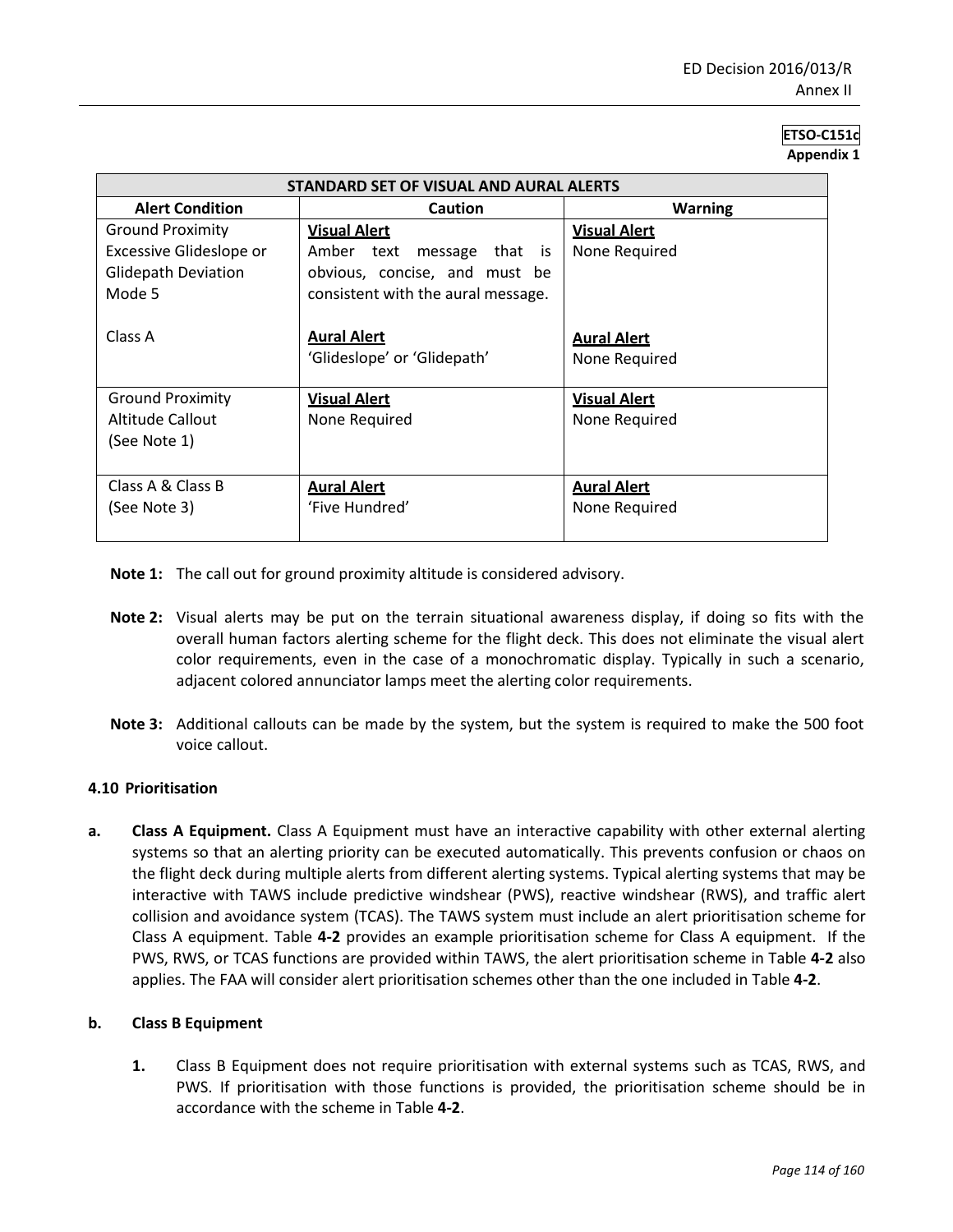**2.** Class B Equipment must establish an internal priority alerting system (scheme) for each of the functions. The priority scheme must ensure that the more critical alerts override alerts of lesser priority. Table **4-3** provides a example internal priority scheme for Class B equipment. Class B Equipment need only consider the TAWS functions required for Class B Equipment.

# **Table 4-2**

# **Legend: W = Warning, C = Caution, I = Non-Alert Information**

| <b>ALERT PRIORITISATION SCHEME</b> |                                                            |              |            |  |  |
|------------------------------------|------------------------------------------------------------|--------------|------------|--|--|
| <b>Priority</b>                    | <b>Description</b><br>Level<br><b>Comments</b>             |              |            |  |  |
| $\mathbf{1}$                       | <b>Reactive Windshear Warning</b>                          | W            |            |  |  |
| $\overline{2}$                     | Sink Rate Pull-Up Warning                                  | W            | Continuous |  |  |
| 3                                  | <b>Excessive Closure Pull-Up Warning</b>                   | W            | Continuous |  |  |
| 4                                  | <b>RTC Terrain Warning</b>                                 | W            |            |  |  |
| 5                                  | V <sub>1</sub> Callout                                     |              |            |  |  |
| 6                                  | <b>Engine Fail Callout</b>                                 | W            |            |  |  |
| $\overline{7}$                     | FLTA Pull-up Warning                                       | W            | Continuous |  |  |
| 8                                  | <b>PWS Warning</b>                                         | W            |            |  |  |
| 9                                  | <b>RTC Terrain Caution</b>                                 | $\mathsf{C}$ | Continuous |  |  |
| 10                                 | Minimums                                                   |              |            |  |  |
| 11                                 | <b>FLTA Caution</b>                                        | $\mathsf{C}$ | 7 s period |  |  |
| 12                                 | Too Low Terrain                                            | $\mathsf{C}$ |            |  |  |
| 13                                 | PDA ('Too Low Terrain') Caution                            | $\mathsf{C}$ |            |  |  |
| 14                                 | <b>Altitude Callouts</b>                                   |              |            |  |  |
| 15                                 | Too Low Gear<br>$\mathsf{C}$                               |              |            |  |  |
| 16                                 | $\mathsf{C}$<br>Too Low Flaps                              |              |            |  |  |
| 17                                 | <b>Sink Rate</b>                                           | $\mathsf{C}$ |            |  |  |
| 18                                 | Don't Sink                                                 | $\mathsf C$  |            |  |  |
| 19                                 | "Glideslope" or "Glidepath"                                | $\mathsf{C}$ | 3 s period |  |  |
| 20                                 | <b>PWS Caution</b>                                         | $\mathsf{C}$ |            |  |  |
| 21                                 | <b>Approaching Minimums</b><br>I                           |              |            |  |  |
| 22                                 | $\mathsf{C}$<br><b>Bank Angle</b>                          |              |            |  |  |
| 23                                 | <b>Reactive Windshear Caution</b><br>$\mathsf{C}$          |              |            |  |  |
| Mode 6                             | TCAS RA ('Climb', 'Descend', etc.)<br>Continuous<br>W      |              |            |  |  |
| Mode 6                             | TCAS TA ('Traffic, Traffic')<br>$\mathsf{C}$<br>Continuous |              |            |  |  |

**Note:** These alerts can occur simultaneously with TAWS voice callout alerts.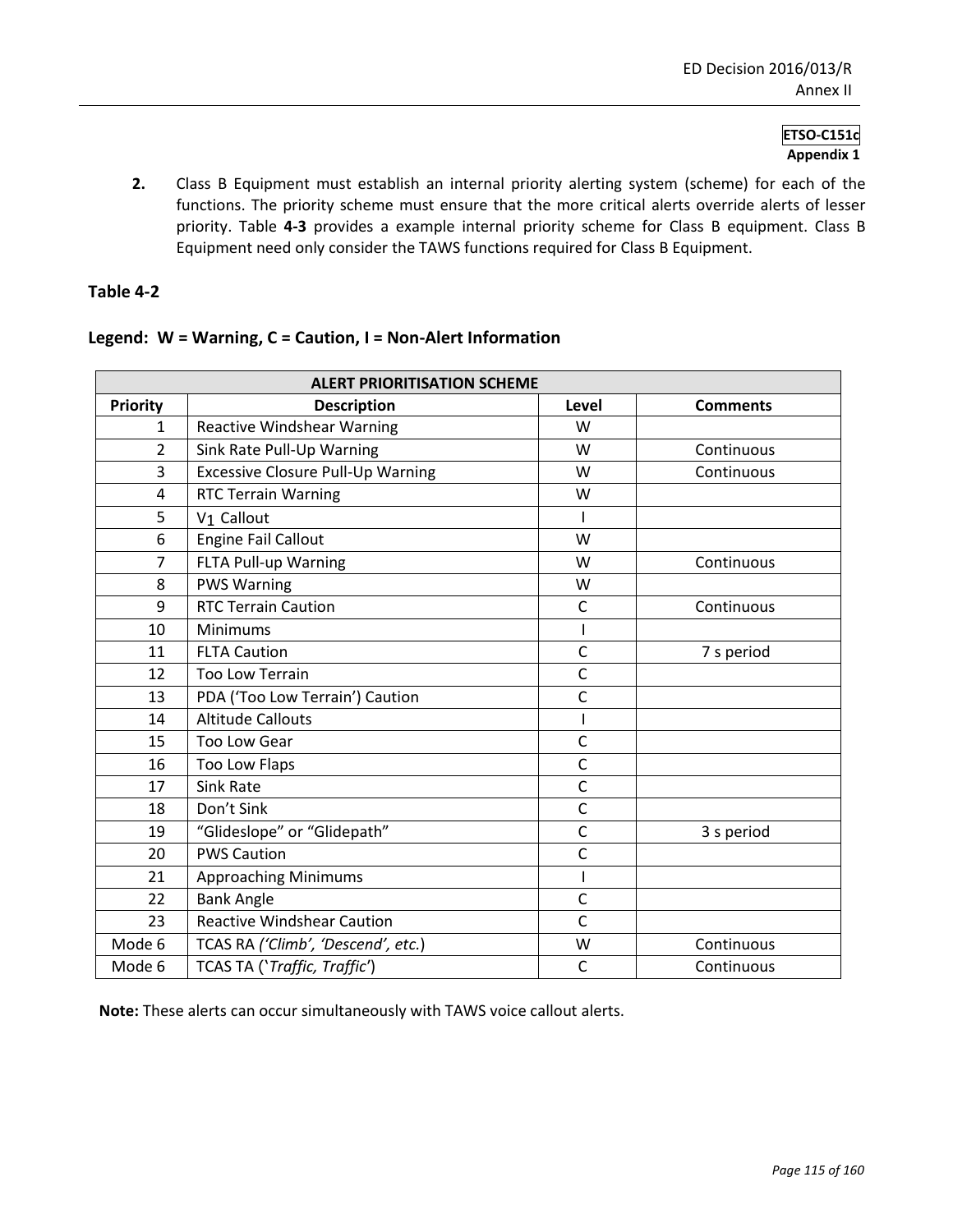## **Table 4-3**

| <b>TAWS INTERNAL ALERT PRIORITIZATION SCHEME</b> |                                   |  |  |
|--------------------------------------------------|-----------------------------------|--|--|
| Priority                                         | <b>Description</b>                |  |  |
|                                                  | Sink Rate Pull-Up Warning         |  |  |
|                                                  | Terrain Awareness Pull-Up Warning |  |  |
| 3                                                | <b>Terrain Awareness Caution</b>  |  |  |
| 4                                                | PDA ('Too Low Terrain') Caution   |  |  |
|                                                  | Altitude Callout '500'            |  |  |
| 6                                                | Sink Rate                         |  |  |
|                                                  | Don't Sink (Mode 3)               |  |  |

**4.11** During ILS glideslope, LPV, GLS glidepath, or other localizer-based approach operations, TAWS should not cause an alert for a terrain/obstacle located outside the TERPS-protected airspace. Special design considerations may be necessary to address this issue.

**5.0 TAWS Position Requirements**. TAWS relies on horizontal position, vertical position, velocity, and vertical rate information. This information can be generated internally to the TAWS, or acquired by interfacing to other installed avionics on the aircraft.

**5.1 External Sources**. When the TAWS interfaces to external sources for position, velocity, or rate information, the TAWS installation manual must define the performance requirements for the interface.

**5.2 Internal Sources**. When the TAWS includes internal sources for position, velocity, or rate information, these sources must meet the performance requirements in the applicable ETSO, if an applicable ETSO exists. The performance of the internal source must be sufficient for the TAWS to meet its intended function. Examples of applicable ETSOs include:

**a. GNSS equipment:** ETSO-C129a *Airborne Supplemental Navigation Equipment Using the Global Positioning System* (or subsequent), or any revision of ETSO-C145 *Airborne Navigation Sensors Using the Global Positioning System Augmented by the Satellite-Based Augmentation System*, ETSO-C146 *Stand-Alone Airborne Navigation Equipment Using the Global Positioning System Augmented by the Satellite-Based Augmentation System*, or ETSO-C196 *Airborne Supplemental Navigation Sensors for Global Positioning System Equipment Using Aircraft-Based Augmentation*.

**b. Barometric altitude equipment:** ETSO-C10b *Altimeter, Pressure Actuated, Sensitive Type*, or ETSO-C106 *Air Data Computer*.

**c. Radio altimeter equipment:** ETSO-C87a *Airborne Low-Range Radio Altimeter* (or subsequent), ETSO-2C87 *Low Range Radio Altimeters*, or RTCA/DO-155 *Minimum Performance Standards Airborne Low-Range Radar Altimeters*.

**d. Vertical velocity equipment:** ETSO-C8 *Vertical Velocity Instruments* (or subsequent), or ETSO-C106 *Air Data Computer* (or subsequent).

*Page 116 of 160* **5.3 Primary Horizontal Position Sources**. Horizontal position for TAWS must come from a GNSS source meeting ETSO-C129a or any revision of ETSO-C145, ETSO-C146, or ETSO-C196 (or subsequent). As an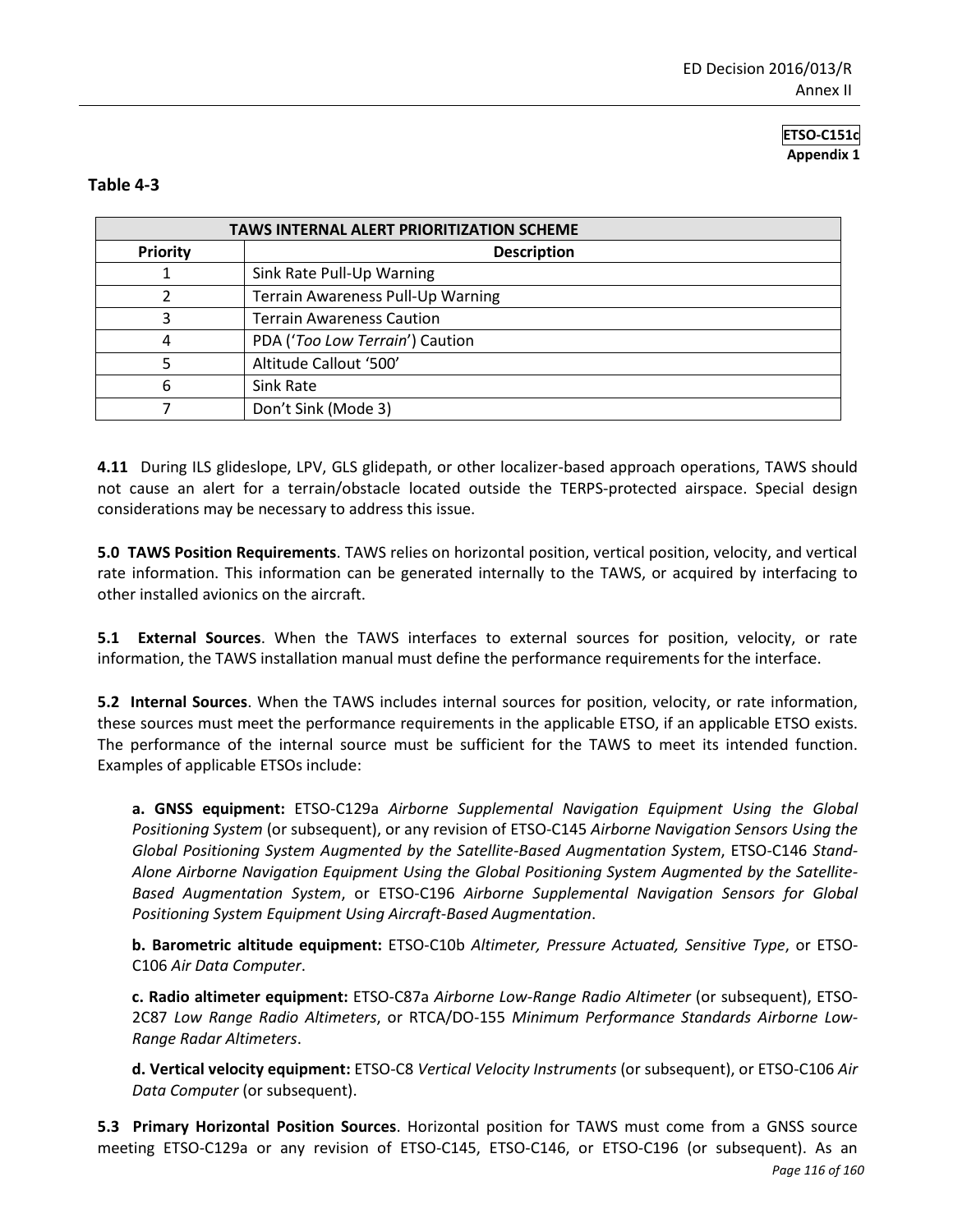exception, TAWS equipment limited to installation in aircraft where the EU Regulation on Air Operations does not require such equipment may be configurable to operate solely on a non-GNSS position source.

**5.4 Alternate Horizontal Position Sources.** Retaining TAWS functionality during GNSS outage or unavailability provides a safety benefit. It is acceptable and recommended to incorporate a secondary, non GNSS position source, to provide horizontal position when the GNSS is not available or reliable.

**5.5 Vertical Position Sources.** Vertical position for TAWS may come from a barometric source, such as an altimeter or an air data computer, or from a geometric source, such as GNSS. GNSS vertical accuracy, at a minimum, must meet RTCA/DO-229D, section 2.2.3.3.4. Designs that cross check barometric and geometric altitude are recommended. Class A TAWS also requires a radio altimeter.

**5.6 Position Source Faults**. If a position source generates a fault indication or any flag indicating the position is invalid or does not meet performance requirements, the TAWS must stop utilizing that position source. The TAWS may revert to an alternate position source, and must provide indications, as appropriate, regarding loss of function associated with the loss of the position source. The TAWS must inhibit FLTA and PDA alerts when the position source in use is faulted or invalid.

## **6.0 CLASS A AND CLASS B REQUIREMENTS FOR A TERRAIN AND AIRPORT DATABASE**

**6.1 Minimum Geographical Consideration.** At a minimum, terrain and airport information must be provided for the expected areas of operation, airports, and routes flown.

**6.2 Development and Methodology.** The manufacturer must present the development methodology used to validate and verify the terrain and airport information.

RTCA/DO-200A/ED-76 *Standards for Processing Aeronautical Data* should be used as a guideline.

**6.3 Resolution.** Terrain and airport information must be accurate and of acceptable resolution in order for the system to perform its intended function. Terrain data should be gridded at 30 arc seconds with 100-foot resolution within 30 NM of all airports with runway lengths of 3 500 feet or greater, and whenever necessary (particularly in mountainous environments), 15 arc seconds with 100-foot resolution (or even 6 arc seconds) within 6 NM of the closest runway. It is acceptable to have terrain data gridded in larger segments over oceanic and remote areas around the world.

**Note:** Class B equipment may require information relative to airports with runways less than 3 500 feet whether public or private. Small aeroplane owners and operators will likely be the largest market for Class B equipment and they frequently use airports of less than 3 500 feet. Those TAWS manufacturers who desire to sell to this market must be willing to customize their terrain databases to include selected airports used by their customers.

**6.4 Continued Airworthiness Updates.** The system must be capable of accepting updated terrain and airport information. Updating of terrain, obstacle, and airport databases does not require a change to the ETSO authorization.

**7.0 CLASS A AND CLASS B FAILURE INDICATION.** Class A and Class B equipment must include a failure monitor function that provides reliable indications of equipment condition during operation. It must monitor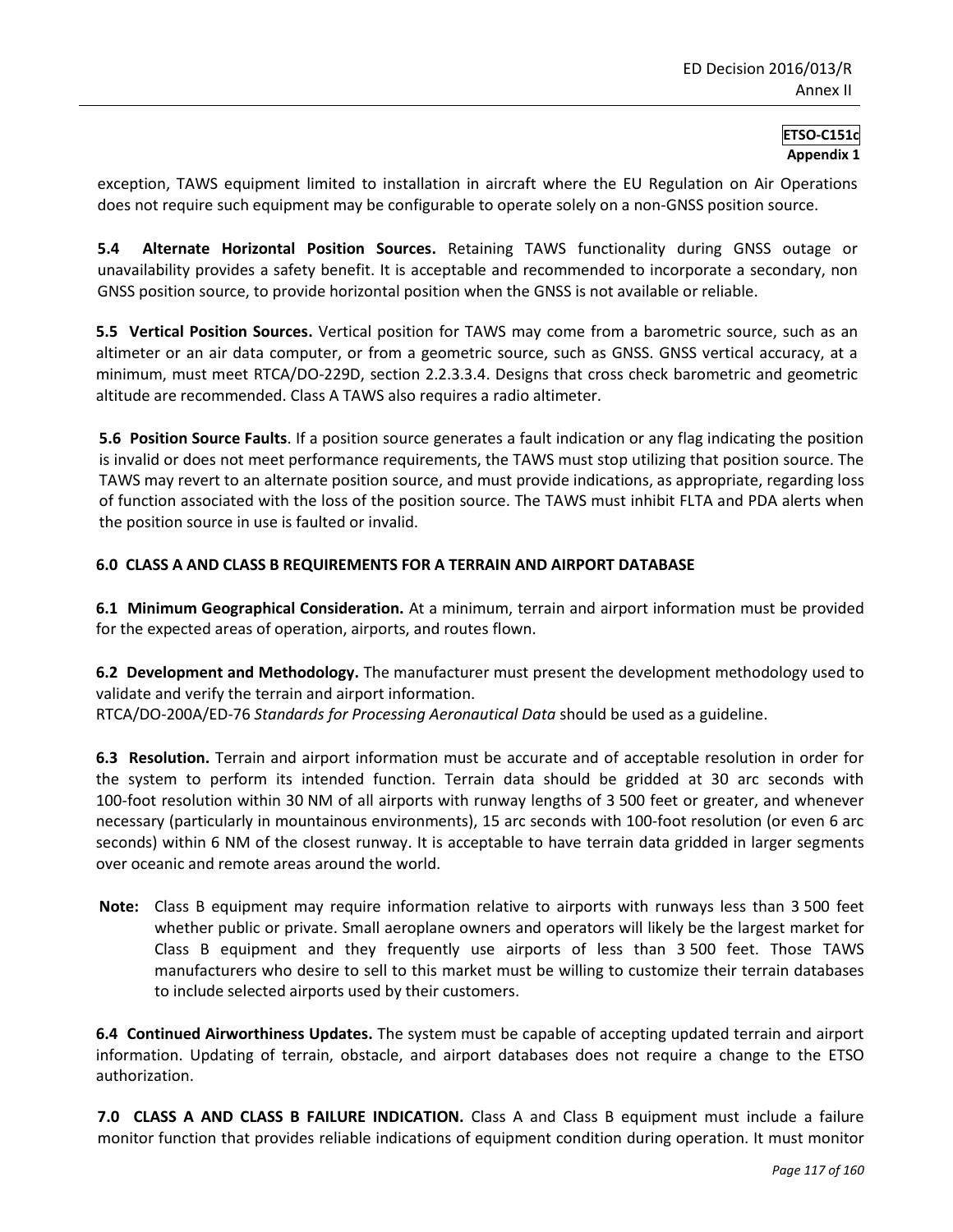the equipment itself, input power, input signals, and aural and visual outputs. A means to inform the flight crew whenever the system has failed or can no longer perform the intended function must be provided.

**8.0 CLASS A AND CLASS B REQUIREMENTS FOR SELF-TEST.** Class A and Class B equipment must have a selftest function to verify system operation and integrity. It must monitor the equipment itself, input power, input signals, and aural and visual outputs. Failure of the system to successfully pass the self-test must be annunciated.

**Note:** Flight crew verification of the aural and visual outputs during a self-test is an acceptable method for monitoring aural and visual outputs.

# **9.0 CLASS A EQUIPMENT REQUIREMENTS FOR INHIBITING THE FLTA FUNCTION, THE PREMATURE DESCENT ALERT FUNCTION, AND THE TERRAIN DISPLAY**

**9.1 Manual Inhibit.** The TAWS system must have a capability (e.g. a control switch to the flight crew) to manually inhibit the TAWS (FLTA/PDA) aural alerts, visual alerts, and the terrain display. The switch must not inhibit any of the GPWS alerts defined in section 1.3.e. If the TAWS system incorporates an automatic inhibit function that automatically inhibits TAWS (FLTA/PDA) aural alerts, visual alerts, and terrain display when a position source is faulted or unavailable, then the manual inhibit may be designed to only inhibit aural and visual alerts. This alternate manual inhibit functionality will allow pilots to disable the TAWS (FLTA/PDA) alerting without removing the terrain display when landing at a site not included in the database or landing at a site that generates known nuisance alerts. Inhibit status must be annunciated to the flight crew.

**9.2 Automatic Inhibit.** The capability of automatically inhibiting Class A functions within TAWS equipment is acceptable when utilizing the conditions described in paragraph **7.0**. If auto inhibit capability is provided, the "inhibit status" must be annunciated to the flight crew.

**10.0 CLASS A and B PHASE OF FLIGHT DEFINITIONS.** The TAWS equipment search volumes and alerting thresholds should vary as necessary in order to be compatible with TERPS and other operational considerations. For this reason, a set of definitions is offered for enroute, terminal, approach and departure phases of flight. Other definitions for enroute, terminal, and approach may be used by TAWS provided they are compatible with TERPS and standard instrument approach procedures and comply with the test criteria specified in Appendix **2**. If other definitions for enroute, terminal, and approach are used by TAWS, they must be submitted to EASA in the form of a deviation as per Part 21 21.A.610.

**10.1 Enroute Phase.** The enroute phase exists when the aeroplane is more than 15 NM from the nearest airport or whenever the conditions for terminal, approach, and departure phases are not met.

**10.2 Terminal Phase.** The terminal phase exists when the aeroplane is 15 NM or less from the nearest runway while the range to the nearest runway threshold is decreasing and the aeroplane is at or lower than a straight line drawn between the two points specified in Table **10** relative to the nearest runway.

**Note:** If the aircraft is accomplishing a procedure turn as part of an instrument approach procedure, the system may remain in the terminal phase, even though the distance to the runway threshold may be temporarily increasing and the conditions for the approach phase may be temporarily met.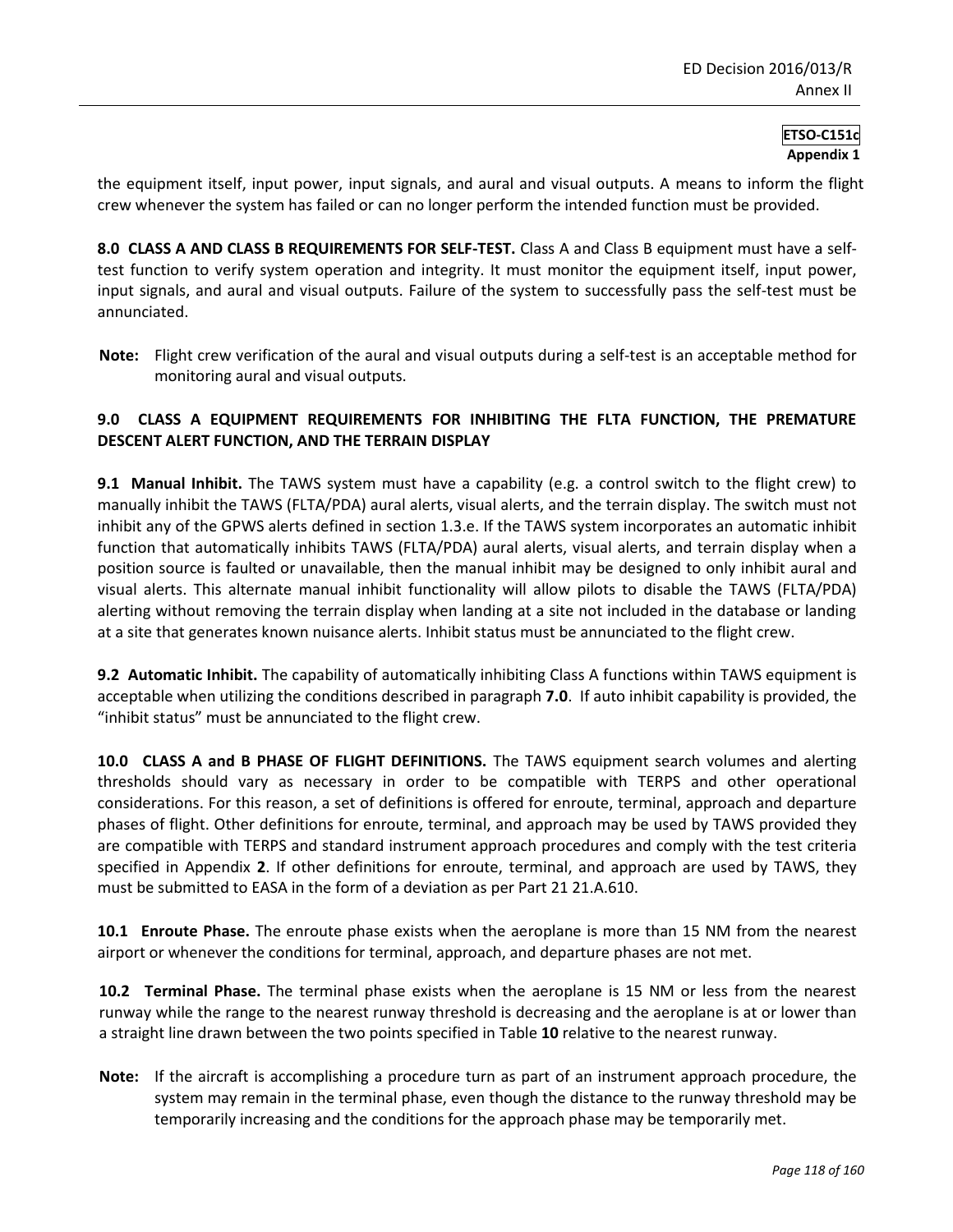#### **Table 10**

| <b>HEIGHT ABOVE RUNWAY VERSUS DISTANCE TO RUNWAY</b> |            |  |  |
|------------------------------------------------------|------------|--|--|
| Height above Runway<br><b>Distance to Runway</b>     |            |  |  |
| 15 NM                                                | 3 500 Feet |  |  |
| 5 NM                                                 | 1 900 Feet |  |  |

**10.3 Approach Phase.** The approach phase exists when the distance to the nearest runway threshold is equal to or less than 5 NM; and the height above the nearest runway threshold location and elevation is equal to or less than 1900 feet; and the distance to the nearest runway threshold is decreasing.

**10.4 Departure Phase.** The departure phase should be defined by some reliable parameter that initially determines that the aeroplane is on the ground upon initial power-up. If, for example, the equipment can determine that the aeroplane is 'on the ground' by using some logic such as ground speed less than 35 knots and altitude within ± 75 feet of field elevation or nearest runway elevation and 'airborne' by using some logic such as ground speed greater than 50 knots and altitude 100 feet greater than field elevation, then the equipment can reliably determine that it is in the 'Departure Phase'. Other parameters to consider are climb state and distance from departure runway. Once the aeroplane reaches 1 500 feet above the departure runway, the departure phase is ended.

**10.5 Nearest Airport or Runway.** The enroute phase considers distance to the nearest airport, and the terminal and approach phases consider distance to the nearest runway in determining the appropriate phase of flight, and thus the appropriate terrain alerting requirements. The phase of flight may also be determined by basing the phase of flight on the intended landing airport or runway, if the TAWS has the intended landing airport or runway information available. The phase of flight determination may also exclude airports or runways which are unsuitable for landing of a particular type of aircraft. For example, the TAWS could be configurable at installation on a large transport category aircraft to only change the phase of flight based on runways of a certain minimum length.

## **11.0 CLASS A AND CLASS B SUMMARY REQUIREMENTS**

(Reserved)

**Table 11**  (reserved)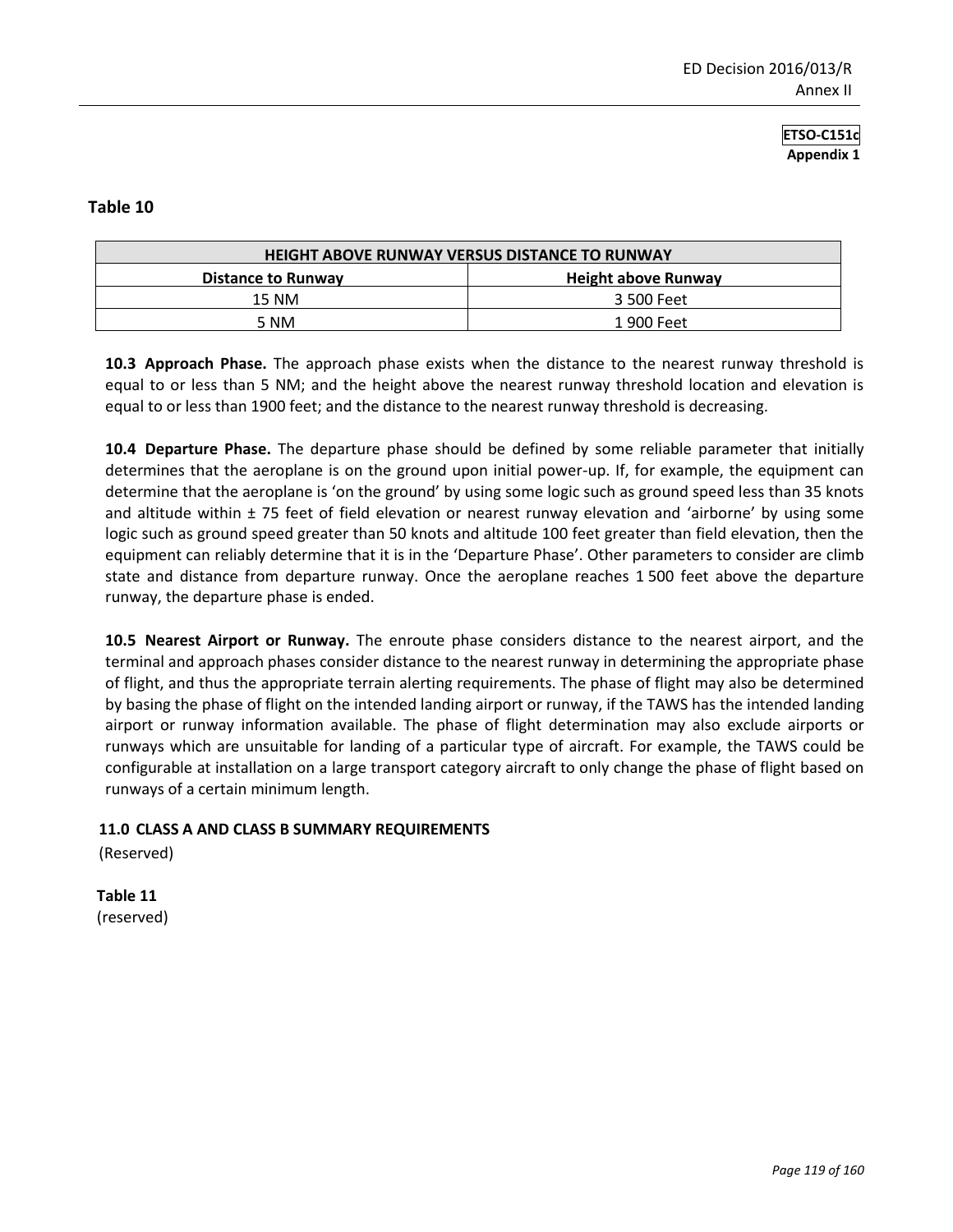#### **APPENDIX 2**

#### **TEST CONDITIONS**

**1.0 FORWARD-LOOKING TERRAIN AVOIDANCE — REDUCED REQUIRED TERRAIN CLEARANCE (RTC) TEST CONDITIONS.** These conditions exist when the aeroplane is currently above the terrain, but the combination of current altitude, height above terrain, and projected flight path indicates that there is a significant reduction in the RTC.

**1.1 Phase of Flight Definitions.** For the following test conditions, refer to Appendix **1**, paragraph **10.0**, for an expanded explanation of the definitions of the phases of flight.

**1.2 En route Descent Requirement.** A terrain alert must be provided in time to ensure that the aeroplane can level off (L/O) with a minimum of 500 feet altitude clearance over the terrain/obstacle when descending toward the terrain/obstacle at any speed within the operational flight envelope of the aeroplane. The test conditions assume a descent along a flight path with terrain that is 1 000 feet below the expected L/O altitude. If the pilot initiates the L/O at the proper altitude, no TAWS alert is expected. However, if the pilot is distracted or otherwise delays the L/O, a TAWS alert is required to permit the pilot to recover to level flight in a safe manner.

**Note:** The L/O initiation height of 20 % of the vertical speed was chosen (as a minimum standard for nuisance alarm-free operations) because it is similar to typical autopilot or flight director L/O (altitude capture) algorithms. In contrast, the technique of using 10 %of the existing vertical speed as a L/O initiation point is usually considered a minimum, appropriate only to manual operations of smaller general aviation (GA) aeroplanes. With high rates of descent, experienced pilots often use a manual technique of reducing the vertical speed by one half when reaching 1 000 feet above/below the L/O altitude. This technique will significantly reduce the likelihood of nuisance alerts. In the event that using 20 %of the vertical speed as a minimum standard for nuisance-free operations is shown not to be compatible with the installed autopilot or flight director L/O (altitude capture) algorithms, consideration should be given to setting the alert logic closer to the 10 %vertical speed criteria to minimize nuisance alerts.

**a.** Table A, column A, represents the test condition. Columns B, C, and D are for information purposes only. Column E represents the minimum altitude for which TAWS alerts must be posted to perform their intended function. Column F represents the maximum altitude for which TAWS alerts may be provided in order to meet the nuisance alert criteria. See Appendix **2**, paragraph **4.0**.

**b.** For each of the descent rates specified below, recovery to level flight at or above 500 feet terrain clearance is required.

**c.** Test conditions for enroute descent requirement: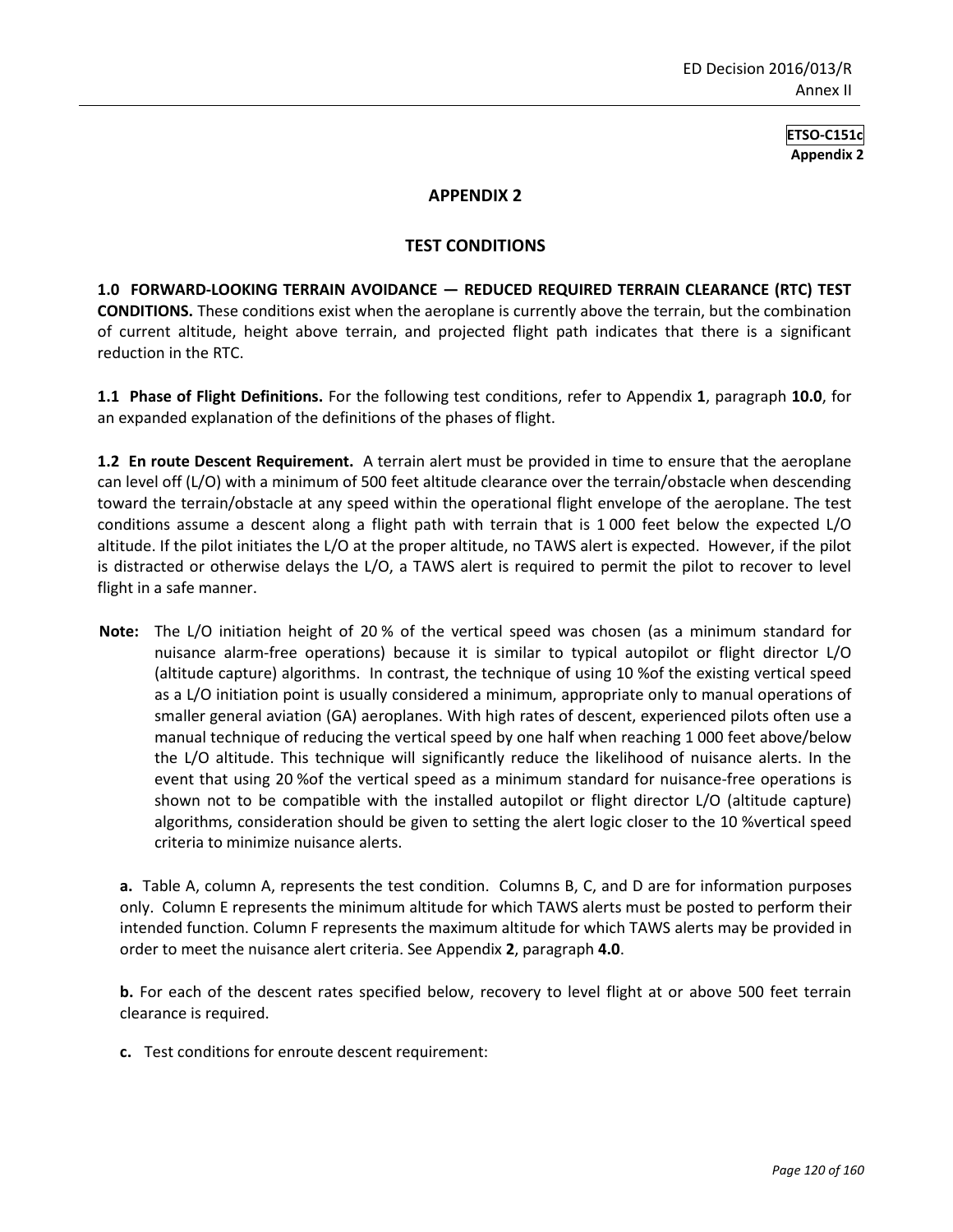|                                   | .                                                          |
|-----------------------------------|------------------------------------------------------------|
| Assumed pilot response time       | 3.0 seconds (minimum)                                      |
| Assumed constant G pull-up        | $0.25$ g's                                                 |
| Minimum allowed terrain clearance | 500 feet AGL                                               |
| Descent rates                     | 1 000, 2 000, 4 000, and 6 000 feet per minute<br>(FPM)    |
| Assumed pilot task for column F   | L/O at 1000 feet above the terrain per TERPS<br><b>ROC</b> |

- **Note1:** The actual values for the aeroplane altitude, distance, and time from the terrain cell when caution and warning alerts are posted and the minimum terrain clearance altitude must be recorded.
- **Note 2:** Enroute operations are considered to exist beyond 15 NM from the departure runway until 15 NM from the destination airport. Use of the nearest runway logic is permissible provided suitable logic is incorporated to ensure that the transitions to the terminal logic will typically occur only when the aeroplane is in terminal airspace.
- **Note 3:** The values shown in column E may be reduced by 100 feet (to permit a L/O to occur at 400 feet above the obstacle) provided that it can be demonstrated that the basic TAWS Mode 1 alert (sink rate) is issued at or above the altitude specified in column E for typical terrain topographies.
- **Note 4: Class B Equipment Considerations.** The values shown in Column F are appropriate for autopilot or flight director operations with an altitude capture function typical of many CS-25 certified aeroplanes (Transport Category Aircraft). The values are based upon 20 %of the aeroplane's vertical velocity. If TAWS is installed on an aeroplane without such an autopilot or flight director function, consideration should be given to computing the alerts based upon 10 %of the vertical velocity, which is more appropriate to manual flight and small, GA aeroplane operations.

## **TABLE A**

| <b>ENROUTE DESCENT ALERTING CRITERIA</b> |                 |              |                       |                     |                     |  |
|------------------------------------------|-----------------|--------------|-----------------------|---------------------|---------------------|--|
| A                                        | B               |              | D                     | F                   | F                   |  |
| <b>VERT SPEED</b>                        | <b>ALT LOST</b> | ALT REQ'D TO | <b>TOTAL ALT LOST</b> | <b>MINIMUM</b>      | <b>MAXIMUM</b>      |  |
| (FPM)                                    | WITH 3-SEC      | L/O WITH     | DUE TO                | <b>TAWS</b>         | <b>TAWS CAUTION</b> |  |
|                                          | PILOT DELAY     | 0.25G        | <b>RECOVERY</b>       | <b>WARNING</b>      | <b>ALERT HEIGHT</b> |  |
|                                          |                 |              | <b>MANEUVER</b>       | <b>ALERT HEIGHT</b> | (ABOVE              |  |
|                                          |                 |              |                       | (ABOVE              | TERRAIN)            |  |
|                                          |                 |              |                       | TERRAIN)            |                     |  |
| 1 0 0 0                                  | 50              | 17           | 67                    | 567                 | 1 200               |  |
| 2 0 0 0                                  | 100             | 69           | 169                   | 669                 | 1 4 0 0             |  |
| 4 0 0 0                                  | 200             | 278          | 478                   | 978                 | 1800                |  |

**1.3 Enroute Level Flight Requirement.** During level flight operations (vertical speed is ± 500 FPM), a terrain alert should be posted when the aeroplane is within 700 feet of the terrain and is predicted to be equal to or less than 700 feet within the prescribed alerting time or distance. See Table B for test criteria.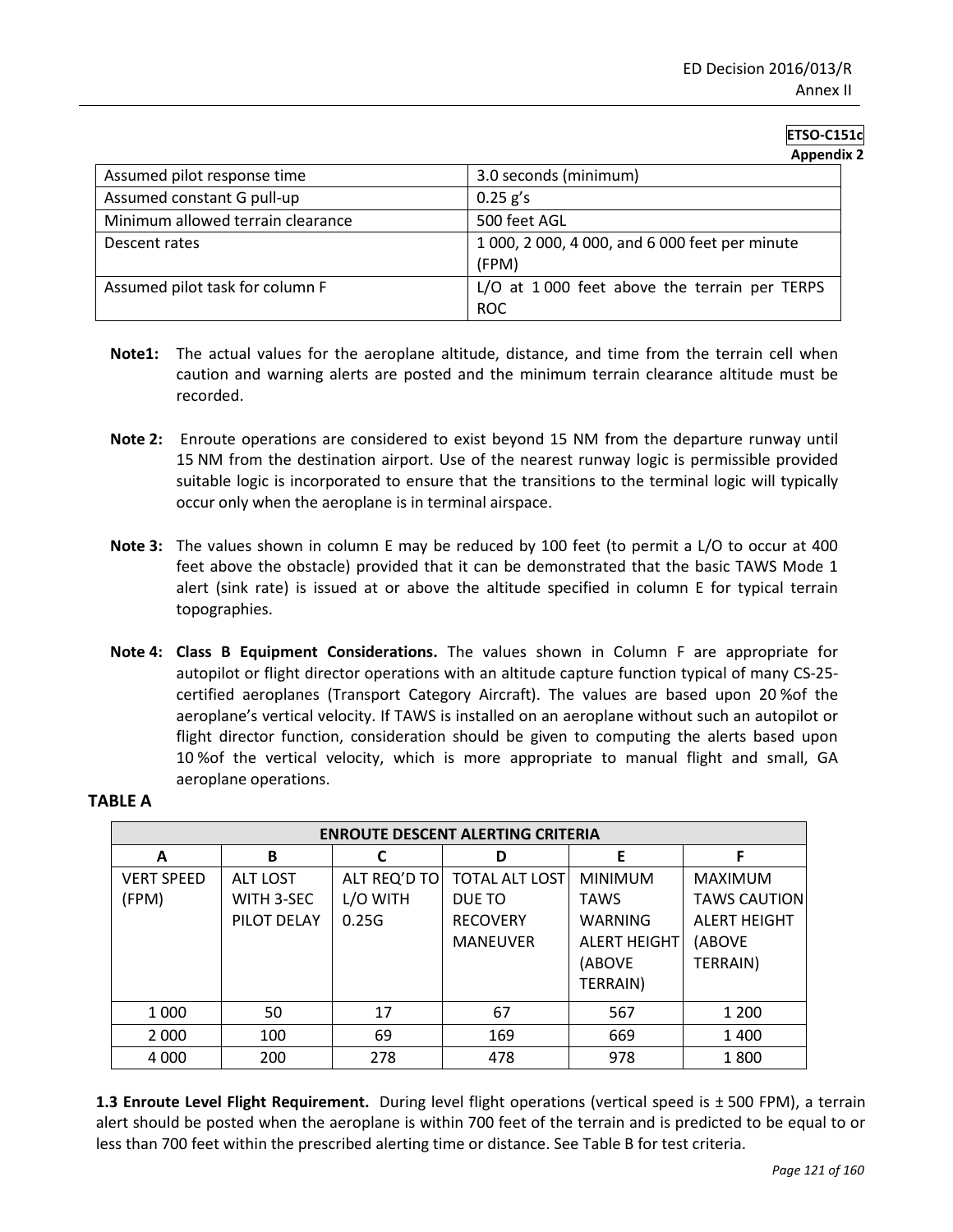**Note:** The actual values for the aeroplane altitude, distance and time from the terrain cell when caution and warning alerts are posted must be recorded.

#### **TABLE B**

| <b>ENROUTE LEVEL FLIGHT ALERTING CRITERIA</b> |                                                       |                    |                       |  |  |
|-----------------------------------------------|-------------------------------------------------------|--------------------|-----------------------|--|--|
| <b>GROUND SPEED (KT)</b>                      | <b>HEIGHT OF TERRAIN CELL</b><br>MEAN SEA LEVEL (MSL) |                    | <b>ALERT CRITERIA</b> |  |  |
| 200                                           | 5 0 0 0                                               |                    | <b>NO ALERT</b>       |  |  |
| 250                                           | 5 0 0 0                                               | 5 800              | <b>NO ALERT</b>       |  |  |
| 300                                           | 5 0 0 0                                               |                    | <b>NO ALERT</b>       |  |  |
| 200<br>5 0 0 0                                |                                                       | $5700 (+ 0/- 100)$ | <b>MUST ALERT</b>     |  |  |
| 250<br>5 0 0 0                                |                                                       | $5700 (+ 0/- 100)$ | <b>MUST ALERT</b>     |  |  |
| 300<br>5 0 0 0                                |                                                       | $5700 (+ 0/- 100)$ | <b>MUST ALERT</b>     |  |  |
| 400<br>5 0 0 0                                |                                                       | $5700 (+ 0/- 100)$ | <b>MUST ALERT</b>     |  |  |
| 500<br>5 0 0 0                                |                                                       | $5700 (+ 0/- 100)$ | <b>MUST ALERT</b>     |  |  |

**1.4 Terminal Area (Intermediate Segment) Descent Requirement.** A terrain alert must be provided in time to ensure that the aeroplane can L/O with a minimum of 300 feet altitude clearance over the terrain/obstacle when descending toward the terrain/obstacle at any speed within the operational flight envelope of the aeroplane. The test conditions assume a descent along a flight path with terrain that is 500 feet below the expected L/O altitude. If the pilot initiates the L/O at the proper altitude, no TAWS alert is expected. However, if the pilot is distracted or otherwise delays the L/O, a TAWS alert is required to permit the pilot to recover to level flight in a safe manner.

**a.** Table C, column A, represents the test condition. Columns B, C, and D are for information purposes only. Column E represents the minimum altitude for which TAWS alerts must be posted to perform their intended function. Column F represents the maximum altitude for which TAWS alerts may be provided in order to meet the nuisance alert criteria. See Appendix **2**, paragraph **4.0**.

**b.** For each of the descent rates specified below, recovery to level flight at or above 300 feet terrain clearance is required.

**c.** Test conditions for terminal area descent requirement:

| Assumed pilot response time       | 1.0 second (minimum)                            |
|-----------------------------------|-------------------------------------------------|
| Assumed constant G pull-up        | $0.25$ g's                                      |
| Minimum allowed terrain clearance | 300 feet AGL                                    |
| Descent rates                     | 1 000, 2 000, and 3 000 FPM                     |
| Assumed pilot task for column F   | L/O at 500 feet above the terrain per TERPS ROC |

**Note 1:** The actual values for the aeroplane altitude, distance, and time from the terrain cell when caution and warning alerts are posted and the minimum terrain clearance altitude must be recorded.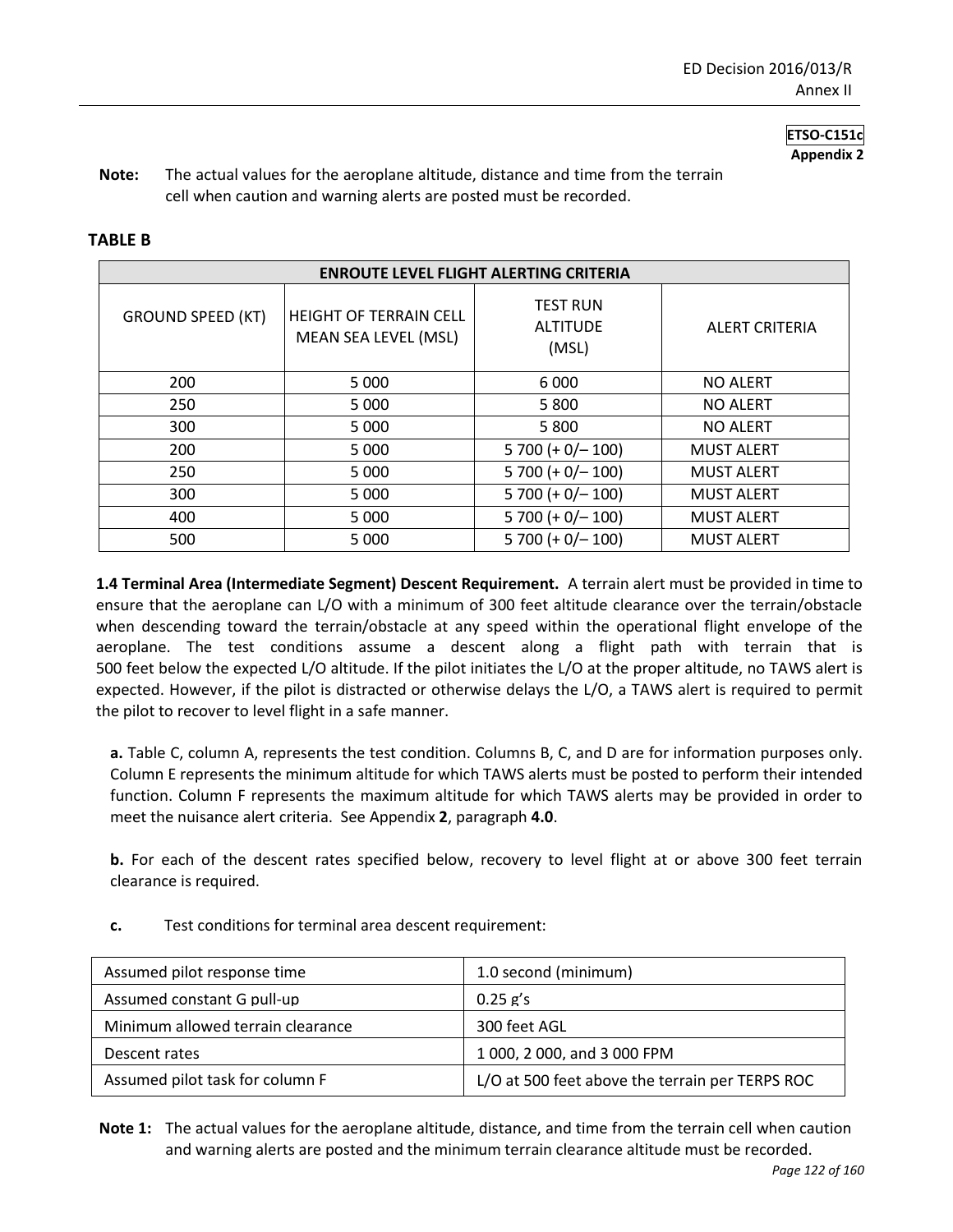**Note 2: For Class B Equipment Considerations.** The values shown in Column F are appropriate for autopilot or flight director operations with an altitude capture function typical of many CS-25 certificated aeroplanes (Transport Category Aircraft). The values are based upon 20 %of the aeroplanes vertical velocity. If TAWS is installed on an aeroplane without such an autopilot or flight director function, consideration should be given to computing the alerts upon 10 %of the vertical velocity, which is more appropriate to manual flight and small, GA aeroplane operations.

# **Table C**

| TERMINAL DESCENT AREA ALERTING CRITERIA |                 |           |                             |                      |                      |
|-----------------------------------------|-----------------|-----------|-----------------------------|----------------------|----------------------|
| A                                       | B               |           |                             |                      |                      |
| <b>VERT SPEED</b>                       | <b>ALT LOST</b> | ALT REQ'D | <b>TOTAL ALT LOST</b>       | <b>MINIMUM TAWS</b>  | <b>MAXIMUM TAWS</b>  |
| (FPM)                                   | WITH 1SEC       |           | TO L/O WITH DUE TO RECOVERY | <b>WARNING ALERT</b> | <b>CAUTION ALERT</b> |
|                                         | PILOT DELAY     | 0.25G     | <b>MANEUVER</b>             | <b>HEIGHT</b>        | <b>HEIGHT</b>        |
|                                         |                 |           |                             | (ABOVE TERRAIN)      | (ABOVE TERRAIN)      |
| 1 0 0 0                                 | 17              | 17        | 34                          | 334                  | 700                  |
| 2 0 0 0                                 | 33              | 69        | 102                         | 402                  | 900                  |
| 3 0 0 0                                 | 50              | 156       | 206                         | 506                  | 1 100                |

**1.5 Terminal Area (Intermediate Segment) Level Flight Requirement.** During level flight operations (vertical speed less than ± 500 feet per minute), a terrain alert should be posted when the aeroplane is less than 350 feet above the terrain and is predicted to be within less than 350 feet within the prescribed alerting time or distance. See Table D for test criteria.

**Note:** The actual values for the aeroplane altitude, distance, and time from the terrain cell when caution and warning alerts are posted must be recorded.

## **Table D**

| TERMINAL AREA LEVEL FLIGHT ALERTING CRITERIA |                          |                          |                       |  |
|----------------------------------------------|--------------------------|--------------------------|-----------------------|--|
| <b>GROUND SPEED</b>                          | <b>HEIGHT OF TERRAIN</b> | <b>TEST RUN ALTITUDE</b> | <b>ALERT CRITERIA</b> |  |
| (KT)                                         | CELL (MSL)               | (MSL)                    |                       |  |
|                                              |                          |                          |                       |  |
| 150                                          | 1 0 0 0                  | 1 500                    | <b>NO ALERT</b>       |  |
| 200                                          | 1 0 0 0                  | 1 500                    | <b>NO ALERT</b>       |  |
| 250                                          | 1 0 0 0                  | 1500                     | <b>NO ALERT</b>       |  |
| 100                                          | 1 0 0 0                  | 1 3 5 0                  | <b>MUST ALERT</b>     |  |
| 150                                          | 1 0 0 0                  | 1 3 5 0                  | <b>MUST ALERT</b>     |  |
| 200                                          | 1 0 0 0                  | 1 3 5 0                  | <b>MUST ALERT</b>     |  |
| 250                                          | 1 000                    | 1 3 5 0                  | <b>MUST ALERT</b>     |  |

**1.6 Final Approach Segment Descent Requirement.** A terrain alert must be provided in time to ensure that the aeroplane can L/O with a minimum of 100 feet altitude clearance over the terrain/obstacle when descending toward the terrain/obstacle at any speed within the operational flight envelope of the aeroplane.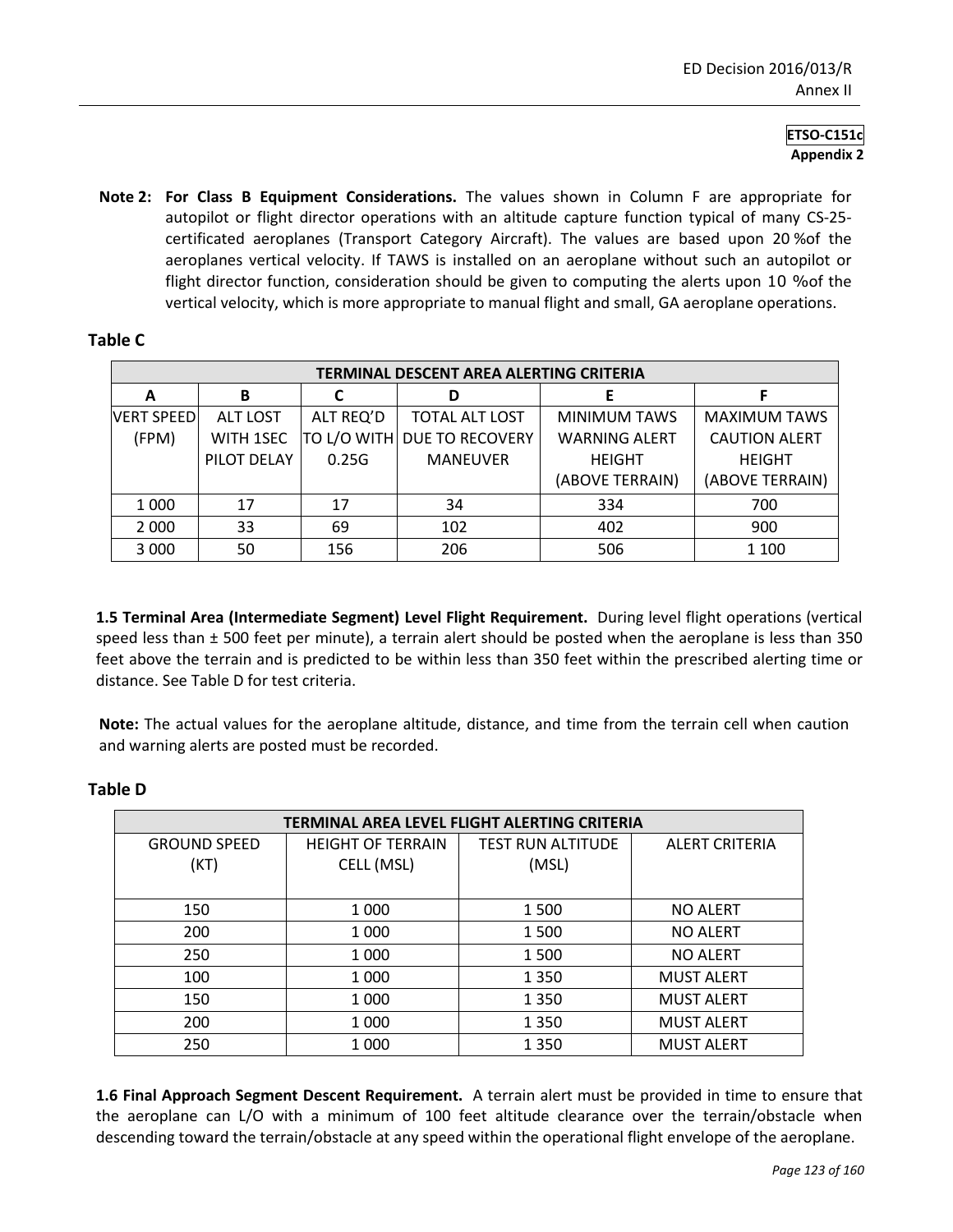**a.** Table E, column A, represents the test condition. Columns B, C, and D are for information purposes only. Column E represents the minimum altitude for which TAWS alerts must be posted to perform their intended function. Column F represents the maximum altitude for which TAWS alerts may be provided in order to meet the nuisance alert criteria. See appendix **2**, paragraph **4.0**.

**b.** For each of the descent rates specified below, recovery to level flight at or above 100 feet terrain clearance is required.

**c.** Test conditions for final approach segment descent requirement:

| Assumed pilot response time       | 1.0 seconds (minimum)                           |
|-----------------------------------|-------------------------------------------------|
| Assumed constant G pull-up        | $0.25$ g's                                      |
| Minimum allowed terrain clearance | 100 feet AGL                                    |
| Descent rates                     | 500, 750, 1 000, and 1 500 FPM                  |
| Assumed pilot task for column F   | L/O at 250 feet above the terrain per TERPS ROC |

- **Note: 1:** The actual values for the aeroplane altitude, distance, and time from the terrain cell when caution and warning alerts are posted and the minimum terrain clearance altitude must be recorded.
- **Note: 2: For Class B Equipment Considerations.** The values shown in column F are appropriate for autopilot or flight director operations with an altitude capture function typical of many CS-25-certificated aeroplanes (Large Aeroplanes). The values are based upon 20 %of the aeroplanes vertical velocity. If TAWS is installed on an aeroplane without such an autopilot or flight director function, consideration should be given to computing the alerts based upon 10 %of the vertical velocity, which is more appropriate to manual flight and small, GA aeroplane operations.

#### **Table E**

| A                 | B                    |              | D                     |                      |                     |
|-------------------|----------------------|--------------|-----------------------|----------------------|---------------------|
| <b>VERT SPEED</b> | <b>ALT LOST WITH</b> | ALT REQ'D TO | <b>TOTAL ALT LOST</b> | MINIMUM TAWS         | <b>MAXIMUM</b>      |
| (FPM)             | <b>1SEC PILOT</b>    | L/O WITH     | DUE TO                | <b>WARNING ALERT</b> | <b>TAWS CAUTION</b> |
|                   | <b>DELAY</b>         | 0.25G        | <b>RECOVERY</b>       | <b>HEIGHT (ABOVE</b> | <b>ALERT HEIGHT</b> |
|                   |                      |              | <b>MANEUVER</b>       | TERRAIN)             | (ABOVE              |
|                   |                      |              |                       |                      | TERRAIN)            |
|                   |                      |              |                       |                      |                     |
| 500               | 8                    | 4            | 12                    | 112                  | 350                 |
| 750               | 12                   | 10           | 22                    | 122                  | 400                 |
| 1 000             | 17                   | 18           | 35                    | 135                  | 450                 |
| 1 500             | 25                   | 39           | 64                    | 164                  | 550                 |

**1.7 Final Approach Level Flight Requirement.** During level flight operations at the minimum descent altitude (MDA), a terrain alert should be posted when the aeroplane is within 150 feet of the terrain and is predicted to be within less than 150 feet within the prescribed alerting time or distance.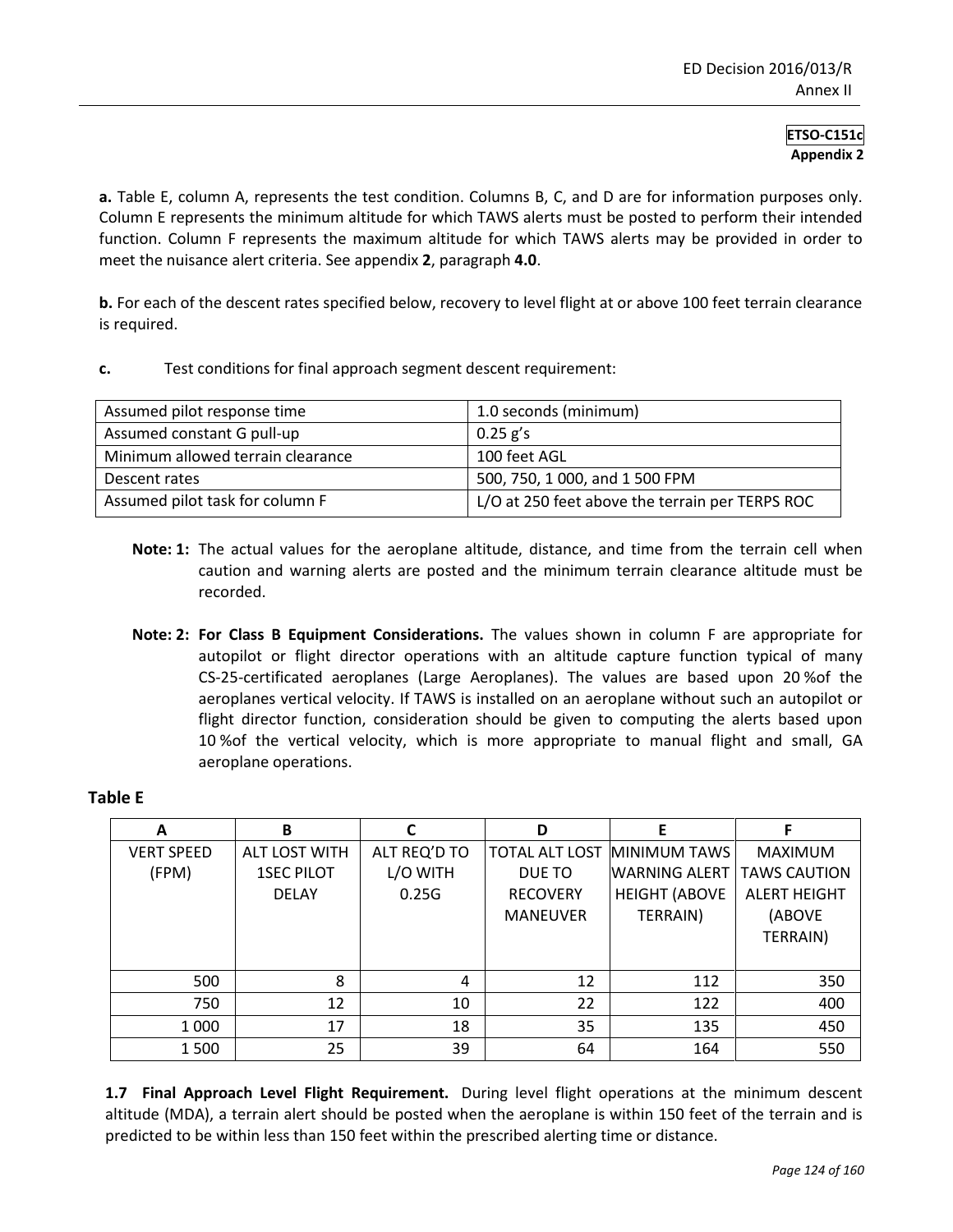See Table F for test criteria.

**Note:** The actual values for the aeroplane altitude, distance, and time from the terrain cell when caution and warning alerts are posted must be recorded.

#### **Table F**

| FINAL APPROACH LEVEL FLIGHT ALERT CRITERIA |                          |               |                                      |                       |
|--------------------------------------------|--------------------------|---------------|--------------------------------------|-----------------------|
| <b>GROUND SPEED</b>                        | <b>HEIGHT OF TERRAIN</b> |               | DISTANCE TERRAIN   TEST RUN ALTITUDE | <b>ALERT CRITERIA</b> |
| (KT)                                       | CELL (MSL)               | FROM RWY (NM) | (MSL)                                |                       |
| 120                                        | 400                      | 2.0           | 650                                  | <b>NO ALERT</b>       |
| 140                                        | 400                      | 2.0           | 650                                  | <b>NO ALERT</b>       |
| 160                                        | 400                      | 2.0           | 650                                  | <b>NO ALERT</b>       |
| 120                                        | 400                      | 2.0           | 600                                  | <b>MAY ALERT</b>      |
| 140                                        | 400                      | 2.0           | 600                                  | <b>MAY ALERT</b>      |
| 160                                        | 400                      | 2.0           | 600                                  | <b>MAY ALERT</b>      |
| 100                                        | 400                      | 2.0           | 550                                  | <b>MUST ALERT</b>     |
| 120                                        | 400                      | 2.0           | 550                                  | <b>MUST ALERT</b>     |
| 140                                        | 400                      | 2.0           | 550                                  | <b>MUST ALERT</b>     |
| 160                                        | 400                      | 2.0           | 550                                  | <b>MUST ALERT</b>     |

**2.0 FORWARD-LOOKING TERRAIN AVOIDANCE IMMINENT TERRAIN IMPACT TEST CONDITIONS.**  The following test conditions must be conducted to evaluate level flight performance during all phases of flight:

- **Note: 1:** The actual values for the aeroplane altitude, distance and time from the terrain cell when caution and warning alerts are posted must be recorded.
- **Note: 2:** Based upon a one-second pilot delay and a 0.25g incremental pull to constant 6.0-degree climb gradient, compute and record the aeroplane altitude at the terrain cell, the positive (or negative) clearance altitude, and the aeroplane position and time (after the alert), when the alert envelope is cleared.

**2.1 Test Criteria.** For each of the test cases below, a positive clearance of the terrain cell of interest is required.

**2.2 Additional Test Criteria.** Repeat each of the test cases below with the altitude error of – 200 feet). A positive clearance of the terrain cell of interest is required.

## **Table G**

| <b>IMMINENT TERRAIN IMPACT ALERTING CRITERIA</b> |                     |                 |                       |                       |
|--------------------------------------------------|---------------------|-----------------|-----------------------|-----------------------|
| <b>GROUND SPEED</b>                              | <b>HEIGHT OF</b>    | <b>DISTANCE</b> | <b>TEST RUN</b>       | <b>ALERT CRITERIA</b> |
| (KT)                                             | <b>TERRAIN CELL</b> | TERRAIN FROM    | <b>ALTITUDE (MSL)</b> |                       |
|                                                  | (MSL)               | RWY (NM)        |                       |                       |
|                                                  |                     |                 |                       |                       |
| 200                                              | 10 000              | 30              | 9 0 0 0               | <b>MUST ALERT</b>     |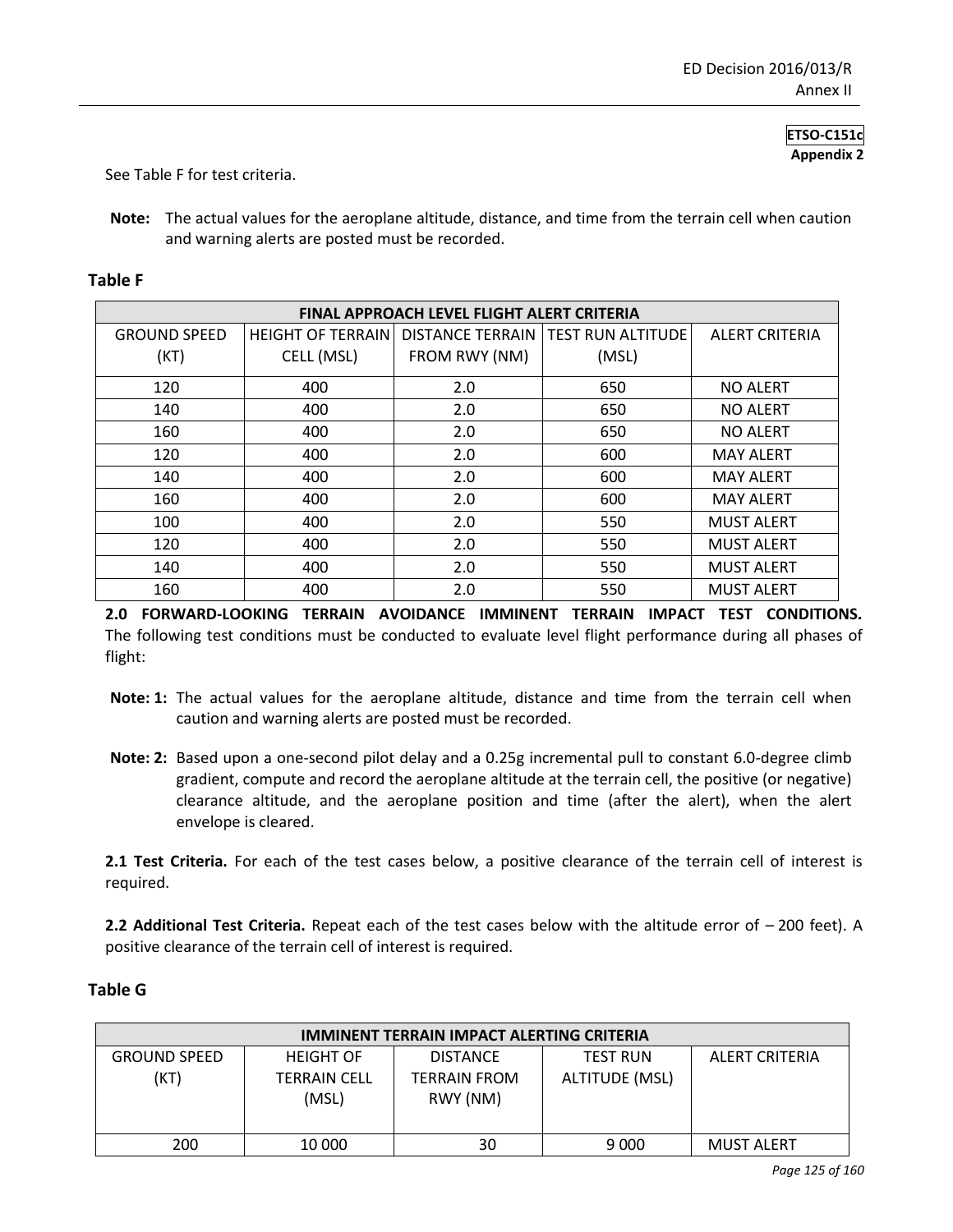|     |         |    |         | Appendix          |
|-----|---------|----|---------|-------------------|
| 250 | 10 000  | 30 | 9 0 0 0 | <b>MUST ALERT</b> |
| 300 | 10 000  | 30 | 9 0 0 0 | <b>MUST ALERT</b> |
| 400 | 10 000  | 30 | 8 0 0 0 | <b>MUST ALERT</b> |
| 500 | 10 000  | 30 | 8 0 0 0 | <b>MUST ALERT</b> |
| 150 | 2 0 0 0 | 10 | 1500    | <b>MUST ALERT</b> |
| 200 | 2 0 0 0 | 10 | 1500    | <b>MUST ALERT</b> |
| 250 | 2 0 0 0 | 10 | 1500    | <b>MUST ALERT</b> |
| 100 | 600     | 5  | 500     | <b>MUST ALERT</b> |
| 120 | 600     | 5  | 500     | <b>MUST ALERT</b> |
| 140 | 600     | 5  | 500     | <b>MUST ALERT</b> |
| 100 | 600     | 4  | 200     | <b>MUST ALERT</b> |
| 120 | 600     | 4  | 200     | <b>MUST ALERT</b> |
| 140 | 600     | 4  | 200     | <b>MUST ALERT</b> |
| 160 | 600     | 4  | 200     | <b>MUST ALERT</b> |
| 160 | 600     | 5  | 500     | <b>MUST ALERT</b> |

**3.0 PDA TEST CONDITIONS.** The purpose of this test is to verify that the pilot will be alerted to a 'low altitude condition' at an altitude defined by the specific design PDA alert surface. This ETSO does not define specific pass/fail criteria since, as stated in paragraph **3.2** of appendix **1**, it does not define the surface for which alerting is required. The applicant must provide the proposed pass/fail criteria along with the proposed recovery procedures for the specific alerting criteria proposed by the applicant. In developing the test plan, the applicant should refer to paragraph **3.2** of appendix **1** for general requirements for alerting (if alerting is applicable). The applicant may also want to consider the recovery procedures specified in paragraphs **1.2**, **1.4**, and **1.6** of paragraph **1** of appendix **2**. The following test conditions must be conducted to evaluate PDA performance:

| Descent rates (FPM)      | 750, 1 500, and 2 000, 3 000 |
|--------------------------|------------------------------|
| Assumed runway elevation | Sea level, Level terrain     |

**Note:** For each test condition listed in table **H**, compute and record the PDA alert altitude and the recovery altitude to level flight.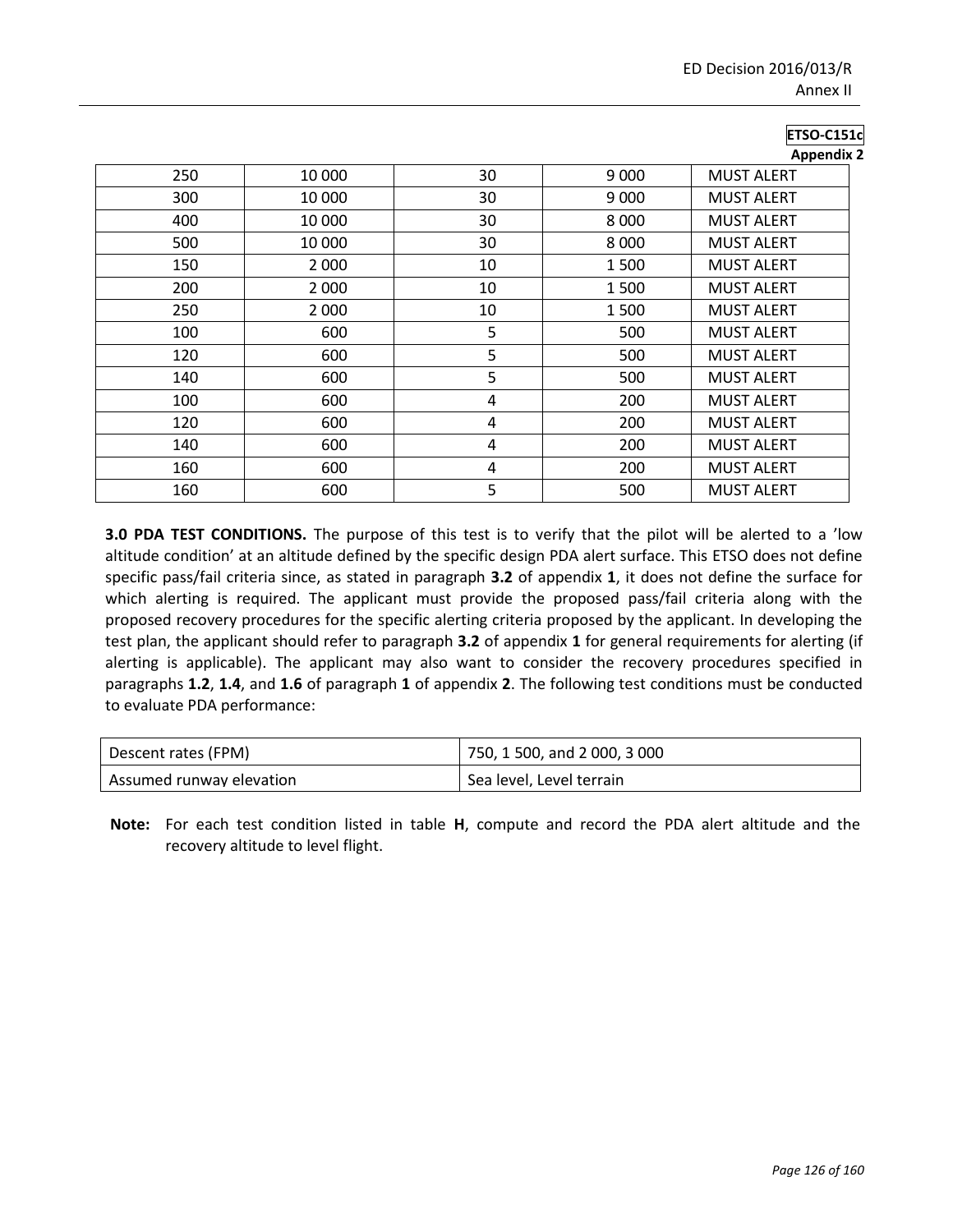# **Table H**

|                     |                    | PREMATURE DESCENT ALERTING CRITERIA |                     |                       |
|---------------------|--------------------|-------------------------------------|---------------------|-----------------------|
| <b>GROUND SPEED</b> | <b>VERT. SPEED</b> | <b>DISTANCE FROM</b>                | <b>PDA ALERT</b>    | <b>RECOVERY</b>       |
| (KT)                | (FPM)              | <b>RWY THRESHOLD</b>                | <b>HEIGHT (MSL)</b> | <b>ALTITUDE (MSL)</b> |
|                     |                    | (TOUCHDOWN)                         |                     |                       |
|                     |                    | (NM)                                |                     |                       |
| 80                  | 750                | 15                                  |                     |                       |
| 100                 | 1500               | 15                                  |                     |                       |
| 120                 | 750                | 15                                  |                     |                       |
| 140                 | 1500               | 15                                  |                     |                       |
| 160                 | 750                | 15                                  |                     |                       |
| 200                 | 1500               | 15                                  |                     |                       |
| 250                 | 2 0 0 0            | 15                                  |                     |                       |
| 80                  | 750                | 12                                  |                     |                       |
| 100                 | 1500               | 12                                  |                     |                       |
| 120                 | 750                | 12                                  |                     |                       |
| 140                 | 1500               | 12                                  |                     |                       |
| 160                 | 750                | 12                                  |                     |                       |
| 80                  | 750                | $\overline{\mathbf{r}}$             |                     |                       |
| 100                 | 1500               | 4                                   |                     |                       |
| 120                 | 750                | 4                                   |                     |                       |
| 140                 | 1500               | $\pmb{4}$                           |                     |                       |
| 80                  | 750                | $\overline{2}$                      |                     |                       |
| 100                 | 1500               | $\overline{2}$                      |                     |                       |
| 120                 | 750                | $\overline{2}$                      |                     |                       |
| 140                 | 1500               | $\overline{2}$                      |                     |                       |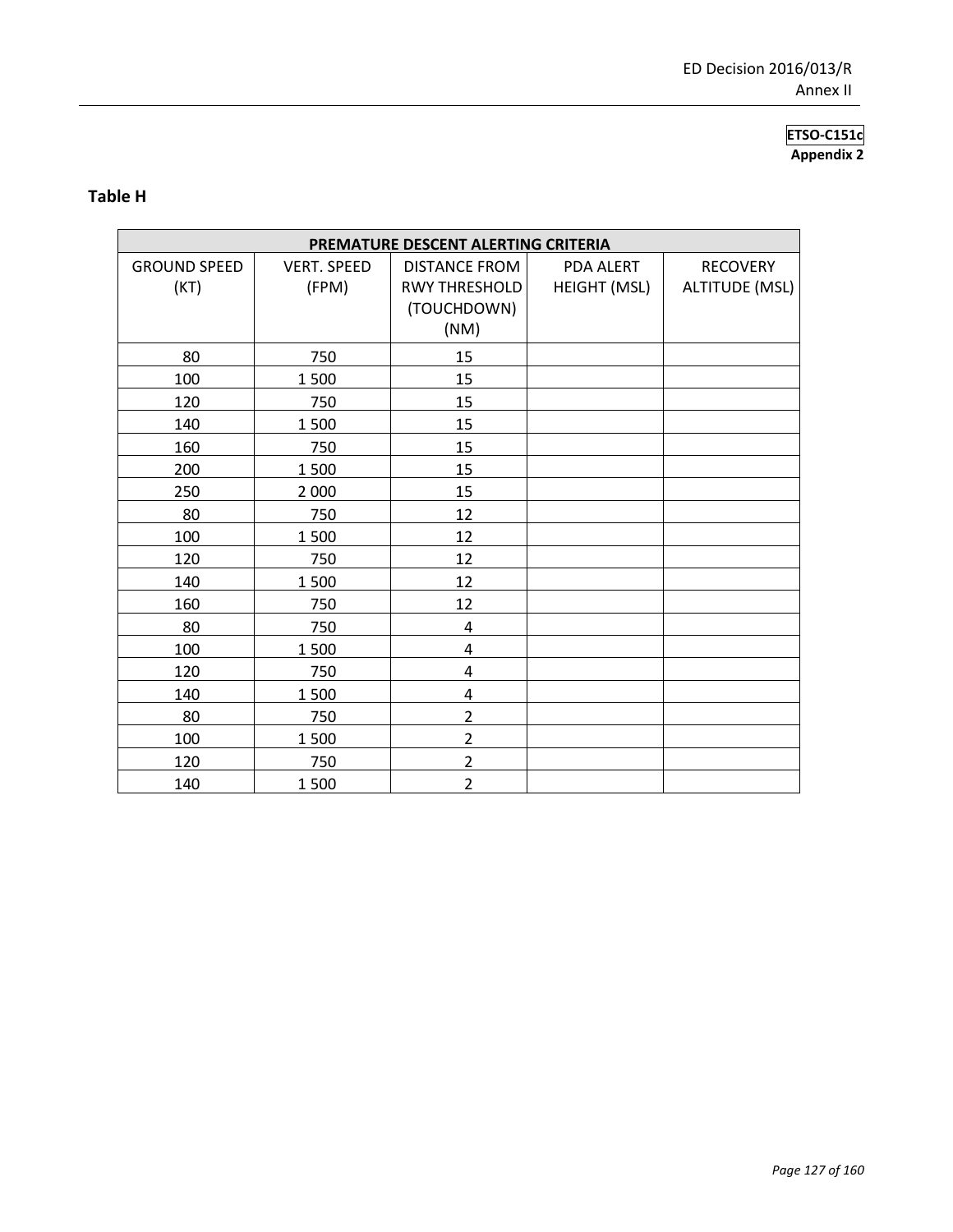**4.0 NUISANCE ALERT TEST CONDITIONS — GENERAL.** The following test conditions must be conducted to evaluate TAWS performance during all phases of flight. The following general criteria apply:

**4.1 4 000 FPM.** Descent must be possible at 4 000 FPM in the enroute airspace and pilots must be able to L/O 1 000 feet above the terrain using a normal L/O procedure (leading by 20 %of the vertical speed) without a caution or warning alert. See Table A.

**4.2 2 000 FPM.** Descent must be possible at 2 000 FPM in the terminal area and pilots must be able to L/O 500 feet above the terrain using the normal L/O procedure described in paragraph **4.1** above, without a caution or warning alert. See Table C.

**4.3 1 000 FPM.** Descent must be possible at 1 000 FPM in the final approach segment and pilots must be able to L/O at the MDA using the normal L/O procedure described in paragraph **4.1** above, without a caution or warning alert. See Table E.

**5.0 NUISANCE TEST CONDITIONS FOR HORIZONTAL AND VERTICAL FLIGHT TECHNICAL ERRORS.** It must be shown by analysis, simulation, or flight testing, that the system will not produce nuisance alerts when the aeroplane is conducting normal flight operations in accordance with published instrument approach procedures. This assumes the normal range in variation of input parameters.

**5.1 Test Cases.** At a minimum, the following cases listed in Table **I** must be tested twice: one set of runs conducted with no lateral or vertical errors while another set is conducted with both lateral and vertical flight technical errors (FTE). Certain conditions must be simulated, such as: a lateral FTE of 0.3 NM and a vertical FTE of – 100 feet (such as when the aircraft is closer to terrain) up to the final approach fix (FAF), as well as a lateral FTE of 0.3 NM and a vertical FTE of – 50 feet from the FAF to the missed approach point (MAP). For all listed VHF omni- directional range navigation system (VOR), VOR/distance measuring equipment (DME) and localizer-based approaches, from the FAF to the MAP, the aeroplane descends at 1 000 FPM until reaching either MDA (run #1) or MDA – 50 feet (run #2). The aeroplane then levels off and flies level until reaching the MAP. Localizer updating of lateral position errors (if provided) may be simulated.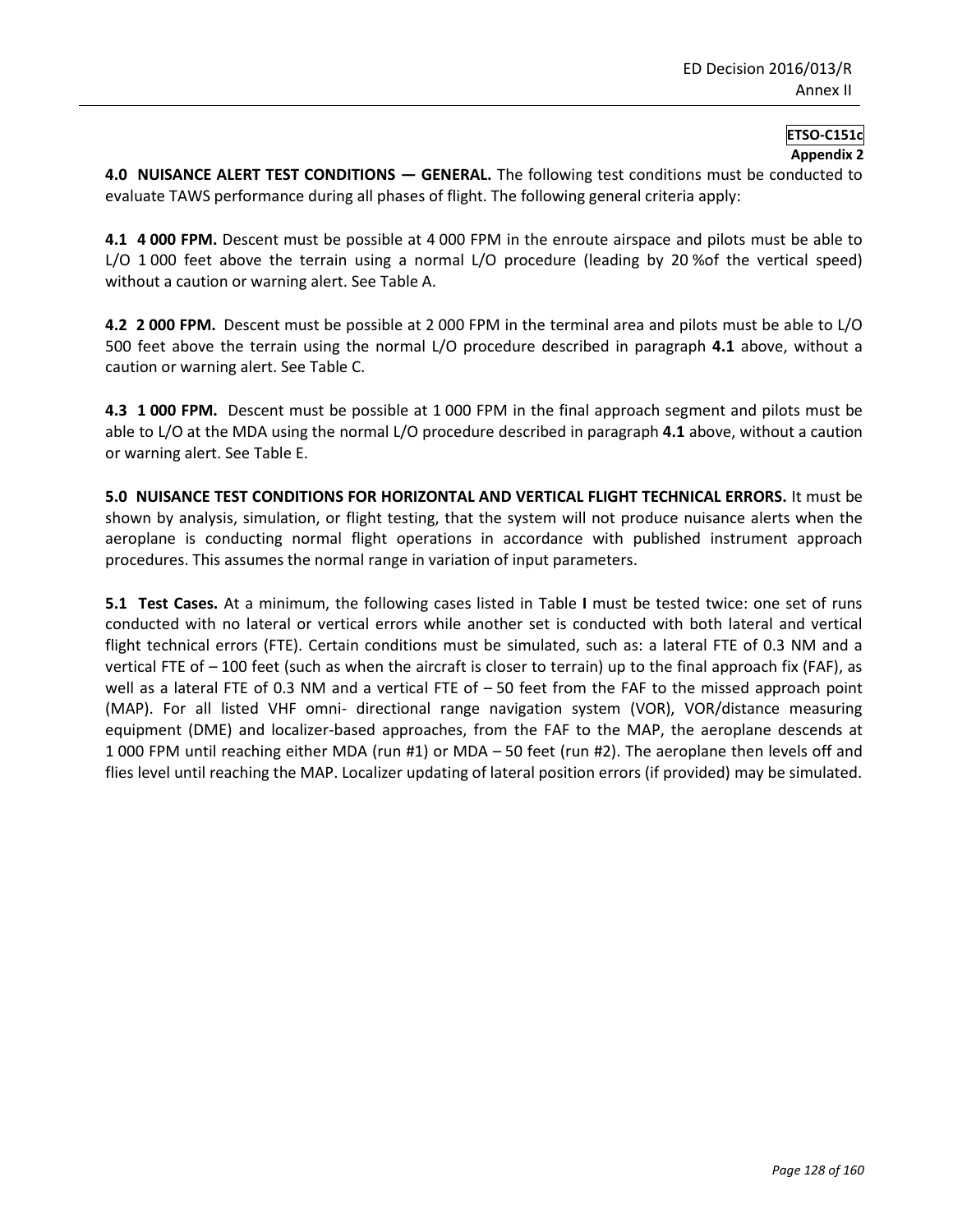## **Table I**

| NUISANCE ALERT TEST CONDITIONS FOR HORIZONTAL AND VERTICAL FLIGHT TECHNICAL ERRORS |                       |                       |  |
|------------------------------------------------------------------------------------|-----------------------|-----------------------|--|
| Case                                                                               | <b>Location</b>       | <b>Operation</b>      |  |
|                                                                                    | Quito, Ecuador        | VOR 'QIT'-ILS Rwy 35  |  |
| 2                                                                                  | Katmandu, Nepal       | VOR-DME Rwy 2         |  |
| 3                                                                                  | Windsor Locks, CT     | VOR Rwy 15            |  |
| 4                                                                                  | Calvi, France         | LOC DME Rwy 18/Circle |  |
| 5                                                                                  | Tegucigalpa, Honduras | VOR DME Rwy 1/Circle  |  |
| 6                                                                                  | Eagle, CO             | LOC DME-C             |  |
| 7                                                                                  | Monterey, CA          | LOC DME Rwy 28L       |  |
| 8                                                                                  | Juneau, AK            | LDA-1 Rwy 8           |  |
| 9                                                                                  | Chambery, France      | ILS Rwy 18            |  |

**6.0 TEST CONDITIONS USING KNOWN ACCIDENT CASES.** The aircraft configuration and flight trajectory for each case may be obtained from the FAA Regulatory and Guidance Library site. Click 'Technical Standards and Orders and Index', click 'Current', and then click 'TSO-C151c'.

**6.1 Test Report.** The test report should include as many of the following parameters as possible used to recreate the events: (1) latitude; (2) longitude; (3) altitude; (4) time from terrain at caution and warning alerts; (5) distance from terrain at caution and warning alerts; (6) ground speed; (7) true track; (8) true heading; (9) radio altitude (height above terrain); (10) gear position; and (11) flap position.

**6.2 Computation and Recording.** In addition to the parameters above, when the warning is posted for each test case, based upon a one second pilot delay and a 0.25 g incremental pull to a constant 6.0 degree climb gradient, do the following: compute and record the aeroplane altitude at the terrain cell, the positive (or negative) clearance altitude, and the aeroplane position and time (after the alert) when the alert envelope is cleared.

**Note:** The terrain cell of interest is the one associated with the accident and not necessarily the terrain cell that caused the warning.

**6.3 Test Criteria.** For each of the test cases below in **table J**, demonstrate that the aeroplane profile clears the terrain of interest.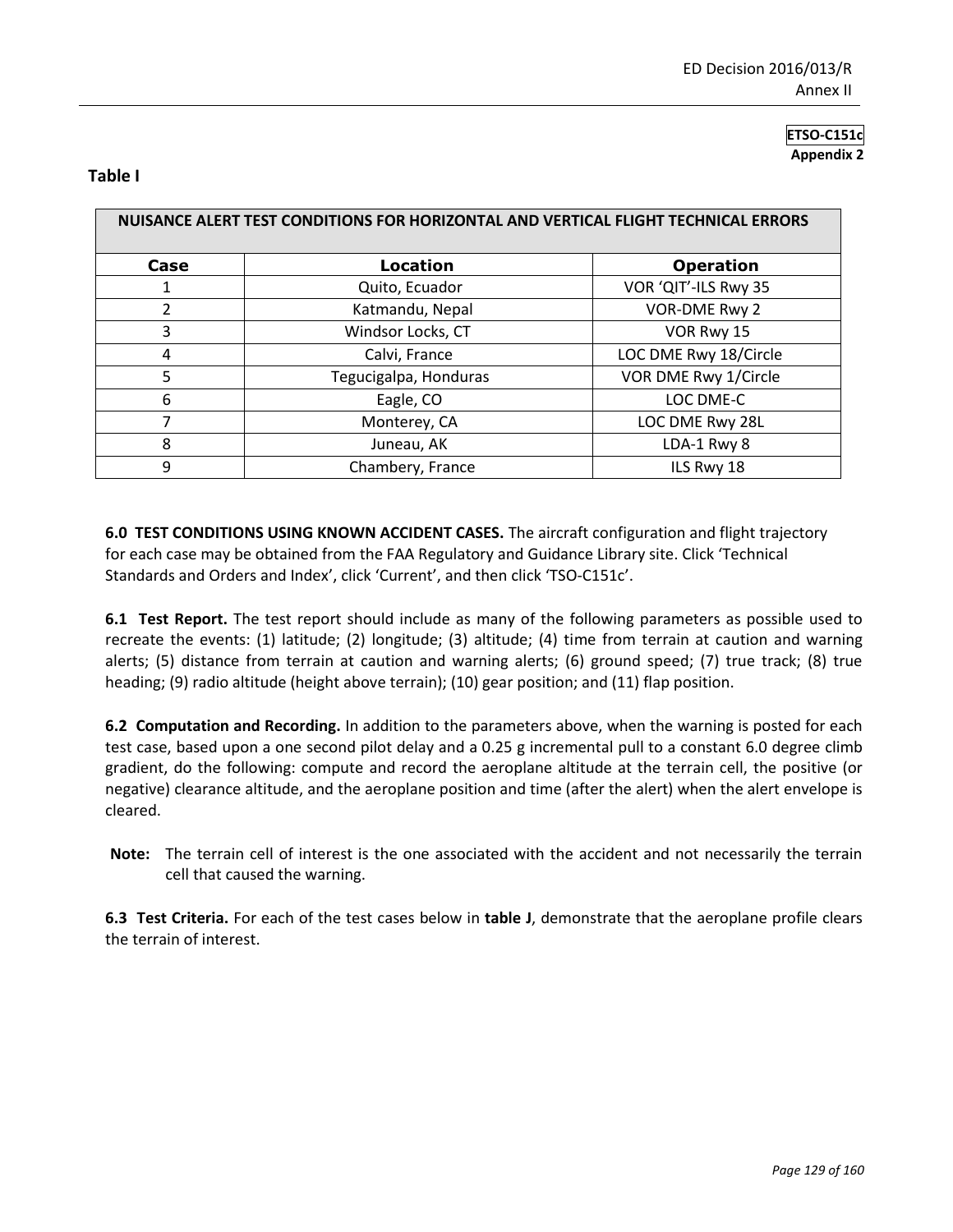## **Table J**

| <b>LOCATION</b>       | <b>DATE</b> | <b>AIRCRAFT</b><br><b>REGISTRATION</b><br><b>NUMBER</b> |
|-----------------------|-------------|---------------------------------------------------------|
| La Paz, Bolivia       | 1/1/1985    | <b>N819EA</b>                                           |
| Flat Rock, NC         | 8/23/1985   | <b>N600CM</b>                                           |
| Windsor, MA           | 12/10/1986  | N65TD                                                   |
| Eagle, CO             | 3/27/1987   | N31SK                                                   |
| Tegucigalpa, Honduras | 10/21/1989  | N88705                                                  |
| Halawa Point, HI      | 10/28/1989  | N707PV                                                  |
| San Diego, CA         | 3/16/1991   | <b>N831LC</b>                                           |
| Rome, GA              | 12/11/1991  | N <sub>25</sub> BR                                      |
| Gabriels, NY          | 1/3/1992    | N55000                                                  |
| Alamogordo, NM        | 6/24/1992   | N108SC                                                  |
| E. Granby, CT         | 11/12/1995  | <b>N566AA</b>                                           |
| Buga, Columbia        | 12/20/1995  | <b>N651AA</b>                                           |
| Nimitz Hill, Guam     | 8/6/1997    | H7468                                                   |

**7.0 CLASS B EQUIPMENT TEST REQUIREMENTS FOR EXCESSIVE DESCENT RATE.** Use the following performance envelopes down to a 'height above terrain' value of 100 feet. If a radar altimeter input is unavailable, determine the height of terrain by subtracting the terrain elevation (as obtained from the terrain database) from the current QNH (corrected) barometric altitude, the GNSS altitude, or an equivalent source. GNSS vertical accuracy must meet RTCA/DO-229D Section 2.2.3.3.4. The curve in figure 1 represents the minimum heights at which alerting must occur.

**Note:** Class B equipment may be designed to meet the requirements of RTCA/DO-161A, Mode 1, for excessive descent rate in lieu of the requirements of paragraph **7.0**.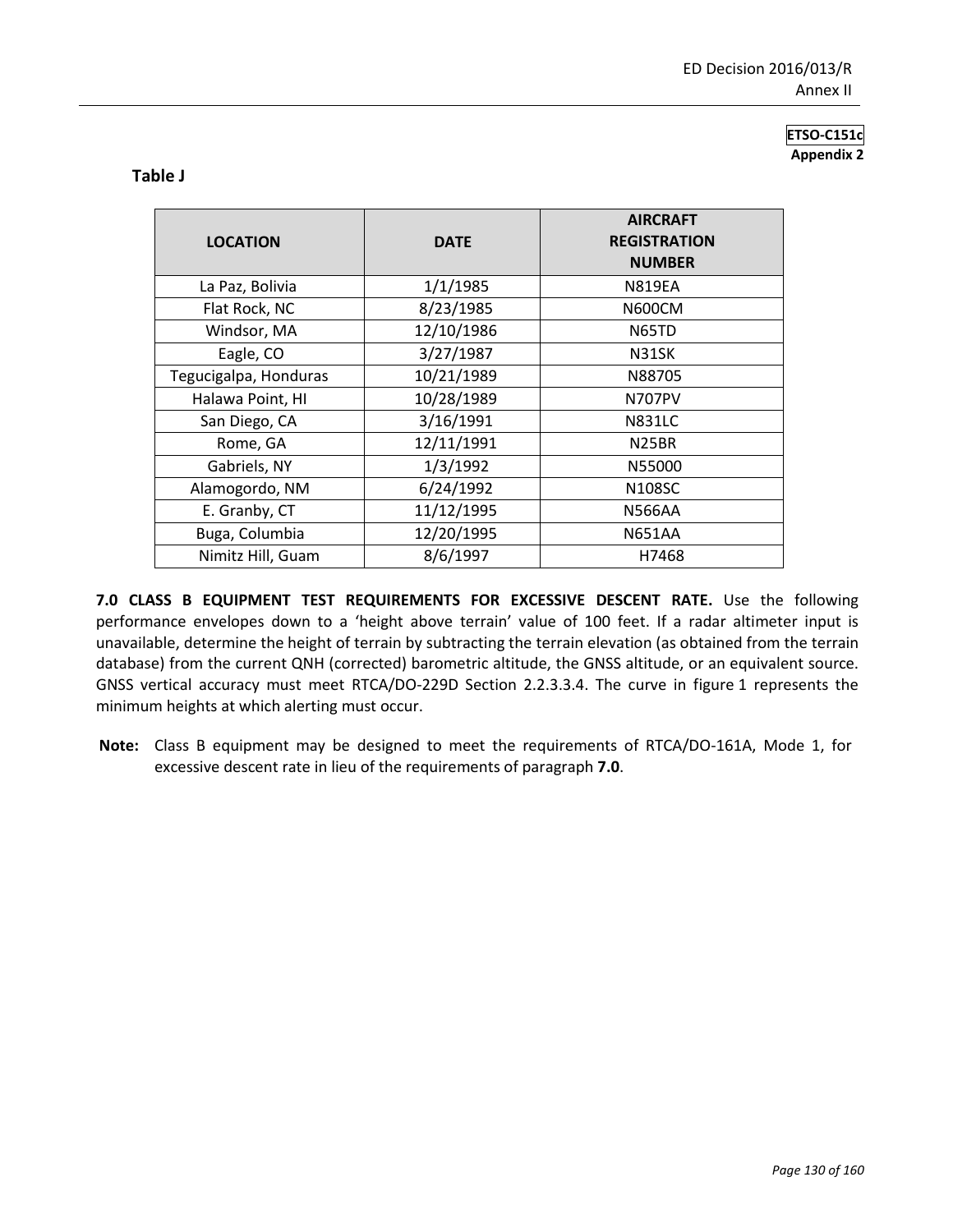**Figure 1**



DESCENT RATE (FPM)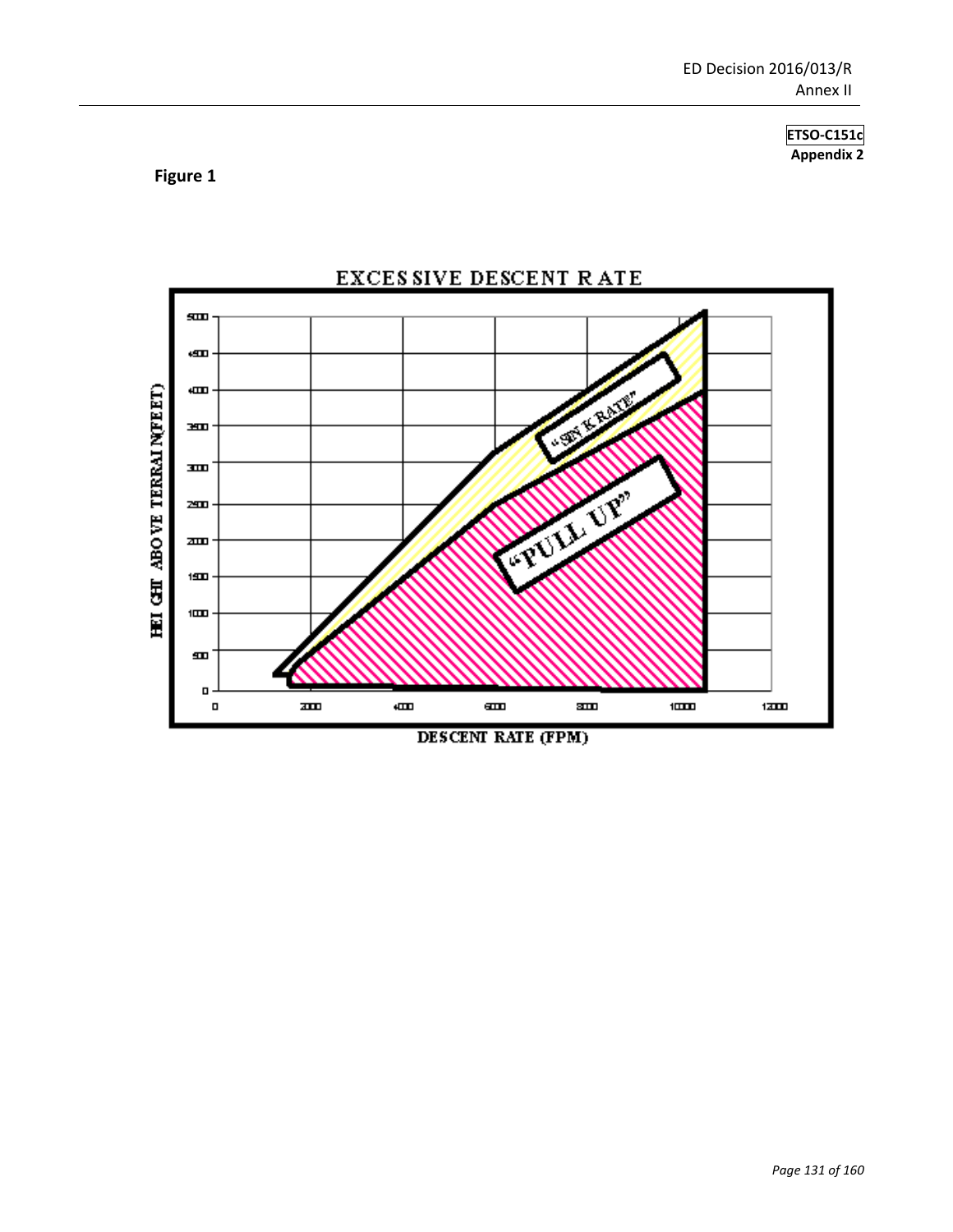**8.0 CLASS B EQUIPMENT TEST REQUIREMENTS FOR NEGATIVE CLIMB RATE OR ALTITUDE LOSS AFTER TAKEOFF.** Use the existing performance envelopes specified in RTCA/DO-161A based upon a 'height above runway' using barometric altitude, GNSS altitude, or equivalent, and runway elevation in lieu of radio altimeter inputs, if radio altimeter inputs are unavailable.

## **9.0 ALTITUDE CALLOUT TEST REQUIREMENTS**

9.1 CLASS A EQUIPMENT ALTITUDE CALLOUT TEST REQUIREMENTS. With the landing gear in landing configuration test for approach to an airport with a 1 500 FPM descent rate. Ensure the TAWS provides a single aural callout of 'Five Hundred' or equivalent within one second of the aircraft descending through 500 feet above terrain or the runway threshold elevation (when comparing the aircraft's barometric or geometric altitude against the database runway elevation).

**9.2 CLASS B EQUIPMENT ALTITUDE CALLOUT TEST REQUIREMENTS.** Instead of using height of terrain as determined by a radio altimeter, determine height above runway by subtracting the runway elevation (from the airport database) from the current barometric altitude, GNSS altitude, or equivalent, if a radio altimeter input is unavailable. When the height above the runway value first reaches 500 feet, a single voice callout ('Five Hundred') or equivalent must be provided.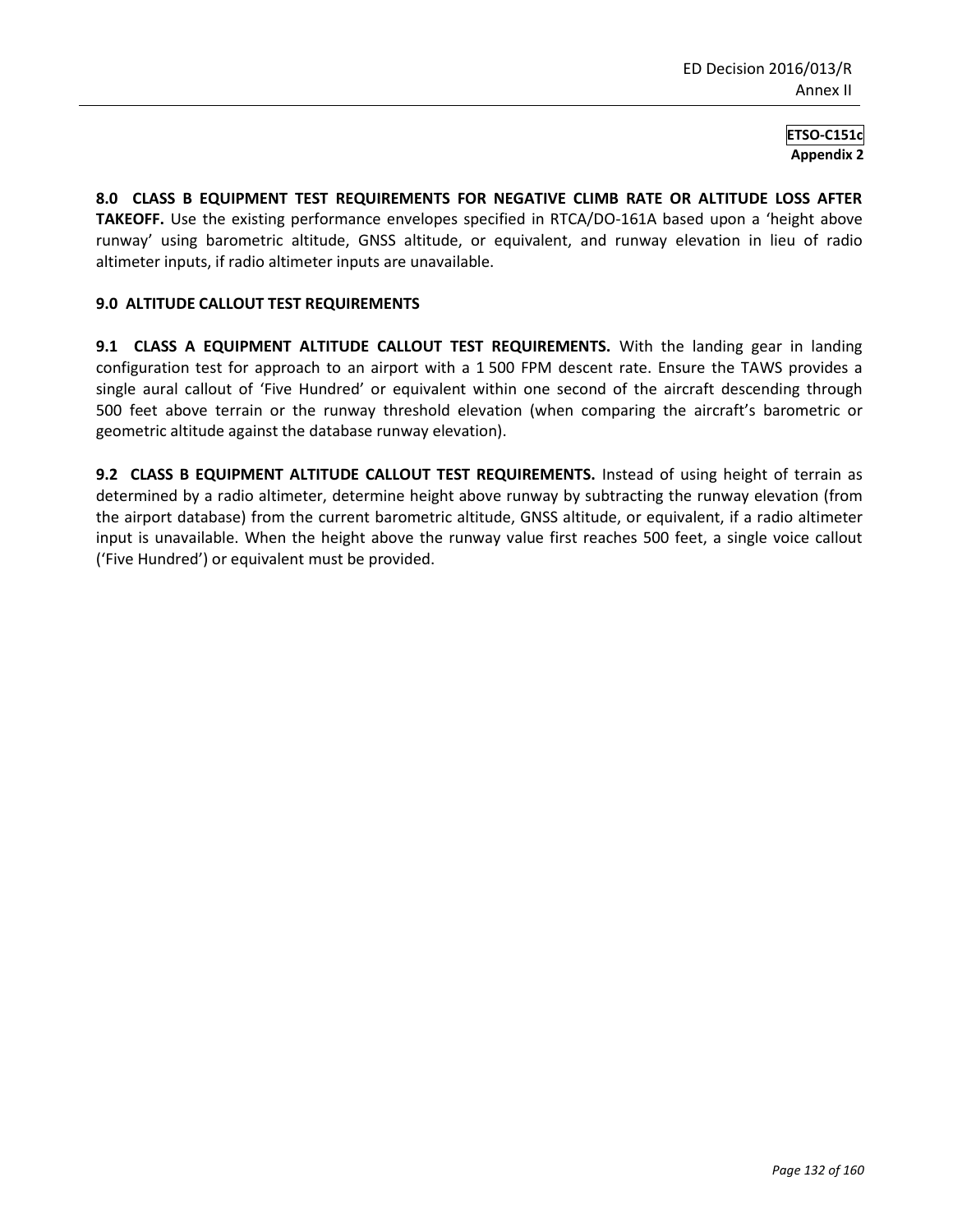# **APPENDIX 3**

# **MINIMUM PERFORMANCE STANDARD (MPS) FOR A TERRAIN AWARENESS AND WARNING SYSTEM FOR CLASS C**

## **1.0 INTRODUCTION**

**1.1** This Appendix describes modifications to this ETSO for the GA category of aircraft that is not required to have TAWS equipment installed. Class C equipment is intended for small GA aeroplanes that are not required to install Class B equipment.

**1.2** This Appendix contains only modifications to existing requirements in this ETSO. It is intended that Class C meet all Class B requirements that are not modified or addressed here. The paragraph numbers below relate directly to the paragraphs in **Appendices 1** and **2.**

**2.0** Class C TAWS equipment must meet all of the requirements of a Class B TAWS with the modifications described herein. If the equipment is designed only to function as Class C, per these modifications, it should be appropriately marked as Class C so that it can be uniquely distinguished from the Class A and Class B TAWS required by the EU Regulation on Air Operations.

#### **MODIFICATIONS TO APPENDIX 1 FOR CLASS C TAWS.**

#### **Minimum Performance Standards, MPS**

**1.1 Phase of Flight Definitions.** For **Appendix 3**, the terms 'takeoff', 'cruise', and 'landing' are used instead of 'departure', 'enroute', and 'approach' because they are more suitable to the GA environment.

- *Takeoff*—positive ROC, inside traffic area, distance to nearest runway threshold is increasing, and aeroplane is below 1 000 feet.
- *Cruise* anytime the aeroplane is outside the airport traffic control area.
- *Landing* inside traffic area and distance to nearest runway threshold is decreasing, and aeroplane is below 1 000 feet.

**1.2 Altitude Accuracy and Display.** A means must be provided to compute an actual MSL aircraft altitude value that is immune to temperature errors and manual correction mis-sets that would otherwise prevent the TAWS from performing its intended function. This type of altitude is derived primarily from geometric sources such as GPS, and referenced to MSL typically via a database correction. If the TAWS includes a terrain display, this reference altitude value used for the TAWS alerts should also be indicated to the pilot on the display. The altitude value should be labelled according to AC 20-163, *Displaying Geometric Altitude Relative to Mean Sea Level*, which recommends 'GSL'.

**1.3 (f)(3) System Function and Overview.** This data is pilot selectable for both 'altitude' and 'inhibit'.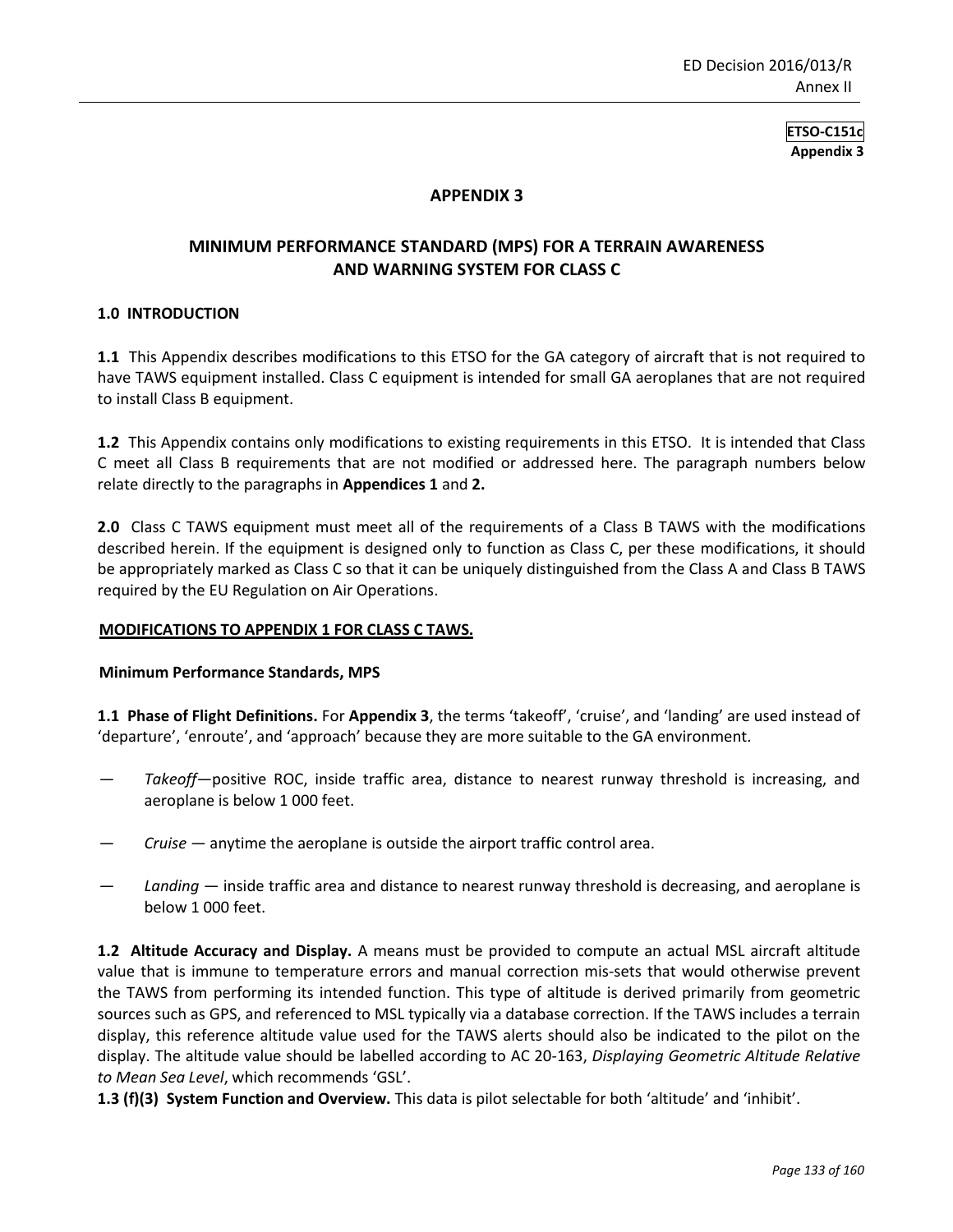**3.1.1 Reduced Required Terrain Clearance (RTC).** The required terrain clearance in the alternate **table 3.1.1** applies to small aircraft flying visually, and the TERPS criteria need not apply to TAWS. Thus, ROC numbers that are more appropriate to low level flight have been chosen.

# **Alternate Table 3.1.1**

| TAWS REQUIRED TERRAIN CLEARANCE (RTC) BY PHASE OF FLIGHT |                                                                     |                     |                   |  |
|----------------------------------------------------------|---------------------------------------------------------------------|---------------------|-------------------|--|
| <b>Phase of Flight</b>                                   | <b>TAWS (RTC)</b><br><b>Small Aircraft ROC</b><br><b>TAWS (RTC)</b> |                     |                   |  |
|                                                          |                                                                     | <b>Level Flight</b> | <b>Descending</b> |  |
| Cruise                                                   | 500 Feet                                                            | 250 Feet            | 200 Feet          |  |
| <b>Takeoff</b>                                           | 48 Feet/NM                                                          | 100 Feet            | 100 Feet          |  |
| Landing (See Note 1)                                     | 250 Feet                                                            | 150 Feet            | 100 Feet          |  |

- **Note: 1:** During the takeoff phase of flight, the FLTA function must alert if the aircraft is projected to be within 100 feet vertically of terrain. However, the equipment should not alert if the aircraft is projected to be more than 250 feet above the terrain.
- **3.3.c Voice Callouts.** This data is pilot selectable for both 'altitude' and 'inhibit'.

**4.0 Aural and Visual Alerts**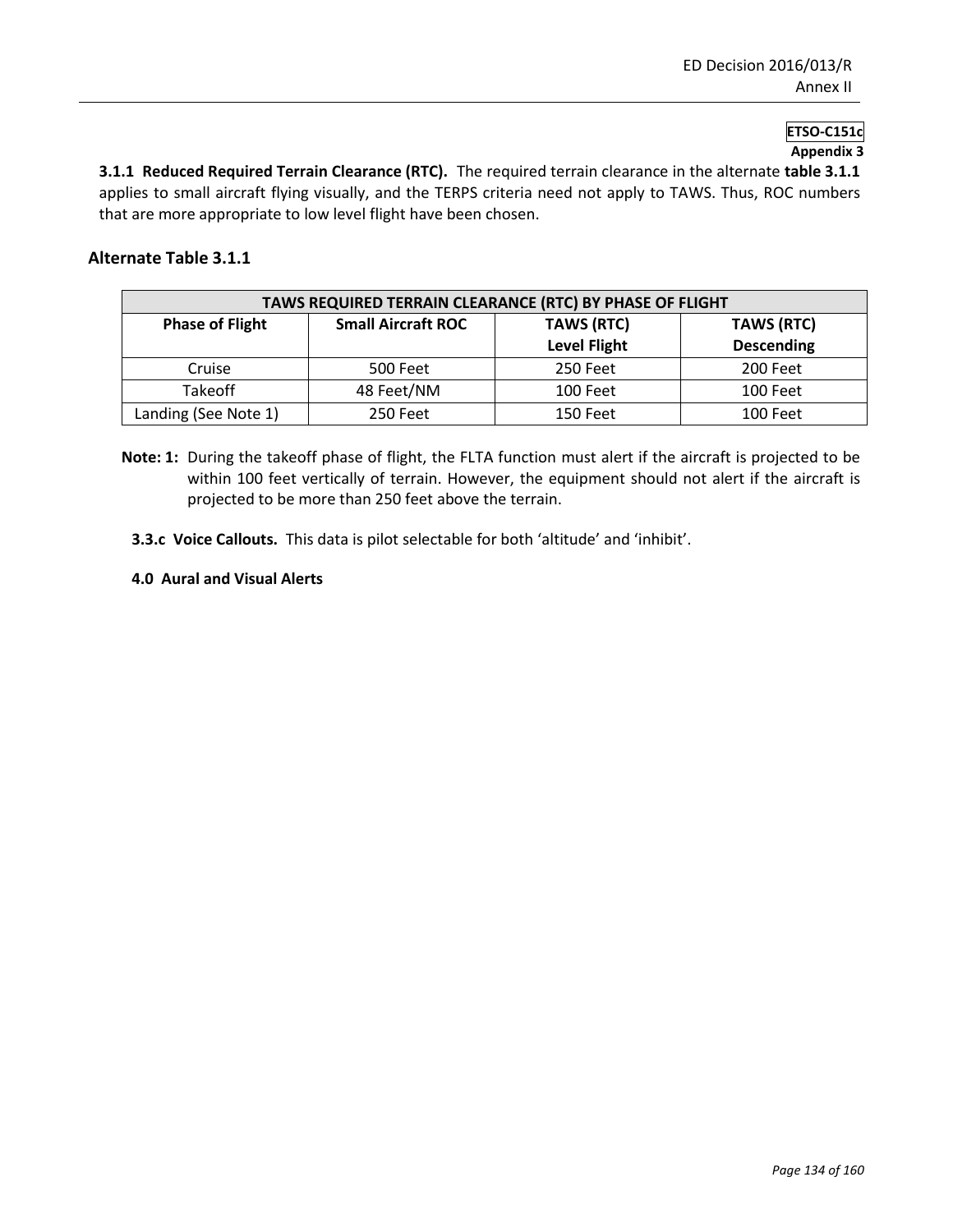# **Table 4-1**

| STANDARD SET OF VISUAL AND AURAL ALERTS                  |                                                          |                                                                                                   |  |
|----------------------------------------------------------|----------------------------------------------------------|---------------------------------------------------------------------------------------------------|--|
| <b>Alert Condition</b>                                   | Caution                                                  | <b>Warning</b>                                                                                    |  |
| <b>FLTA Functions</b>                                    | <b>Visual Alert</b>                                      | <b>Visual Alert</b><br>Amber text message that is obvious, Red text message that is obvious,      |  |
|                                                          |                                                          | Terrain Awareness Reduced concise, and consistent with the concise, and consistent with the aural |  |
| Required Terrain Clearance aural message.                |                                                          | message.                                                                                          |  |
| Terrain<br>and<br>Awareness                              |                                                          |                                                                                                   |  |
| Imminent Impact with Terrain   Aural Alert               |                                                          | <b>Aural Alert</b>                                                                                |  |
|                                                          | Minimum selectable voice alert: Minimum selectable voice | alert:                                                                                            |  |
|                                                          | 'Caution, Terrain; Caution, Terrain'                     | 'Terrain; Terrain'                                                                                |  |
|                                                          |                                                          |                                                                                                   |  |
| <b>Terrain Awareness</b>                                 | <b>Visual Alert</b>                                      | <b>Visual Alert</b>                                                                               |  |
| <b>Premature Descent Alert</b>                           | Amber text message<br>that is                            | None Required                                                                                     |  |
| (PDA)                                                    | obvious, concise, and must be                            |                                                                                                   |  |
|                                                          | consistent with the aural message.                       |                                                                                                   |  |
|                                                          |                                                          |                                                                                                   |  |
|                                                          | <b>Aural Alert</b>                                       | <b>Aural Alert</b>                                                                                |  |
|                                                          | 'Too Low; Too Low'                                       | None Required                                                                                     |  |
|                                                          | <b>Visual Alert</b>                                      | <b>Visual Alert</b>                                                                               |  |
| <b>Ground Proximity</b><br><b>Excessive Descent Rate</b> | Amber text message that<br>is i                          | Red text message that is obvious,                                                                 |  |
|                                                          | obvious, concise, and must be                            | concise, and must be consistent                                                                   |  |
|                                                          | consistent with the aural message.                       | with the aural message.                                                                           |  |
|                                                          |                                                          |                                                                                                   |  |
|                                                          | <b>Aural Alert</b>                                       | <b>Aural Alert</b>                                                                                |  |
|                                                          | 'Sink Rate'                                              | 'Pull-Up'                                                                                         |  |
|                                                          |                                                          |                                                                                                   |  |
| <b>Ground Proximity</b><br>Altitude Loss after           | <b>Visual Alert</b><br>Amber text message that is        | <b>Visual Alert</b><br>None Required                                                              |  |
| <b>Takeoff</b>                                           | obvious, concise, and must be                            |                                                                                                   |  |
|                                                          | consistent with the aural message.                       |                                                                                                   |  |
|                                                          |                                                          |                                                                                                   |  |
|                                                          | <b>Aural Alert</b>                                       | <b>Aural Alert</b>                                                                                |  |
|                                                          | 'Don't Sink'                                             | None Required                                                                                     |  |
|                                                          |                                                          |                                                                                                   |  |
| <b>Ground Proximity Voice</b><br>Callout                 | <b>Visual Alert</b><br>None Required                     | <b>Visual Alert</b>                                                                               |  |
| (See Note 1)                                             |                                                          | None Required                                                                                     |  |
|                                                          | <b>Aural Alert</b>                                       | <b>Aural Alert</b>                                                                                |  |
|                                                          | 'Five Hundred'                                           | None Required                                                                                     |  |
|                                                          | or selected altitude                                     |                                                                                                   |  |

**Note: 1:** The aural alert for ground proximity voice callout is considered advisory.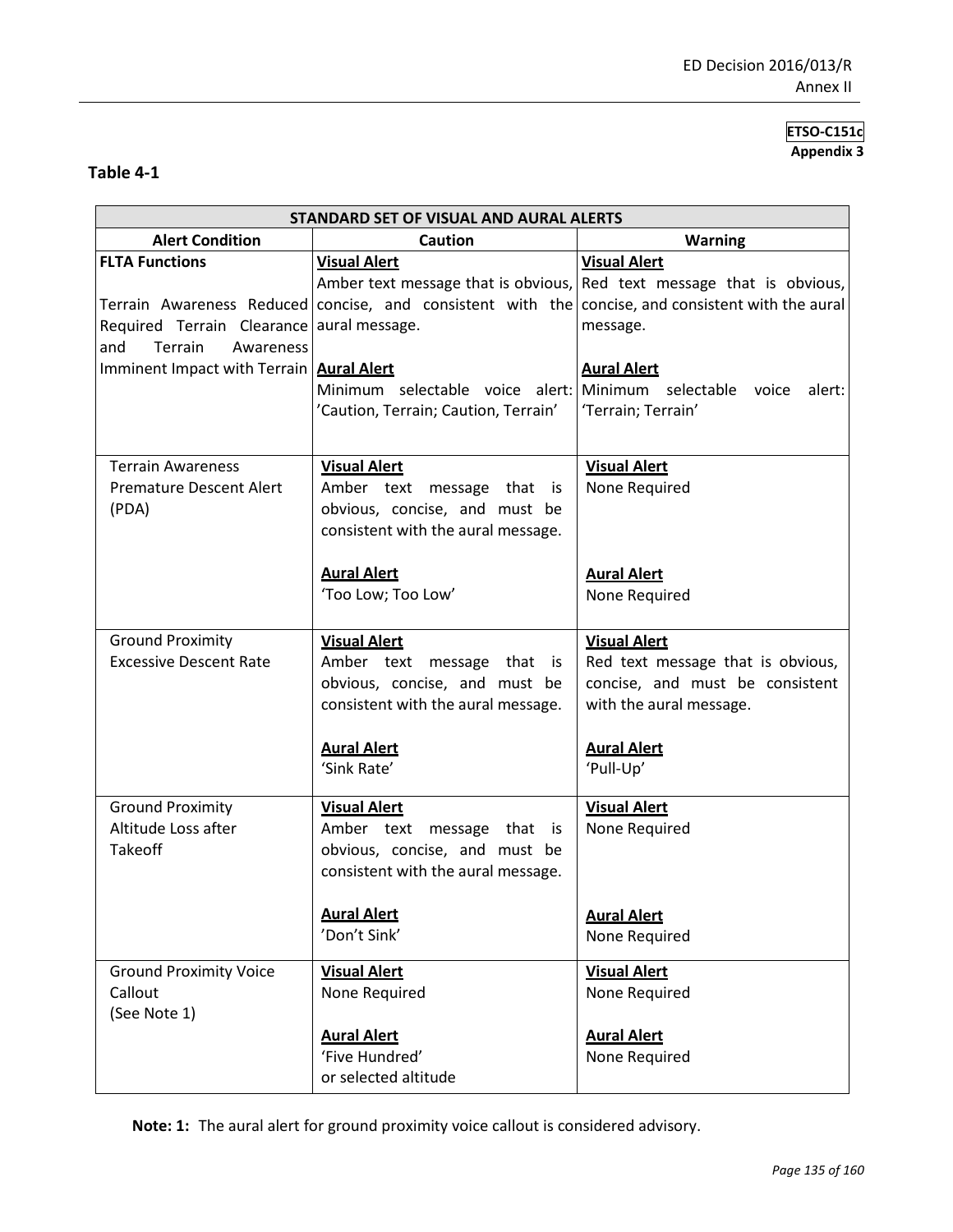**Note: 2:** Visual alerts may be put on the terrain situational awareness display, if this fits with the overall human factors alerting scheme for the flight deck. This does not eliminate the visual alert color requirements, even in the case of a monochromatic display. Typically in such a scenario, adjacent colored enunciator lamps meet the alerting color requirements. Audio alerts are still required regardless of terrain display visual alerts.

# **MODIFICATIONS TO APPENDIX 2 , TEST CONDITIONS.**

- **Note: 1: Paragraph 1.1** of this ETSO is not applicable; for small aircraft, only the 'takeoff,' 'cruise,' and 'final approach to landing' phases of flight are considered.
- **Note: 2: Paragraph 1.2** of this ETSO is changed to specify altitude levels, test speeds, and pull-ups more appropriate for small aircraft.

**1.2 Cruise Descent Requirements.** A terrain alert must be provided in time to ensure that the aeroplane can L/O with a minimum of 200 feet altitude clearance over the terrain/obstacle when descending toward the terrain/obstacle at any speed within the operational flight envelope of the aeroplane. The test conditions assume a descent along a flight path with terrain that is 500 feet below the expected L/O altitude. If the pilot initiates the L/O at the proper altitude, no TAWS alert is expected. However, if the pilot is distracted or otherwise delays the L/O, a TAWS alert is required to permit the pilot to recover to level flight in a safe manner.

**a.** Table A, column A, represents the test condition. Columns B, C, and D are for information purposes only. Column E represents the minimum altitude for which TAWS alerts must be posted in order to perform their intended function. Column F represents the maximum altitude for which TAWS alerts may be provided in order to meet the nuisance alert criteria. See **Appendix 2, paragraph 4.0.**

**b.** For each of the descent rates specified below, recovery to level flight at or above 200 feet terrain clearance is required.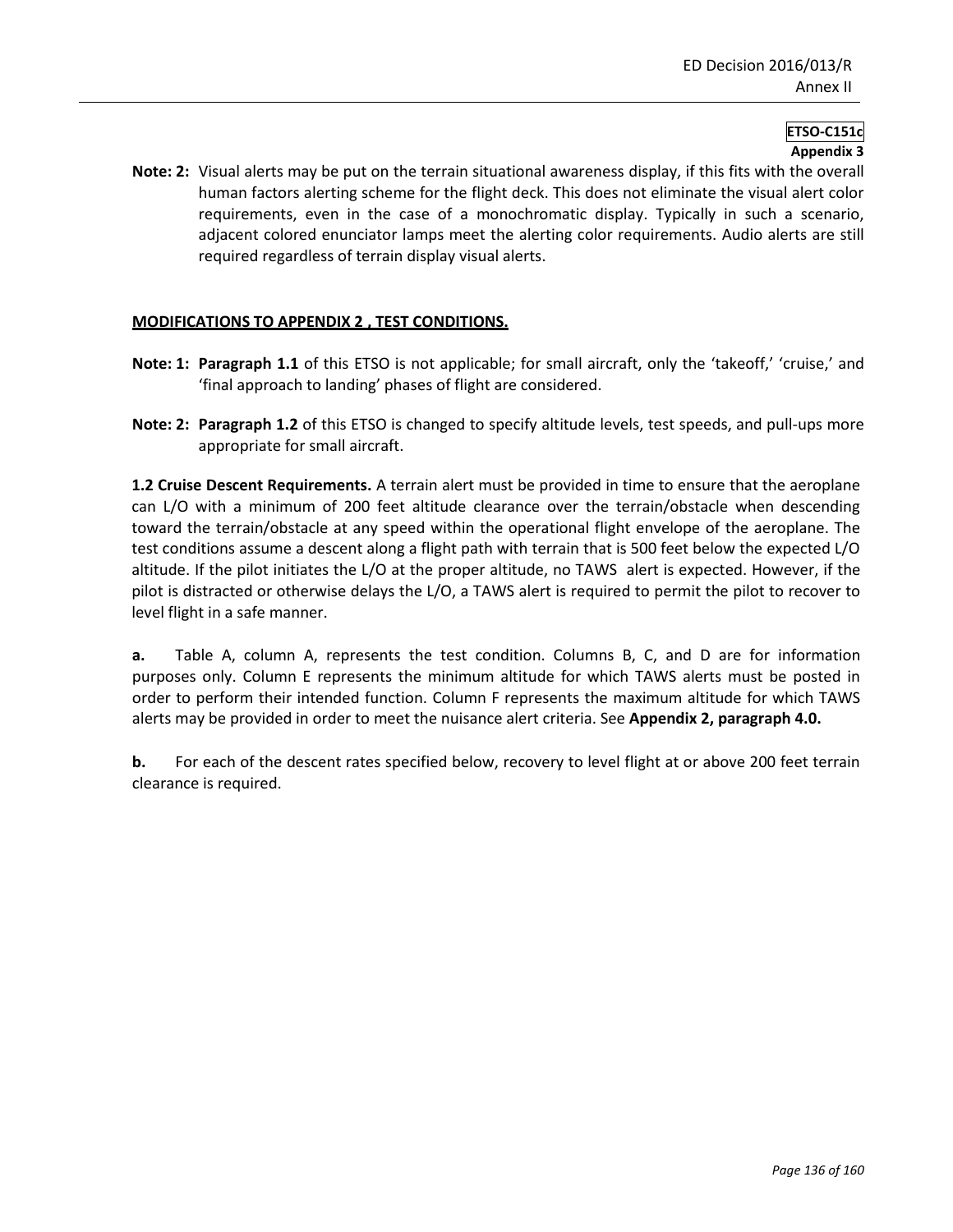**c.** Test Conditions for cruise descent requirements:

| Assumed pilot response time       | 3.0 seconds (minimum)                                                          |
|-----------------------------------|--------------------------------------------------------------------------------|
| Assumed constant G pull-up        | 1.0 <sub>g</sub>                                                               |
| Minimum allowed terrain clearance | 200 feet AGL                                                                   |
| Descent rates                     | 500, 1 000, and 2 000 FPM                                                      |
| Assumed pilot task for column F   | L/O at 500 feet above the terrain per appendix $3$<br>table 3.1.1 (ROC Column) |

- **Note: 1: The actual values for the aeroplane altitude, distance and time from the terrain cell when caution and warning alerts are posted, and the minimum terrain clearance altitude must be recorded.**
- **Note: 2: Cruise operations are considered to exist beyond the airport control area until inside the destination airport control area for VFR operations. Distances may extend to 10 NM from the airport (takeoff and landing) for IFR operations. Use of the nearest runway logic is permissible provided suitable logic is incorporated to ensure that the transitions to the terminal logic will typically occur only when the aeroplane is in terminal airspace.**
- **Note: 3: The values shown in column E may be reduced by 50 feet (to permit a L/O at 150 feet above the obstacle) provided that it demonstrates that the basic TAWS Mode 1 alert (sink rate) is issued at or above the altitude specified in column E for typical terrain topographies.**
- **Note: 4: The values shown in column F are appropriate for an aeroplane without an autopilot or flight director function, and are based upon 10–15 %of the vertical velocity, which is appropriate to manual flight and small, GA aeroplane operations.**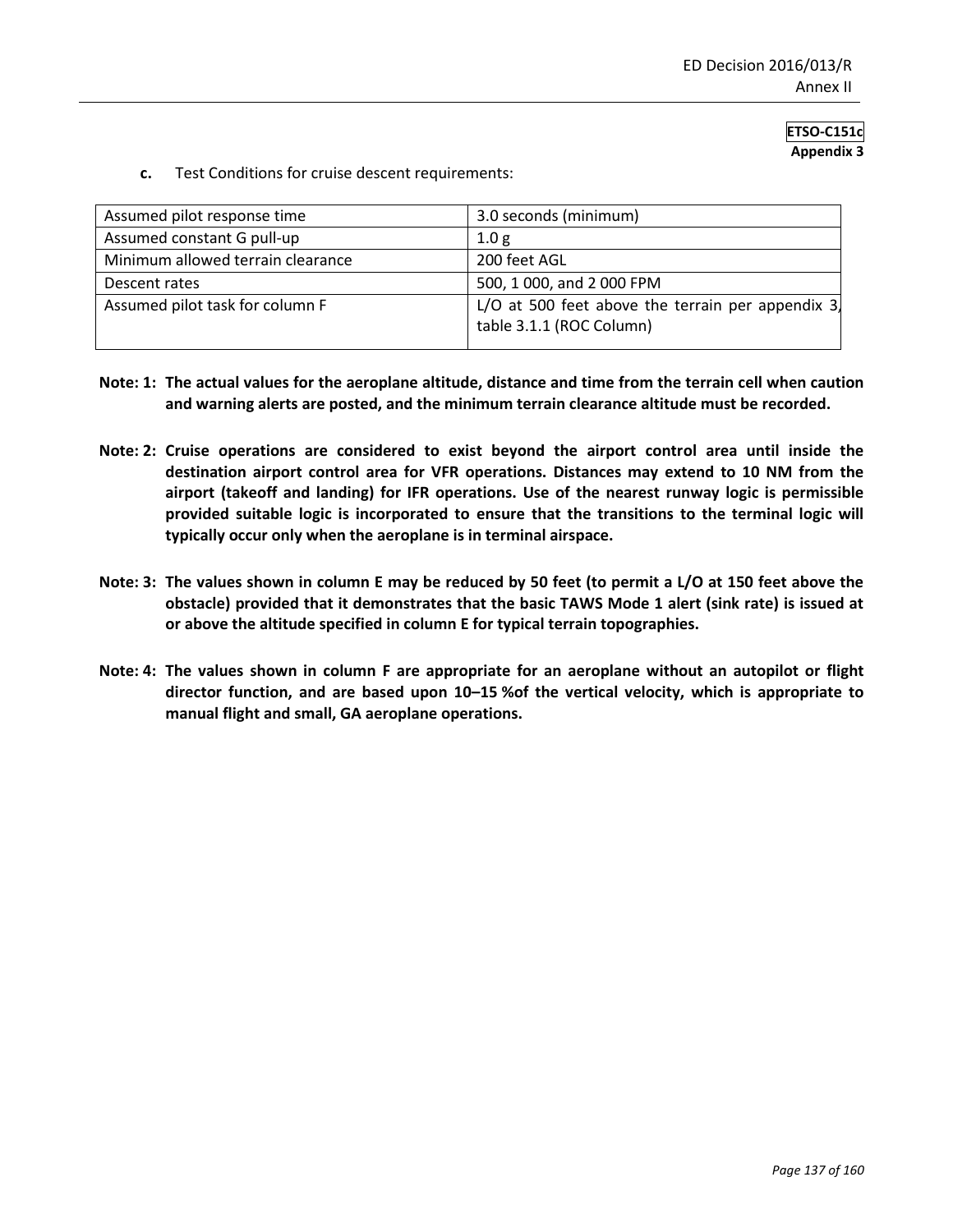**Table A**

# **ENROUTE DESCENT ALERTING CRITERIA**

| <b>Alerting for Premature Descent during Cruise</b> |                 |              |                    |                |                      |
|-----------------------------------------------------|-----------------|--------------|--------------------|----------------|----------------------|
| A                                                   | B               |              | D                  | E              |                      |
| <b>VERT SPEED</b>                                   | <b>ALT LOST</b> | ALT REQ'D TO | <b>TOTAL ALT</b>   | <b>MINIMUM</b> | <b>MAXIMUM</b>       |
| (FPM)                                               | WITH 3SEC       | L/O WITH     | <b>LOST DUE TO</b> | <b>TAWS</b>    | <b>CAUTION ALERT</b> |
|                                                     | PILOT DELAY     | 1 G PULLUP   | <b>RECOVERY</b>    | WARNING        | <b>HEIGHT (ABOVE</b> |
|                                                     |                 |              | <b>MANEUVER</b>    | <b>ALERT</b>   | TERRAIN)             |
|                                                     |                 |              |                    | <b>HEIGHT</b>  |                      |
|                                                     |                 |              |                    | (ABOVE         |                      |
|                                                     |                 |              |                    | TERRAIN)       |                      |
| 500                                                 | 25              | 1            | 26                 | 226            | 550                  |
| 1 0 0 0                                             | 50              | 4            | 54                 | 254            | 600                  |
| 2 0 0 0                                             | 100             | 17           | 117                | 317            | 800                  |

**Note: Paragraph 1.3** in this ETSO is changed to specify altitude levels, test speeds, and pull-ups more appropriate to small aircraft.

**1.3 Cruise Level Flight Requirement.** During level flight operations (vertical speed is ± 200 feet per minute), a terrain alert should be posted when the aeroplane is within 250 feet of the terrain and is predicted to be equal to or less than 200 feet within the prescribed test criteria. See Table B for test criteria.

**Note:** The actual values for the aeroplane altitude, distance, and time from the terrain cell when caution and warning alerts are posted must be recorded.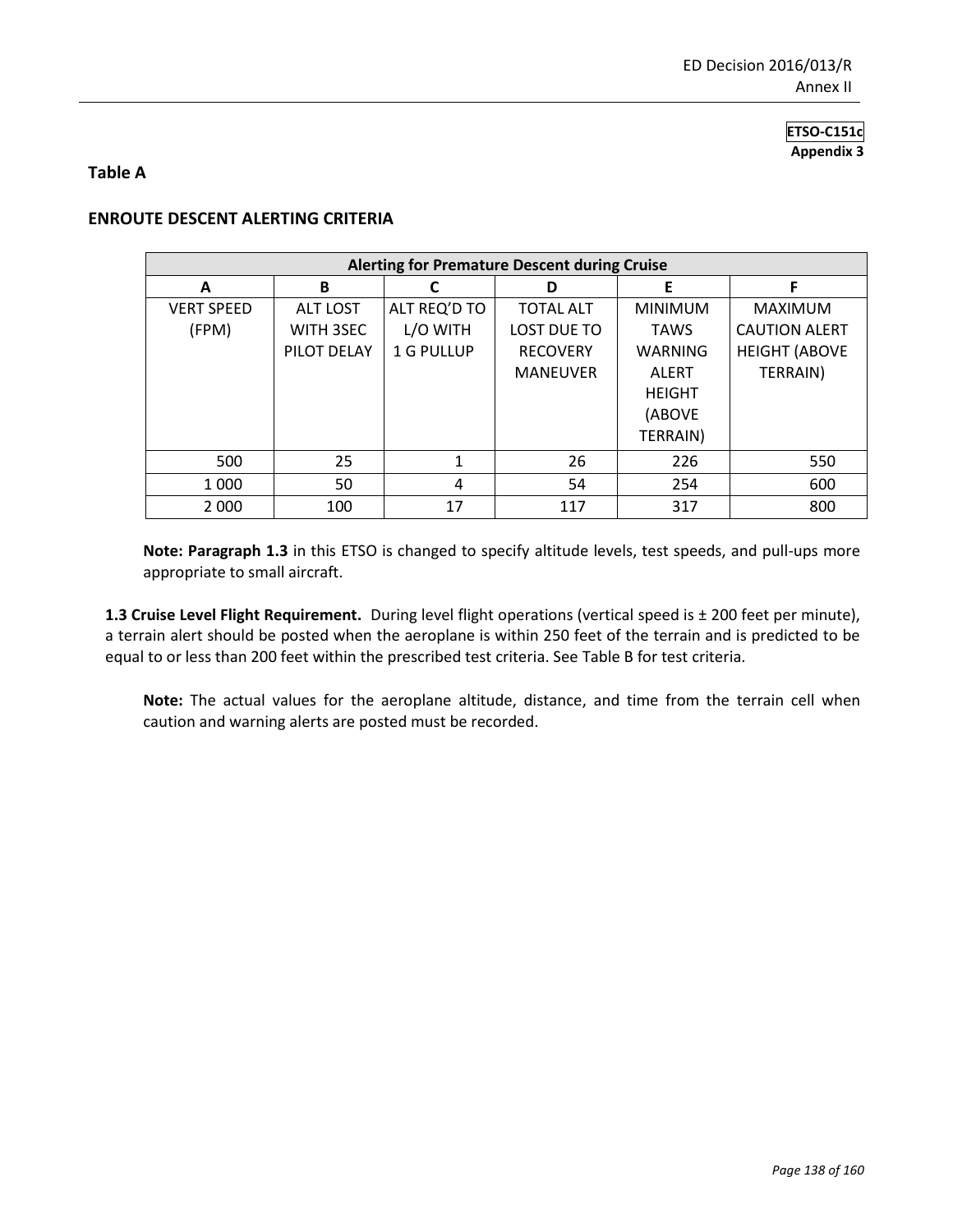# **Table B**

| LEVEL CRUISE FLIGHT ALERTING CRITERIA |                          |                          |                       |  |
|---------------------------------------|--------------------------|--------------------------|-----------------------|--|
| <b>GROUND SPEED (KT)</b>              | <b>HEIGHT OF TERRAIN</b> | <b>TEST RUN ALTITUDE</b> | <b>ALERT CRITERIA</b> |  |
|                                       | CELL (MSL)               | (MSL)                    |                       |  |
|                                       |                          |                          |                       |  |
| 100                                   | 5 0 0 0                  | $5340 (+ 0/- 50)$        | <b>NO ALERT</b>       |  |
| 150                                   | 5 0 0 0                  | $5340 (+ 0/- 50)$        | <b>NO ALERT</b>       |  |
| 200                                   | 5 0 0 0                  | $5340 (+ 0/- 50)$        | <b>NO ALERT</b>       |  |
| 100                                   | 5 0 0 0                  | $5240 (+ 0/- 50)$        | <b>MUST ALERT</b>     |  |
| 150                                   | 5 0 0 0                  | $5240 (+ 0/- 50)$        | <b>MUST ALERT</b>     |  |
| 200                                   | 5 0 0 0                  | $5240 (+ 0/- 50)$        | <b>MUST ALERT</b>     |  |

**1.4 Terminal Area (Intermediate Segment) Descent Requirement.** Not applicable.

**1.5 Terminal Area (Intermediate Segment) Level Flight Requirement.**Not applicable.

**1.6 Final Approach Descent Requirements.** Revised to specify altitude levels, test speeds, and pull-ups more appropriate to small aircraft:

**a.** Table E, column A, represents the test conditions. Columns B, C, and D are for information purposes only. Column E represents the minimum altitude for which TAWS alerts must be posted in order to perform their intended function. Column F represents the maximum altitude for which TAWS alerts may be provided in order to meet the nuisance alert criteria. See **Appendix 2, paragraph 4.0.**

**b.** For each of the descent rates specified below, recovery to level flight at or above 100 feet terrain clearance is required.

**c.** Test conditions for 1.6:

| Assumed pilot response time       | 1.0 seconds (minimum)                                                          |
|-----------------------------------|--------------------------------------------------------------------------------|
| Assumed constant G pull-up        | 1.0 <sub>g</sub>                                                               |
| Minimum allowed terrain clearance | 100 feet AGL                                                                   |
| Descent rates                     | 500, 750, and 1 000 FPM                                                        |
| Assumed pilot task for column F   | L/O at 250 feet above the terrain per appendix $3$<br>table 3.1.1 (ROC Column) |

**Note 1:** The actual values for the aeroplane altitude, distance and time from the terrain cell when caution and warning alerts are posted, and the minimum terrain clearance altitude must be recorded.

**Note 2:** The values shown in column F are appropriate for an aeroplane without an autopilot or flight director function, and are based upon 10 %of the vertical velocity that is appropriate for manual flight and small, GA aeroplane operations.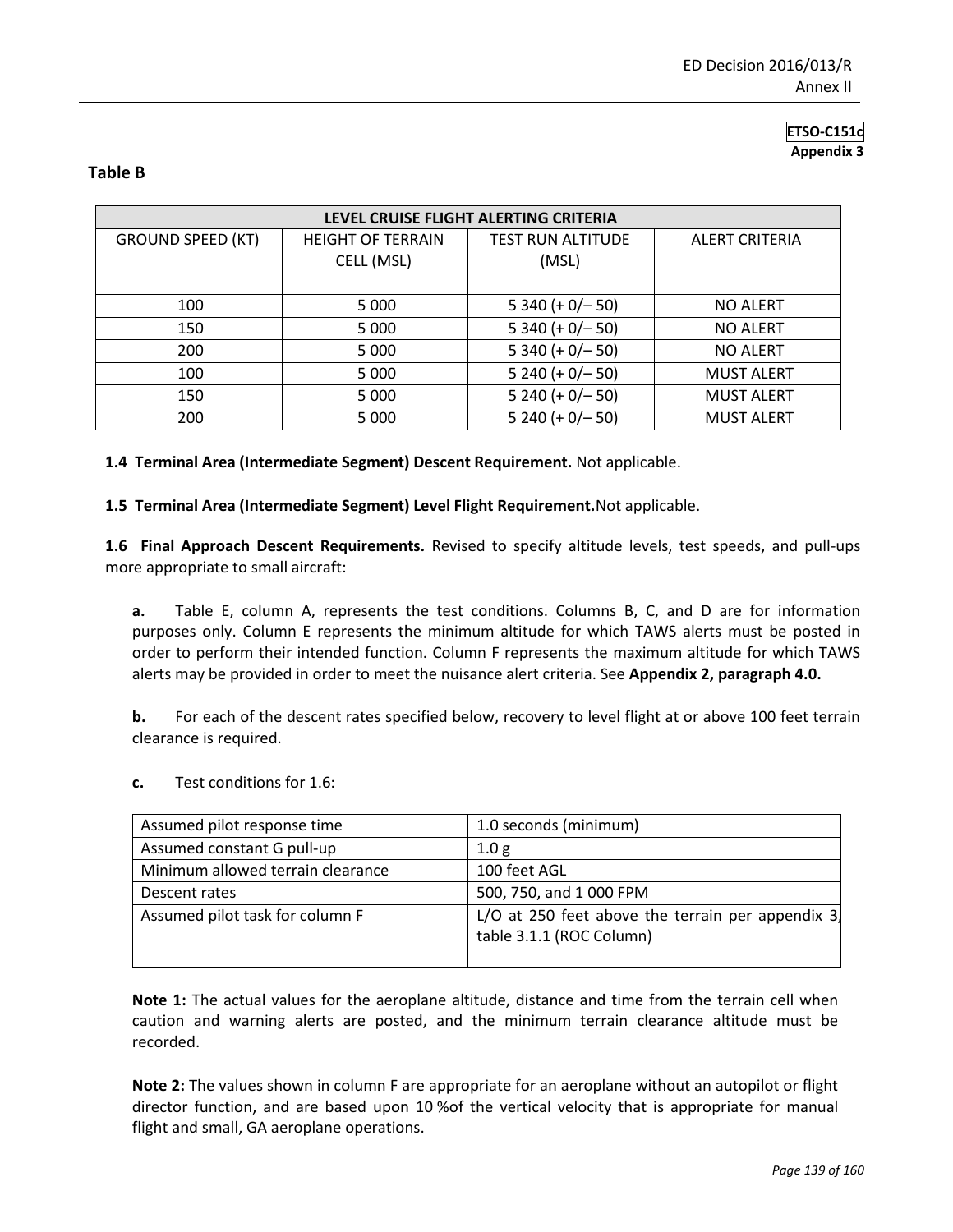# **Table E**

| APPROACH DESCENT ALERTING CRITERIA          |                   |            |                 |                      |                                          |
|---------------------------------------------|-------------------|------------|-----------------|----------------------|------------------------------------------|
| A                                           | В                 |            | D               | F                    |                                          |
| VERT SPEED (FPM) ALT LOST WITH ALT REQ'D TO |                   |            |                 |                      | TOTAL ALT LOST MINIMUM TAWS MAXIMUM TAWS |
|                                             | <b>1SEC PILOT</b> | L/O WITH   | DUE TO          | <b>WARNING ALERT</b> | <b>CAUTION ALERT</b>                     |
|                                             | <b>DELAY</b>      | 1 G PULLUP | <b>RECOVERY</b> | <b>HEIGHT (ABOVE</b> | <b>HEIGHT (ABOVE</b>                     |
|                                             |                   |            | <b>MANEUVER</b> | TERRAIN)             | TERRAIN)                                 |
|                                             |                   |            |                 |                      |                                          |
|                                             |                   |            |                 |                      |                                          |
|                                             |                   |            |                 |                      |                                          |
|                                             |                   |            |                 |                      |                                          |
| 500                                         | 8                 | 1          | 9               | 109                  | 300                                      |
| 750                                         | 12                | 2          | 14              | 114                  | 325                                      |
| 1 0 0 0                                     | 17                | 4          | 21              | 121                  | 350                                      |

# **1.7 Landing Flight Requirements.** Applies as written.

**2.0 through 2.2 FORWARD-LOOKING TERRAIN AVOIDANCE IMMINENT INPACT TEST CONDITIONS.**  Apply using Table G for speed cases of 100 through 250 knots; however, change the incremental pull from 0.25g to 1.0g as described in note 2.

**3.0 through 3.1 PREMATURE DESCENT ALERT TEST CONDITIONS.** Apply as written.

**4.0 NUISANCE ALERT TEST CONDITIONS — GENERAL.** Apply as written.

**4.1 4 000 FPM.** Not applicable.

**4.2 2 000 FPM.** Descent must be possible at 2 000 FPM and pilots must be able to L/O at 500 feet above the terrain using a normal L/O procedure (leading by 10 %of the vertical speed), without a caution or warning alert.

**4.3 1 000 FPM.** Descent must be possible at 1 000 FPM in a final approach segment and pilots must be able to L/O at 250 feet using the normal L/O procedure described in 4.2 above, without a caution or warning alert.

**5.0 NUISANCE TEST CONDITIONS FOR HORIZONTAL AND VERTICAL FLIGHT TECHNICAL ERRORS.** Applicable as written.

**5.1 Test Cases.** Is applicable as written; however, test cases are limited to locations 3, 6, 7, and 8 in **table I.**

**6.0 TEST CONDITIONS USING KNOWN ACCIDENT CASES.** Paragraphs 6.0 through 6.3 of Appendix 2 are to be determined by the applicant using actual National Transportation Safety Board (NTSB) or national equivalent entity GA accidents. Since detailed data is usually not available, reasonable constructed scenarios matching the actual known accident data may be demonstrated. Pulls of up to 1.0g may be used instead of the 0.25g as specified in **paragraph 6.2**, *computation and recording*.